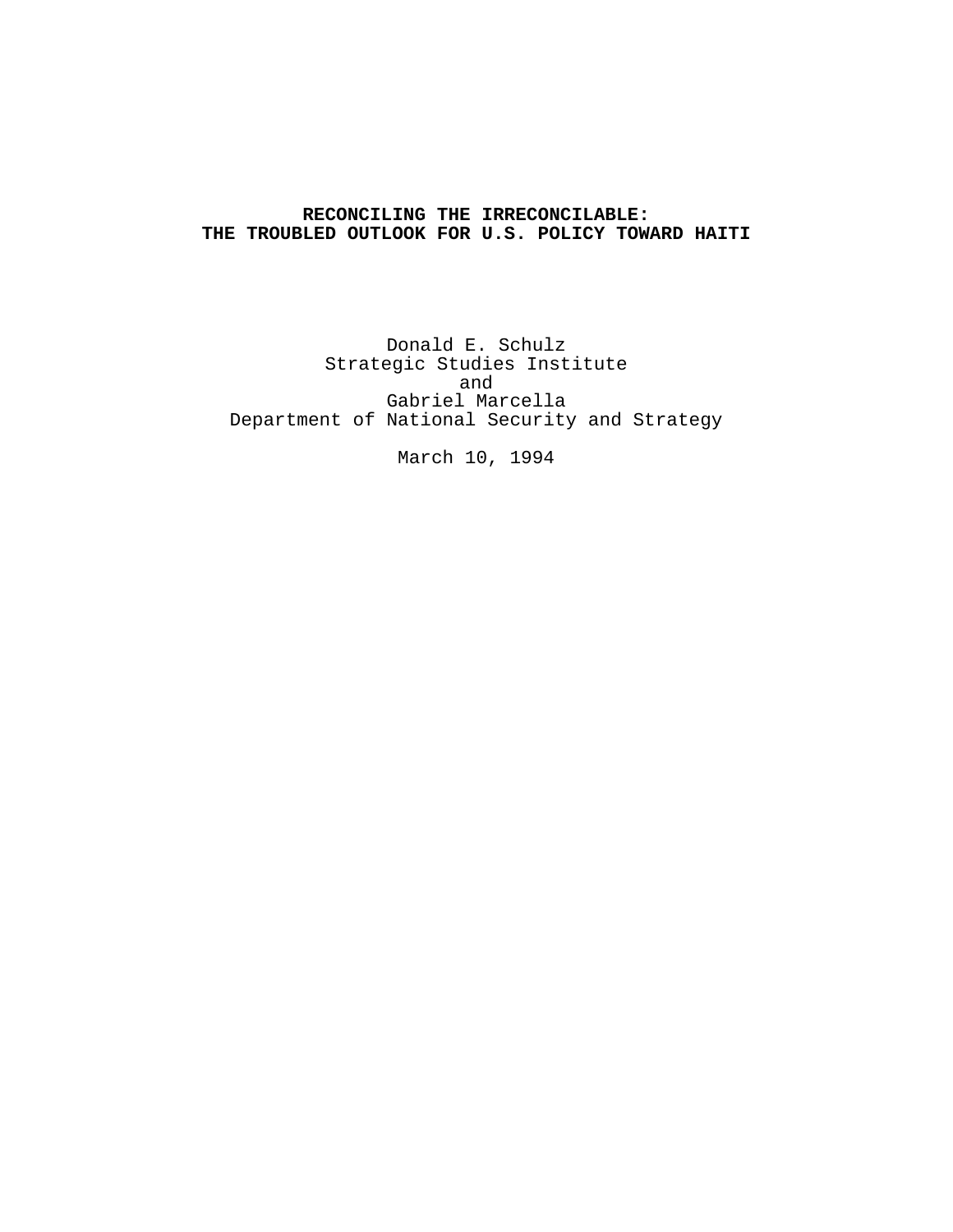#### \*\*\*\*\*\*\*

The views expressed in this report are those of the authors and do not necessarily reflect the official policy or position of the Department of the Army, the Department of Defense, or the U.S. Government. This report is approved for public release; distribution is unlimited.

#### \*\*\*\*\*\*\*

Comments pertaining to this report are invited and should be forwarded to: Director, Strategic Studies Institute, U.S. Army War College, Carlisle Barracks, PA 17013-5050. Comments also may be conveyed directly to the author by calling commercial (717) 245-4123 or DSN 242-4123.

\*\*\*\*\*\*\*

The authors wish to thank Drs. Luigi Einandi, Michel S. Laguerre, Robert I. Rotberg, Brian Weinstein, Steven K. Metz, Earl H. Tilford, Jr., and Thomas-Durell Young; Lieutenant Colonel William T. Johnsen; and Colonels John W. Mountcastle, William A. Barry III, Robert B. Killebrew, and Fred E. Bryant for their incisive comments on earlier drafts of this work. Needless to say, any errors of omission or commission are entirely the authors' responsibility.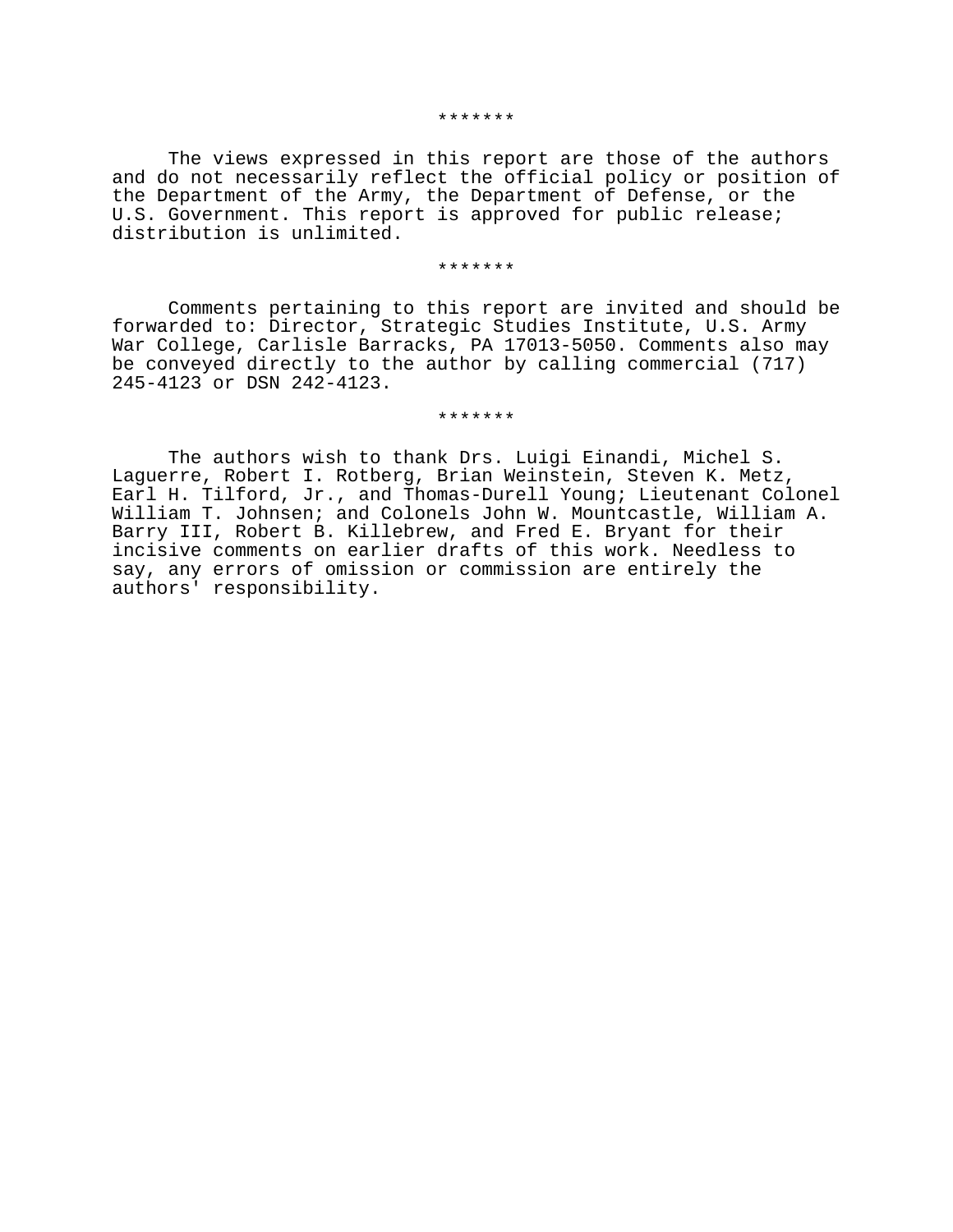#### **FOREWORD**

Few foreign policy issues have been more frustrating to the U.S. Government during the past year than the Haitian crisis. Thus, this report could not be more timely. The title is suggestive. The authors describe different courses of action and the steps that the United States might take to implement them. None of the choices are attractive and none of them can guarantee success. However, because the situation facing the Haitian people continues to worsen, the sooner we come to terms with that situation the better. Drs. Schulz and Marcella have made a major contribution to that process through their careful delineation of the "irreconcilable" elements in the Haitian "equation," their careful analysis of the various options available to U.S. policymakers, and the course of action which they have recommended.

The Strategic Studies Institute is pleased to publish this report in the hope that it may facilitate a resolution of this vexing problem through greater dialogue and debate.

> JOHN W. MOUNTCASTLE Colonel, U.S. Army Director, Strategic Studies Institute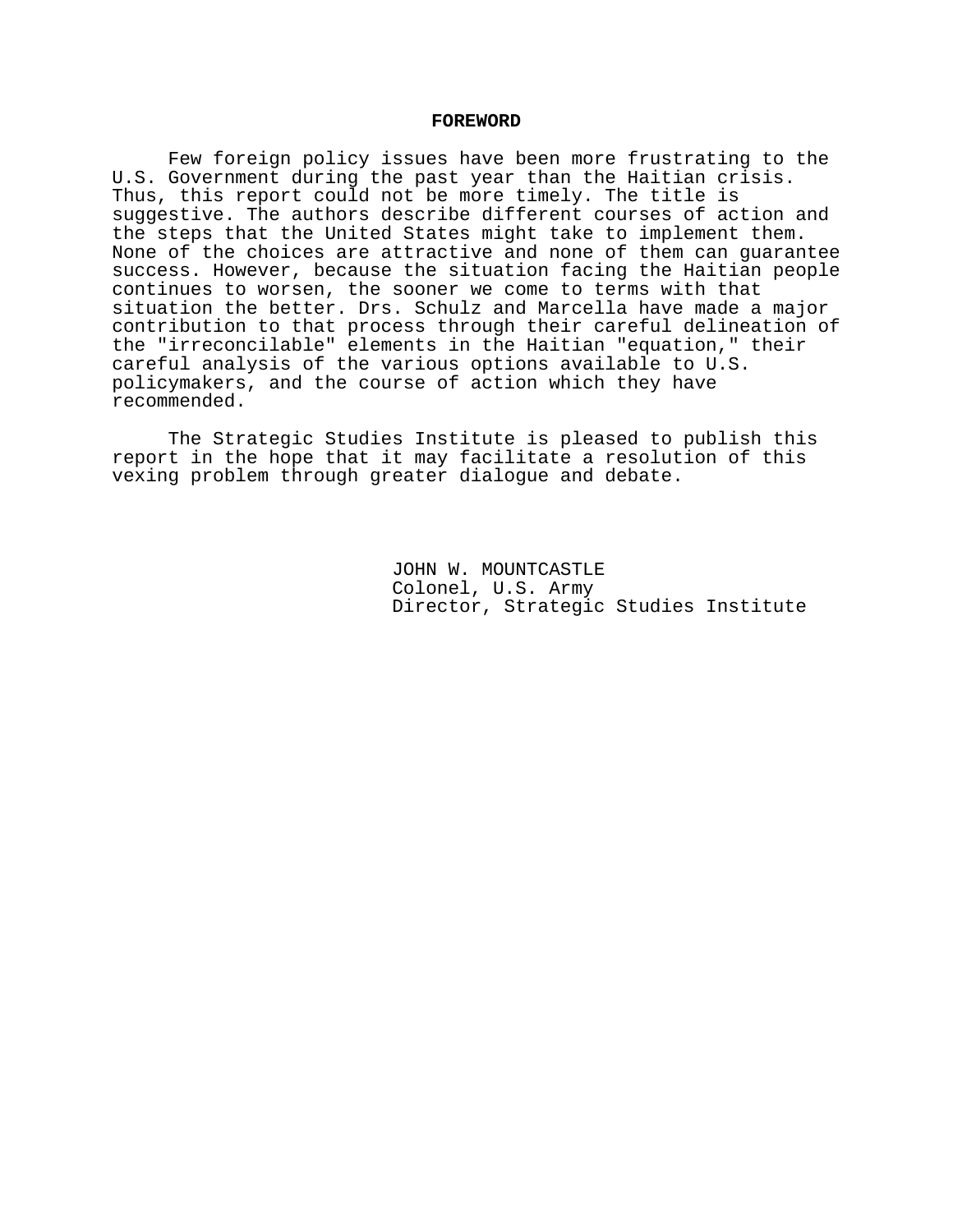## **BIOGRAPHICAL SKETCHES OF THE AUTHORS**

DONALD E. SCHULZ is an Associate Professor of National Security Affairs at the Strategic Studies Institute, U.S. Army War College. He has coedited books on Revolution and Counter-Revolution in Central America and the Caribbean and Political Participation in Communist Systems and has forthcoming volumes on The United States, Honduras and the Crisis in Central America (coauthor) and Cuba and the Future (editor). His articles have appeared in Foreign Policy, Orbis, the Journal of Inter-American Studies and World Affairs and Small Wars and Insurgencies, as well as such media outlets as Newsweek, The Washington Post, and the Christian Science Monitor.

GABRIEL MARCELLA is Director of Third World Studies with the Department of National Security and Strategy, U.S. Army War College. He holds a Ph.D. degree in History from the University of Notre Dame. He has taught at Notre Dame, Temple, and St. Joseph's Universities, and served as International Affairs Advisor to the Commander-in-Chief, U.S. Southern Command, Panama, 1987-89. He has written extensively on strategy, low-intensity conflict, and Latin American policy. His publications have appeared in the Journal of Inter-American Studies and World Affairs, Estudios Internacionales, Inter-American Economic Affairs, North- South Analysis, Parameters, Air University Review, and in various edited volumes. His most recent writing, Warriors in Peacetime: The Military and Democracy in Latin America, will be published in 1994. In addition, he has served on policy study commissions dealing with Caribbean security, Central American recovery and development, international terrorism, and U.S. interests in Latin America.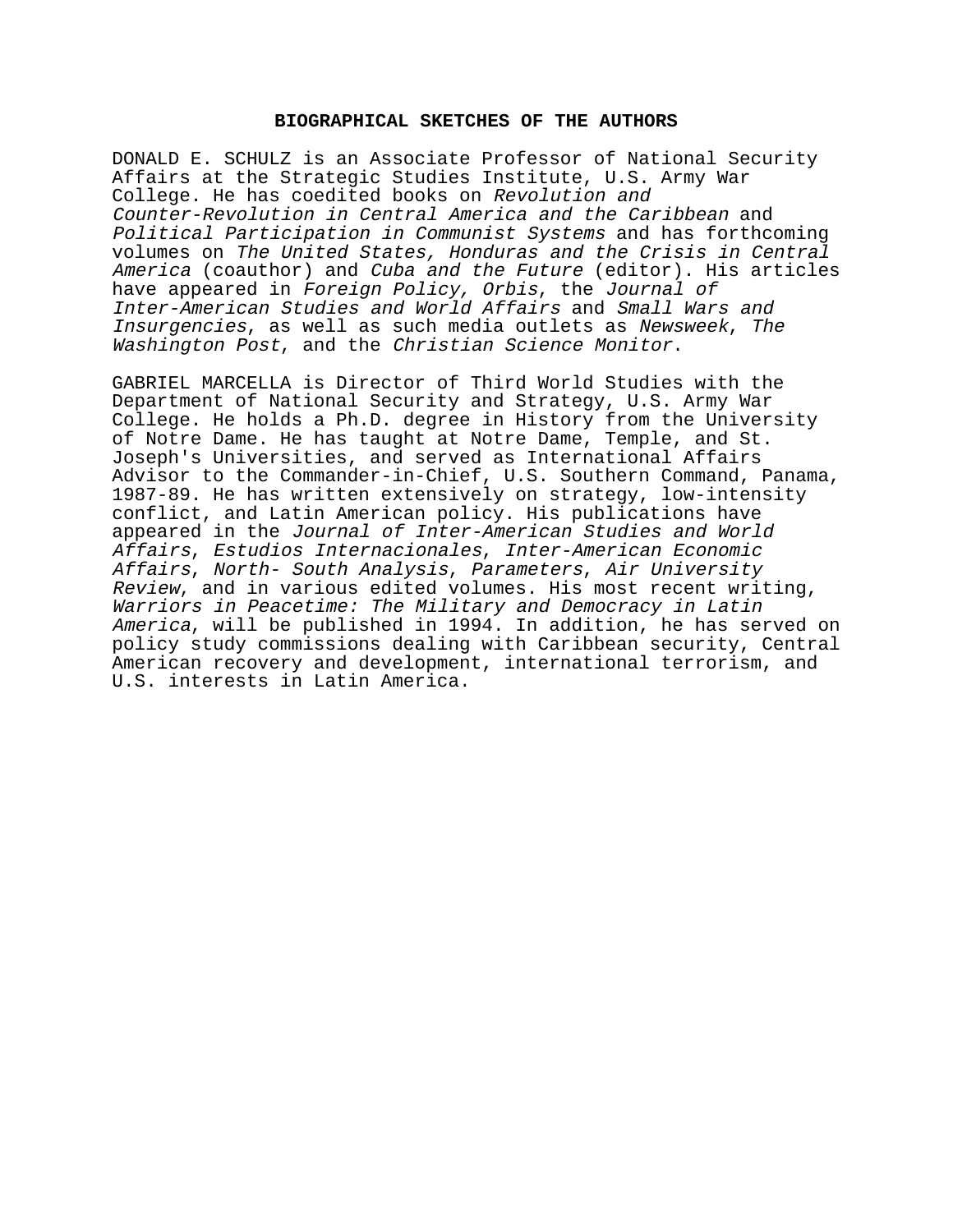#### **SUMMARY**

This study examines the socioeconomic and political dimensions of the Haitian crisis and the attempts by the United States and the international community to resolve that crisis. The authors assess the prospects for restoring the deposed Haitian president, Jean-Bertrand Aristide, and the difficulties that will attend any effort to promote sustained political and economic development. Specific criticisms are made of U.S./international community policy, options are evaluated, and recommendations are set forth. Among the major conclusions and recommendations are the following:

#### **Lessons and Implications**.

-- International sanctions have been a failure. They have further devastated the Haitian economy without restoring President Aristide. The Organization of American States (OAS) and U.N. embargoes have accelerated environmental damage, contributing to near-famine conditions in some areas and causing (in conjunction with other factors) extreme hardship for ordinary Haitians while only belatedly touching the elite. Indeed, many of the latter have grown richer through smuggling and drug-running operations.

-- U.S. policy has been marked by confusing actions that have sent the wrong signals and are interpreted by Haitians as indecisive. Haitian leaders have concluded that Washington can be manipulated and outmaneuvered. Consequently, they have sought to stretch out negotiations and prolong the crisis expecting that the United States and the international community will back down rather than inflict unacceptable suffering on ordinary Haitians.

-- The July 1993 Governors Island Agreement to restore Aristide was inherently unworkable. By providing for the lifting of sanctions before Aristide returned and at a time when General Cedras, Colonel François and their allies still occupied key positions of power, the accord enabled the latter to obtain short-term relief while they restocked supplies and protected foreign financial holdings in preparation for the longer struggle to come. Moreover, the agreement had no enforcement mechanism beyond the threat to reimpose sanctions. The foreign military and police that were in the process of being introduced were trainers, engineers, and observers rather than peacekeepers or peace-enforcers. They were lightly armed and operated under inadequate rules of engagement. Nor was there any provision for purging the Haitian military and police of corrupt or abusive elements. Under such circumstances, it was unlikely that "training" would have much effect. Indeed, the signals that were sent were interpreted to mean that the international community was not serious and that the accord could be sabotaged with minimum risk or cost.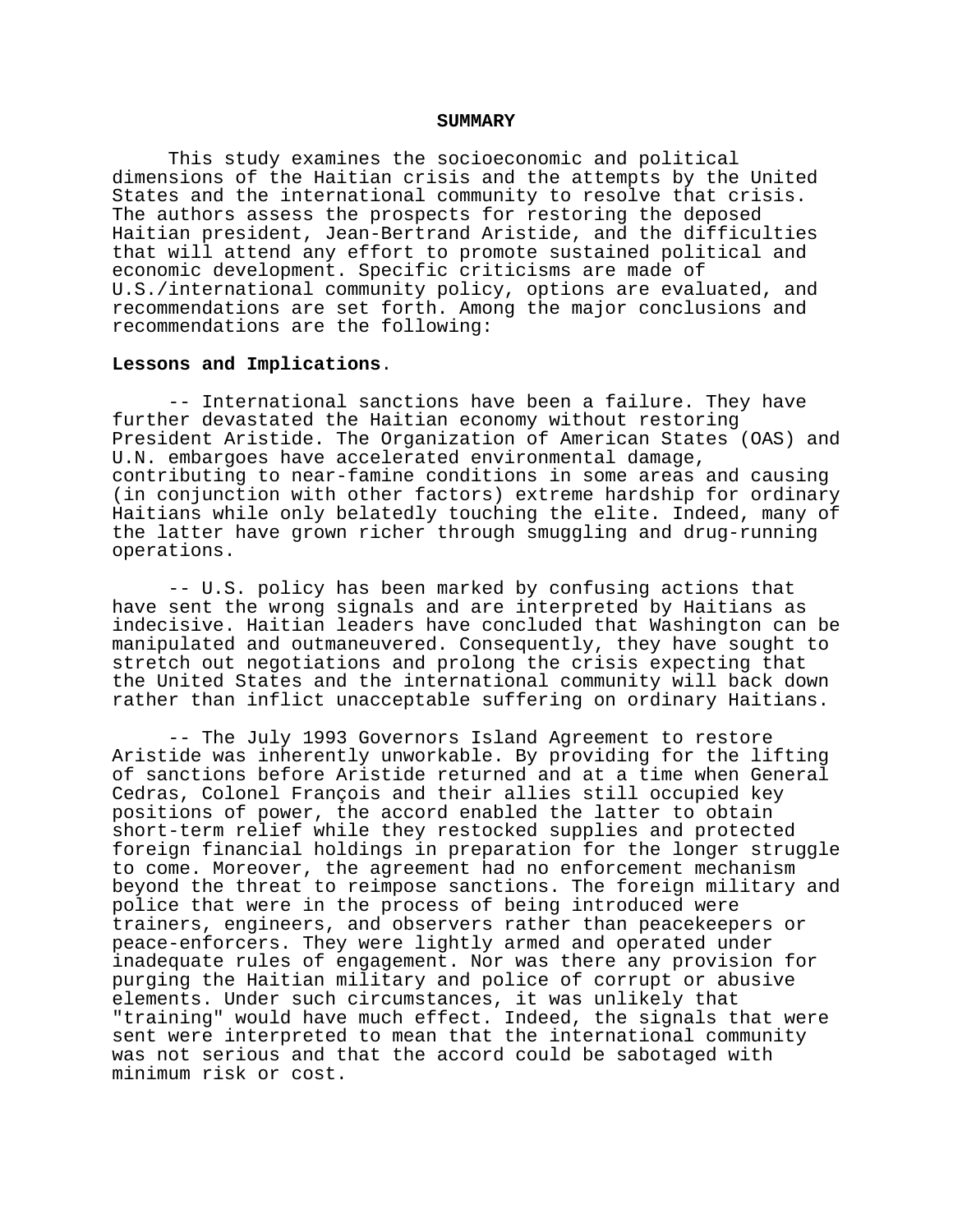-- In Haiti, the international community has been dealing mainly with thugs rather than military officers. And what thugs understand is power. One has to use it in a way that will be credible, keeping in mind that a failure to apply leverage will be interpreted as weakness and will encourage further recalcitrant behavior.

-- The United States and the international community cannot create democracy in Haiti. Only Haitians can do that. But for that to happen, there would have to be a transformation of the political culture. The restoration of Aristide would only be the first step. Far more difficult would be the creation of professional military and police forces that would be reasonably competent and subordinate to civilian control. Equally important would be the construction of an effective and fair judicial system. This would require a substantial, ongoing U.S. and international effort. U.N. peace-enforcers would have to be introduced to provide political stability and security for all sides. Haitian troops and police would have to be vetted and human rights offenders removed. U.S. and other foreign sponsors would have to provide much of the human infrastructure that would assure that humanitarian and development aid would be used effectively. A major, long-term educational and training program would be necessary to enable Haitians to acquire the skills and values that would gradually enable them to replace foreign personnel.

-- Even if such a program were launched, there are no guarantees that it would succeed. Cultures are hard to change, and one must be prepared for considerably less than optimum results. In addition, some Haitians will resent a large-scale, indefinite foreign presence, no matter how well-intentioned. If international forces should become involved in Haitian domestic politics--as seems likely--the stage would be set for a nationalistic backlash.

-- Nevertheless, to do much less would constrain the prospects for success. The current crisis can be alleviated through a massive, short-term humanitarian effort. But unless the international community--and especially the United States--is willing to stay the course, one must expect Haiti to again descend into chaos or tyranny once the foreigners pull out.

### **Policy Options.**

-- Some version of the Governors Island Agreement, which would provide for foreign military and police observers, trainers, and engineers, but not peacekeepers. While this may be the most probable course of action, its prospects for success are not good. Even if Aristide can be restored--no sure thing- without a substantial number of international peace-enforcers and a strong, reliable security force, his longevity could not be expected to be great. Assassination is a possibility, and it might plunge the country into massive violence.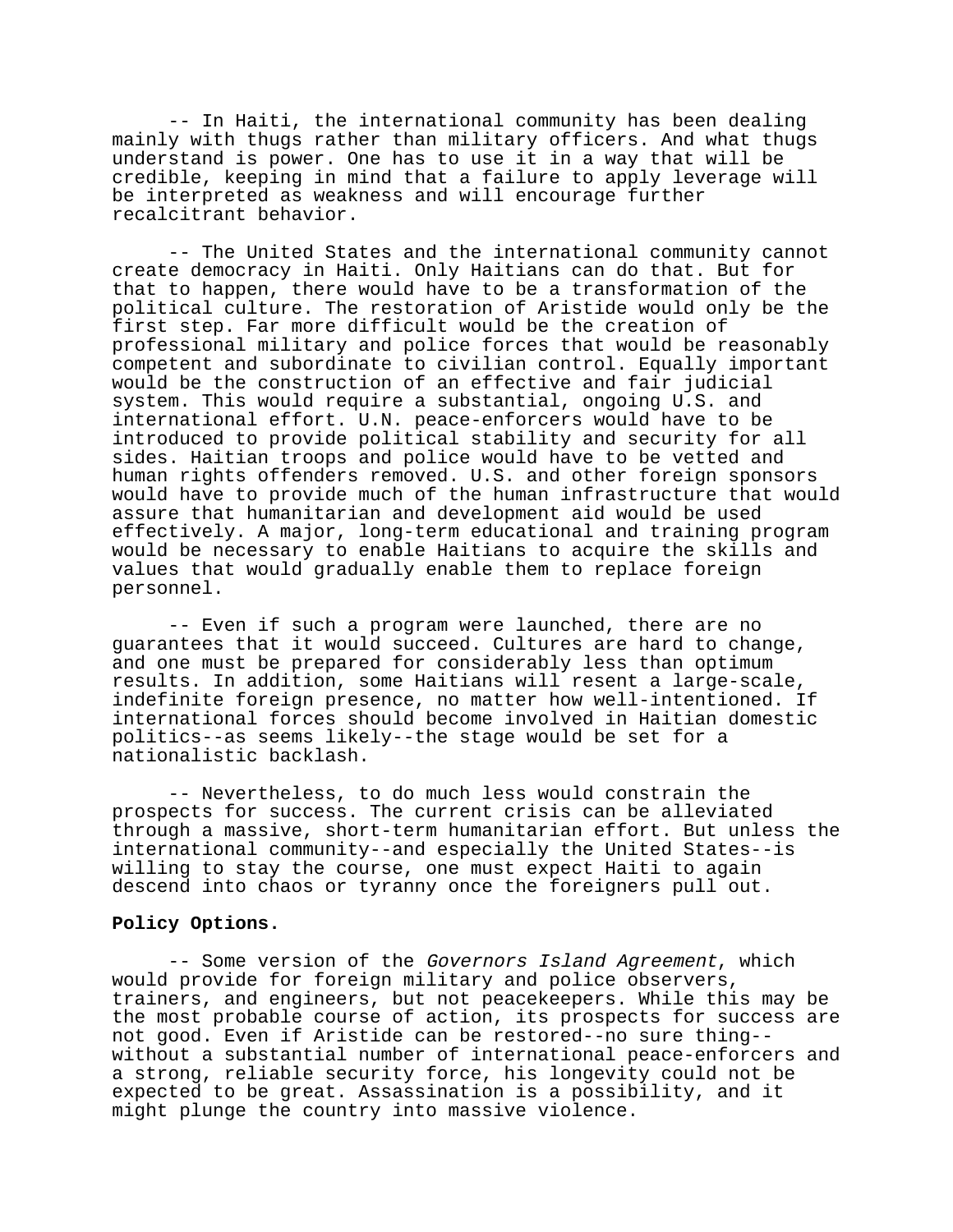-- A second option, military intervention, is often dismissed as "unthinkable." It should not be, for there are circumstances that might produce such a scenario. The possibilities here range from a full-scale occupation (for which the will does not presently exist) to a limited intervention (much more likely). In either case, the international commitment would have to be ongoing to be successful. The temptation will be to try to do the job "on the cheap." The smaller the commitment and the shorter the duration, the greater the chance of failure. On the other hand, a "success" is problematic in any event. A limited commitment would minimize the risks and costs.

-- Another variant of the military option is a nonpermissive humanitarian intervention. The problem is that unless the basic causes of the crisis are eliminated, it is likely to reemerge once the peace-enforcers leave. A real solution would require an extended foreign presence and the disarming of those elements responsible for the crisis. The pitfalls of such an operation are evident in the U.N. operation in Somalia.

-- Still another possibility is a nonmilitary humanitarian option (permissive humanitarian intervention). The international community is already engaged in such an effort through nongovernmental organizations. This might be expanded even as sanctions are tightened. If successful, a permissive intervention would ameliorate the immediate humanitarian crisis. But it would not address the larger political problem or long-range socioeconomic needs. The Haitian military, moreover, might well refuse to allow such deliveries, or might seize or siphon off these resources. Only if the expanded operation were to be accompanied by substantial concessions would the military be likely to cooperate.

-- Finally is the option of *disengagement*. The international community could accept defeat and lift the sanctions on the grounds that they are unacceptably destructive. This would do nothing to address the fundamental problems of the society. It would consign the vast majority of Haitians to oppression and poverty and deprive them of hope for the future. Pressures to emigrate would continue. The United States would be faced with a choice of indefinitely continuing forcible repatriation, with all its objectionable moral overtones and economic costs, or suspending it and inviting a sharp increase in boat people. At the same time, there would be significant political costs to such a policy change. Critics would denounce it as a sell-out of democracy and a capitulation to thuggery. The credibility of the Clinton administration, the United States, and the United Nations would be damaged.

#### **Recommendations**.

-- This is a terrible menu of options. For that reason, the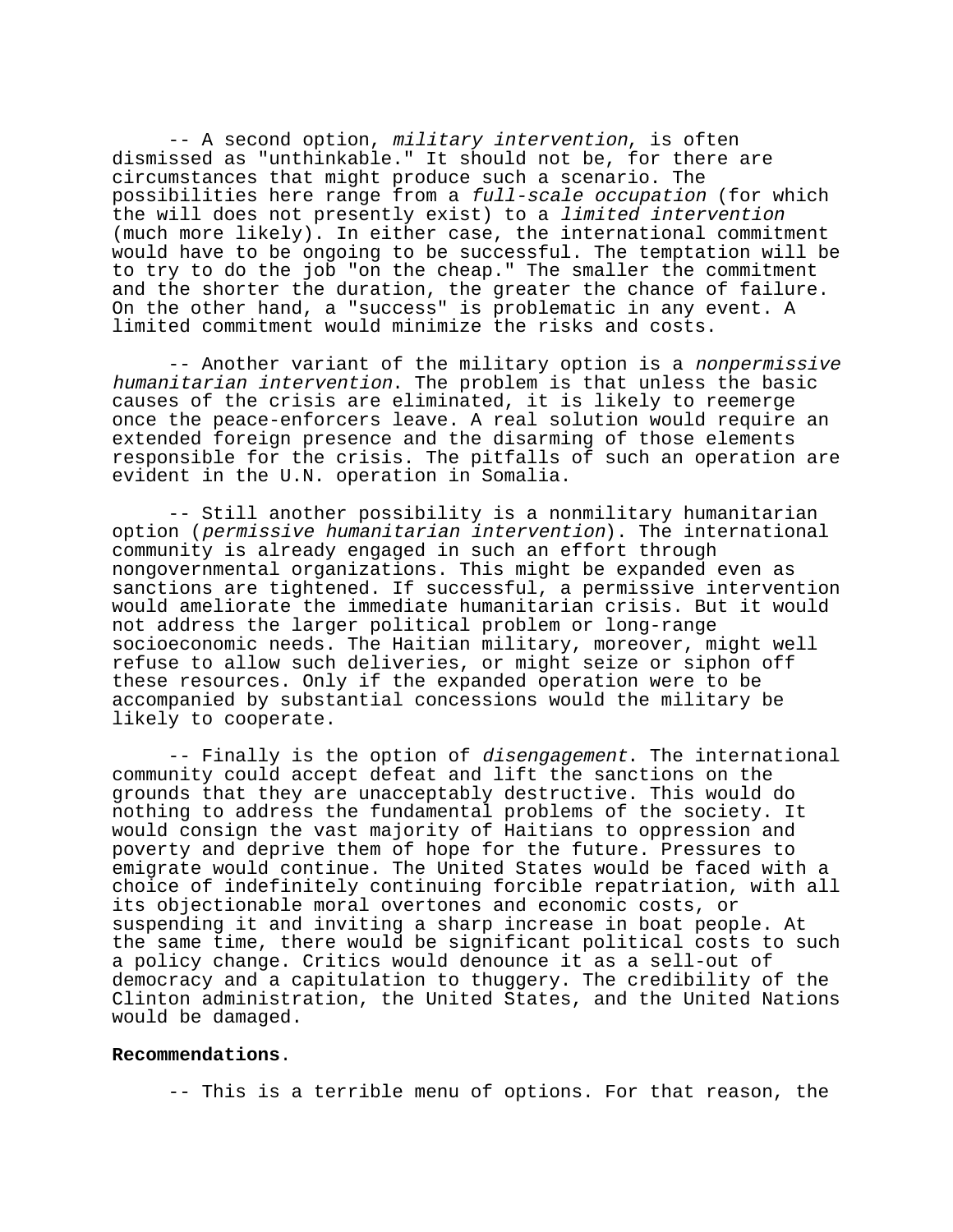United States and the international community have taken the least painful course of action. But that tactic has now come up against the limitations of reality, and hard choices have to be made. Rather than trying more of the same (which no longer seems feasible, given the humanitarian implications) or disengagement (which would abandon the Haitian people to their tormentors) or invasion (which has little political support), the United States and the international community should get serious about sanctions.

• A worldwide U.N. embargo, enforced by warships of the United States and other interested nations, should be placed on all trade and aid except for food, medicine, and other humanitarian goods and services. Sanctions should be targeted much more heavily on Haitian military and civilian elites than in the past. This means striking not only at the very top of the armed forces, but at the officer corps as a whole. Such measures (for instance, the seizure of foreign financial assets, the denial of visas, and the restriction of air traffic) should also be applied more broadly against the economic elite. The object is to create and aggravate divisions and provide the motivation for dissidents to challenge the power and policies of the current leadership.

-- Such moves would send the Haitian military and its allies a powerful message and go a long way toward restoring the credibility of the United States and the international community. They might bring the Haitian military into line fairly quickly, since they would coincide with the depletion of the country's fuel reserves. But then again, nothing is guaranteed. In any case, they would accelerate an already serious humanitarian crisis. To avert a disaster on the ground, therefore, humanitarian aid should be rapidly expanded:

• A "humanitarian corridor" should be opened to ensure that the most essential human needs are met and guard against the misuse of aid.

• Should the Haitian military refuse to allow this, it should be put on notice that obstructionism and violence will not be tolerated. The United States and the international community must be prepared to back this up by stationing a sizable contingent of appropriately armed U.N. guards to protect the operation. Haitian military leaders should be told that (1) they will be held personally responsible for any violence, (2) that perpetrators of such actions will be subject to prosecution under international laws dealing with the gross violation of human rights, and (3) that should a full-scale intervention be required, the Haitian armed forces would be dissolved.

-- Such a strategy contains very real risks and costs. It would not end Haiti's problems or U.S. and other foreign involvement in them. The country would need massive development aid for the foreseeable future. Some peacekeeping presence would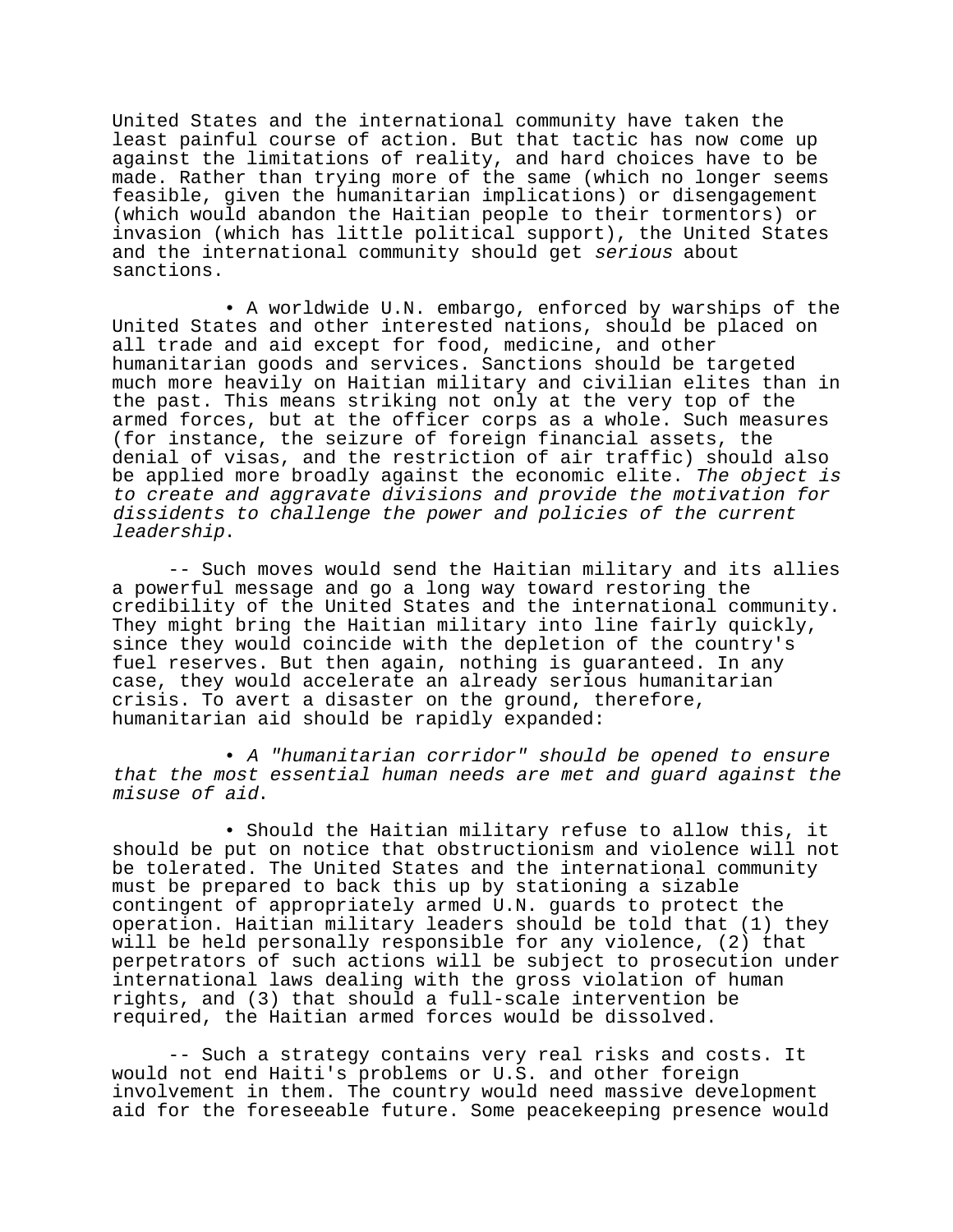almost certainly be necessary. But this course at least offers the hope that the country's grave socioeconomic and political ills might be seriously addressed. Under such circumstances, it might be possible to reduce human rights abuses and normalize migration. (The latter being by far the most important national interest that the United States has in Haiti.) If successful, the strategy would enable the United States to reclaim the moral high ground and restore some of its currently tattered reputation as a Great Power. It would also replace a policy of indecision with one of consistency, while allowing the U.S. Government to fulfill its obligations to those Haitians whom it encouraged to risk their lives and who now feel abandoned.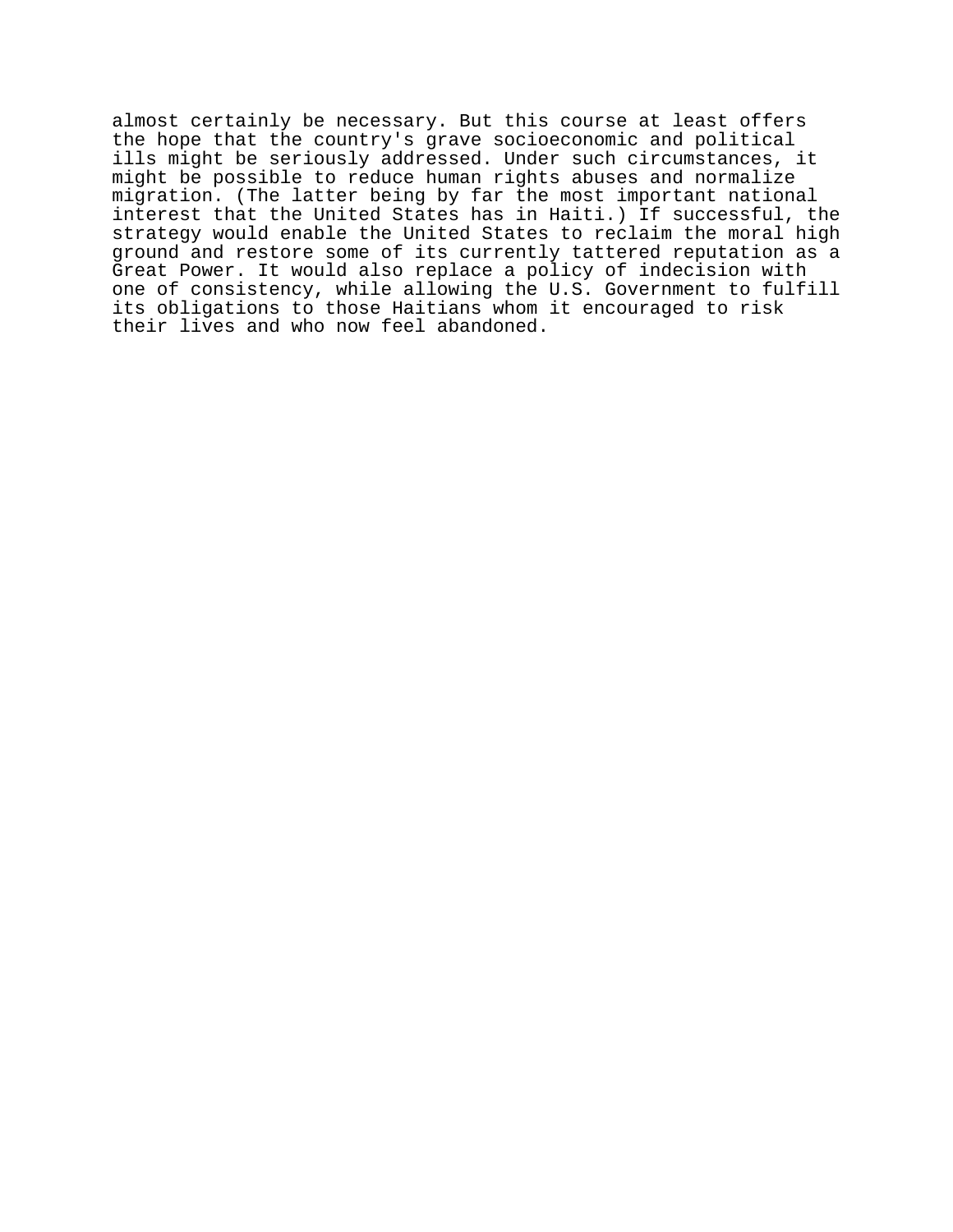## **RECONCILING THE IRRECONCILABLE: THE TROUBLED OUTLOOK FOR U.S. POLICY TOWARD HAITI**

Violent deaths are natural deaths here. He died of his environment.

> Graham Greene The Comedians

Misery in another country is prosperity in Haiti.

Anonymous Haitian

On October 11, 1993 the U.S.S. Harlan County carrying 193 U.S. and 25 Canadian troops, approached the dock in Port-au-Prince. The contingent was an advance force in a 1,267-man U.N. military and police mission that was intended to train the Haitian police and army and rebuild the country's decimated infrastructure in accordance with the agreement signed on Governors Island, New York, the previous July. As the ship drew near the landing, it was met by a chanting, armed crowd of about a hundred people. Several small craft blocked the dock so that the vessel could not unload. When the U.S. charge d'affaires arrived, the crowd gathered around her car and those of other diplomats. Screaming "We are going to turn this into another Somalia!", the protestors rocked and banged on the vehicles, as uniformed police stood by. Meanwhile, a larger crowd of several hundred people, shouting "Burn all foreigners!" and carrying the red and black flag of the former dictatorship of François "Papa Doc" Duvalier, set up barricades along some of the capital's roadways. As the diplomats fled, armed thugs began firing into the air, setting off a panic. Others, riding in the backs of pickup trucks, careened wildly through the streets. Terrified pedestrians, changing direction with each new burst of gunfire, quickly emptied the commercial quarter.

The following day, the Pentagon ordered the Harlan County to leave Haitian waters. On October 13, the U.N. Security Council voted unanimously to reimpose the oil and arms embargo that had been lifted in August. Thus ended another round in the seemingly interminable negotiations and maneuvers designed to resolve the Haitian crisis.

The withdrawal of the Harlan County dealt a devastating blow to the international community's efforts to restore deposed President Jean-Bertrand Aristide. The move underscored U.S. irresolution and the weakness of its commitment to the Haitian leader and encouraged the Haitian armed forces to continue their defiance. At the same time, U.S. reluctance to impose a full-scale embargo and other stringent sanctions only reinforced the military's conviction that it could wait out the enemy--that the international community did not have the stomach to inflict indefinite suffering on the Haitian people. By year's end, the crisis seemed as far removed from a resolution as ever, and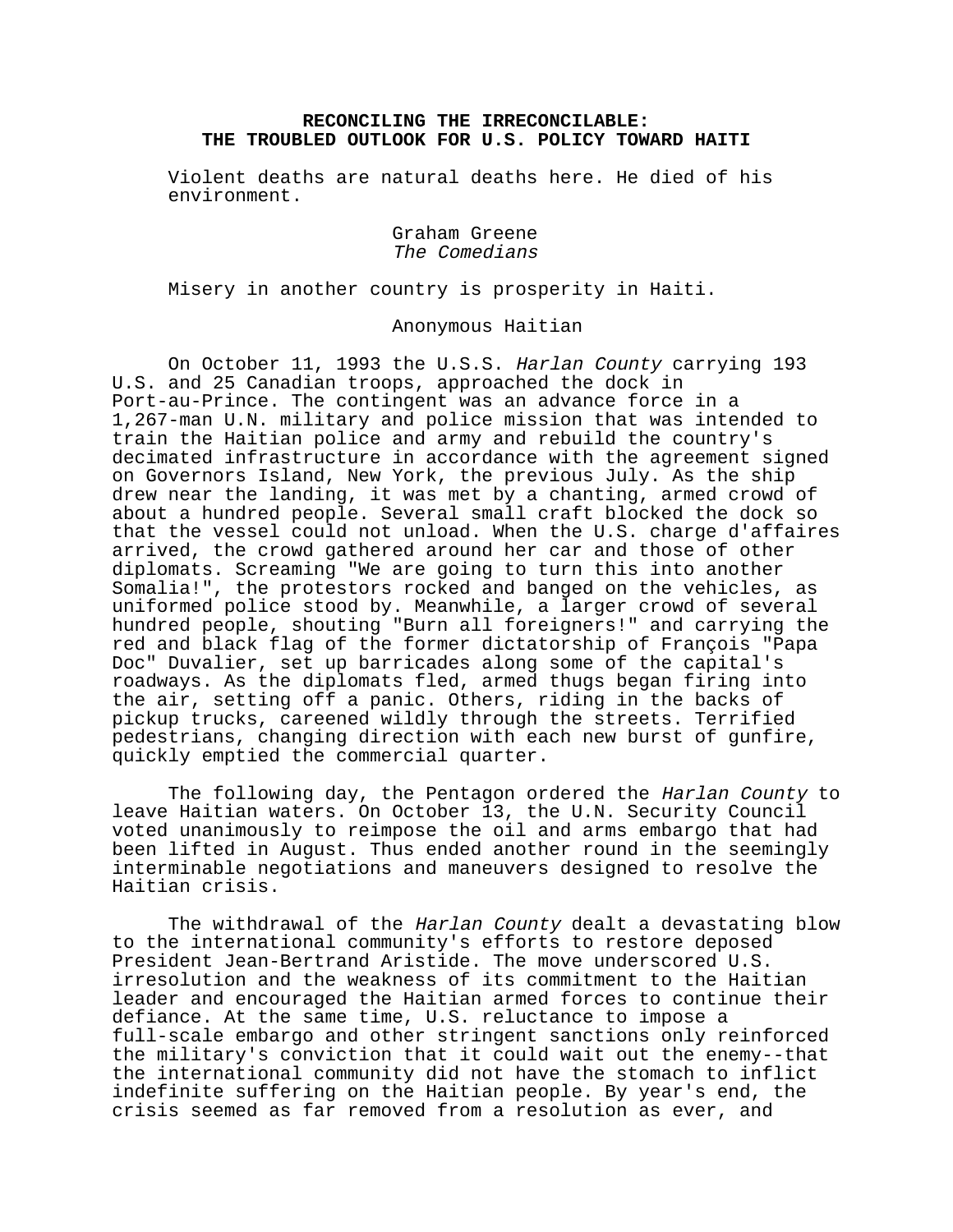U.S./U.N./OAS policy was in a shambles.

Yet, no one should have been surprised by the collapse of the Governors Island Agreement. Indeed, it had been foretold by many veteran observers of the Haitian scene. Only those with a vested interest in believing had continued to confidently predict that the accord would be carried out and Aristide restored. Even had Aristide been returned to office, the future of Haitian democracy would have remained extremely tenuous. The fears and hatreds that permeated the political culture made his survival problematic. Nor could one be sure that the president and/or his followers would not themselves destroy the nascent democracy if they got the chance.

Moreover, beyond the problems of "restoring" democracy, were the tasks of economic and social "reconstruction." In his joint press conference with Aristide in March, President Bill Clinton had pledged the United States to participate in a 5-year multilateral, \$1 billion development program to "rebuild the Haitian economy" and "restore conditions of prosperity."  $U.S.$ Government agencies would be enlisted, along with foreign governments, international organizations (including the United Nations, the World Bank, and the Inter-American Development Bank) and various private groups, to repair Haiti's tattered political, social, and economic structures. In the words of one senior U.S. official: "We need to work on the court system and the administration of justice, on an independent legislature, on labor unions. And, most importantly, we have to professionalize the Haitian armed forces and teach them to respect civilian authority. $"$ 

But how does one "restore" a prosperity that has never existed?<sup>3</sup> Or "rebuild" an economy that has long been the most underdeveloped and poverty-stricken in the Western Hemisphere? And how does one teach Haitian soldiers, reared in an authoritarian, corrupt, and violent culture, the virtues of human rights, democracy, tolerance, and the rule of law? For that matter, how do you teach such values to the civilians?

Listening to some of the rhetoric emanating from Washington, one gets a sense of dejá vu. U.S. policy, it seems, is still bound by the same chains of culture and ignorance that have so long plagued our relations with this troubled land. It is as though we have no historical memory. Whether one is speaking of economic development or democracy, the problem is less one of "rebuilding" or "restoring" than of starting from scratch. Lest it be forgotten, the last time the United States became deeply involved in Haiti, it did not reemerge for 19 years. And when it did, the country quickly relapsed into dictatorship. About all that was reaped were the interminable hatreds of a nationalistic backlash.<sup>4</sup>

**The Socioeconomic Dimensions of the Crisis**.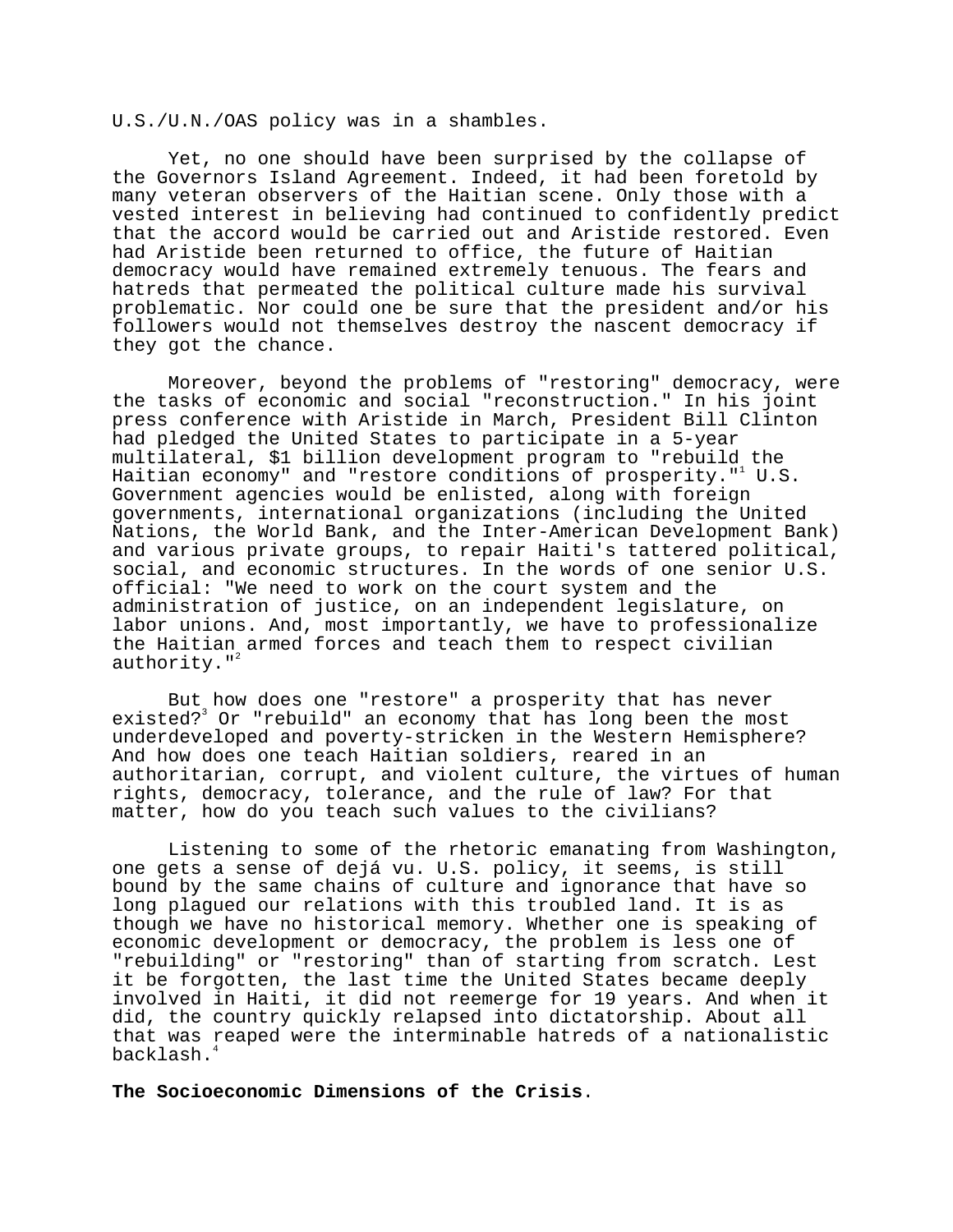The heart of the dilemma confronting the United States and the international community is that there is almost nothing to build on. Haiti's human and material resources are either in such short supply or have been so degraded by poverty, illiteracy, malnutrition, disease, violence, corruption, overpopulation, rapid urbanization, deforestation, and soil erosion as to raise serious questions about its continued survival as a society and an independent nation-state.

To take just a few of the most telling indicators: Even before the current crisis, Haiti had the lowest per capita income (\$360) and life expectancy (48 years), and the highest infant mortality (124 per 1,000) and illiteracy (63-90 percent, depending on the criteria employed) rates in the Western Hemisphere. At least 70 percent of the children suffered from malnutrition, and about 33 percent were seriously malnourished. (Extreme malnutrition made Haiti the only country in the region with high incidence of kwashiorkor and marasmus.) With only 810 doctors and even fewer nurses to serve a population of over 6 million people, Haitians could not even begin to cope with their severe health problems. To the traditional afflictions of tuberculosis (affecting 10 percent of the population), malaria, salmonellosis, venereal disease, and the endemic illnesses associated with malnutrition has recently been added the modern-day version of the plague: the AIDS virus. Currently, it is estimated that as much as 9 percent of the population may be HIV positive.<sup>5</sup>

Then, there is the problem of overpopulation. With perhaps as many as 700 people per square kilometer of arable land, Haiti has one of the highest ratios of population density in the world. The rate of urban growth is equally imposing: Between 1971 and 1992, the population of metropolitan Port-au-Prince almost tripled, from about half a million to almost a million and a half. $^{\circ}$  So crowded are the slums and so wretched the housing conditions that people often have to sleep in shifts, with one group sleeping for a few hours, then being replaced by another. (This gives the impression that slum dwellers never sleep. In fact, it is just that at least half of them are always awake.) In the most crowded areas, people frequently sleep upright: One person leans against the wall with his head in his arms, another leans against him, and so on, sometimes as many as three or four in a row.7

Overpopulation, of course, has ecological consequences: Deforestation and soil erosion are quite literally destroying Haiti physically. Too many people are working too little land, and they are doing so in a destructive manner. Farmers do not have the luxury of allowing their lands to lie fallow. Consequently, the soil is overworked, loses its nutrients, becomes barren, and eventually turns into dust. On top of this, peasants, lacking the money to purchase kerosene and other imported fuels, depend on wood for their home energy needs. They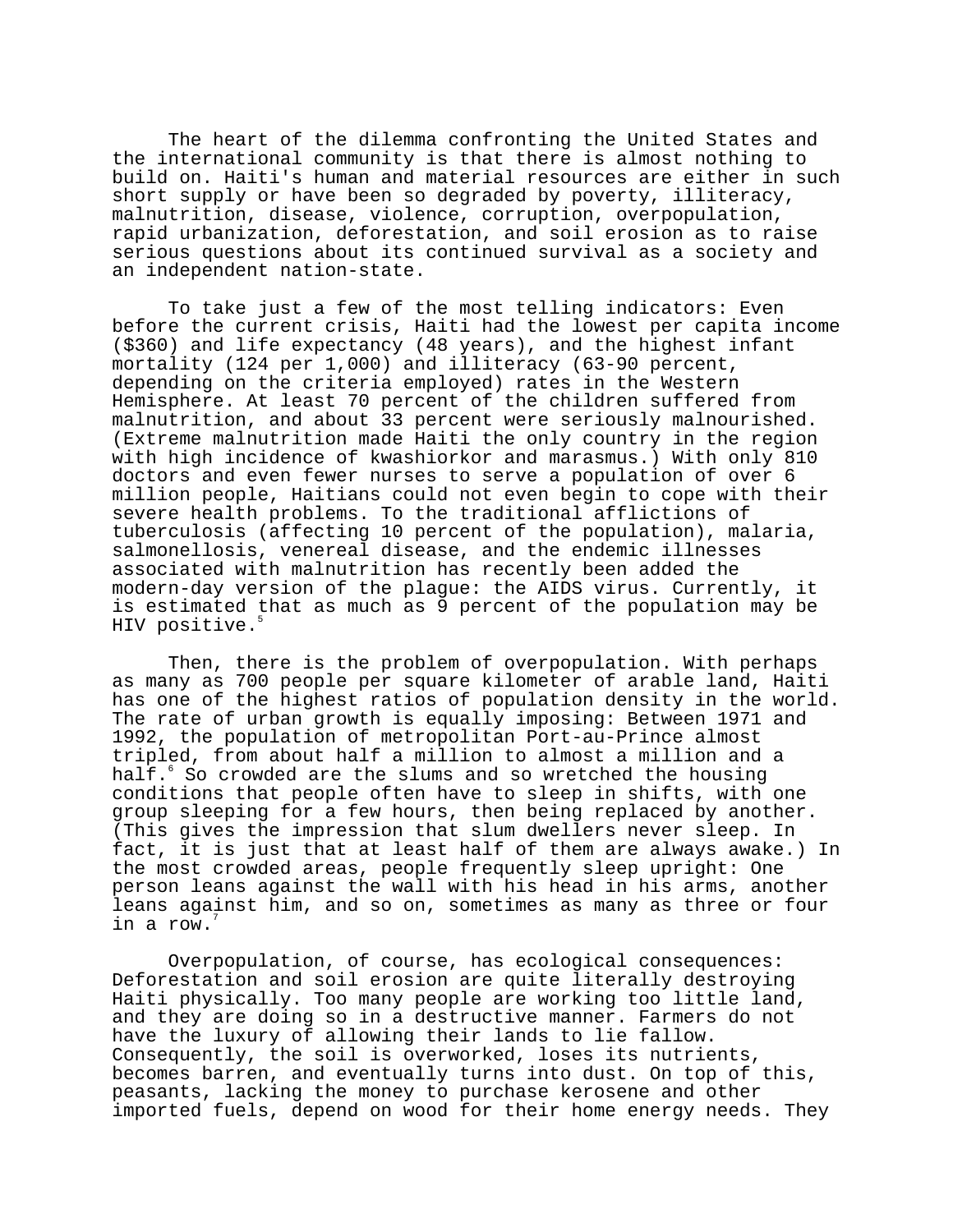get it by collecting brambles, brush, saplings, and other forest products for firewood and charcoal. They also sell these products for cash to purchase food and materials. This steady encroachment on already partially barren slopes is the primary cause of deforestation. As matters now stand, less than 7 percent of Haiti is covered by forest. Most trees have long ago been cut, and seedlings are not given a chance to grow. The upshot is further erosion: Tropical rains sweep the topsoil off the deforested hills leaving gullies and ravines. Some 20 percent of the country's topsoil may already have been lost, with much of it washed into the sea. Aerial photos of Hispaniola show a sharp contrast between Haiti and the Dominican Republic, with the former appearing brown and barren in comparison to the lush vegetation just across the border. Only 11 percent of Haiti's land is now considered arable. At an estimated loss of one percent of the arable land a year, the country risks mass starvation by early next century. By then, according to some estimates, there will be no more water. Haiti will be well on the way to becoming a desert.

During the past 28 months, this bleak panorama has gotten considerably worse. Widespread repression and the impact of the OAS and U.N. embargoes have combined to decimate the Haitian socioeconomic structure. Unemployment has soared, as labor-intensive export assembly industries have fled the country.9 Deforestation has accelerated. (The unavailability of butane gas has led to an increasing reliance on charcoal.) Repression has all but destroyed a once flourishing civil society. Grassroots organizations of all kinds have been targeted. Several hundred thousand urban residents have fled to the countryside, while many rural dwellers (mostly males) have gone into hiding. Altogether, some 400,000 to 500,000 people may have been displaced. Rural development projects have been destroyed; crops have gone unplanted. The result, in some areas, has been near-famine conditions. Only the presence of international nongovernmental organizations, which have provided food for well over half a million Haitians daily, has prevented massive starvation. $1$ 

The point is that while a billion dollars may seem like a lot of money, it is but a drop in the bucket when compared to the magnitude of the problems faced. Haiti is among the 25 poorest countries in the world. The public health crisis alone is staggering. Will it now be the responsibility of the international community (or the United States) to take on Haiti's AIDS epidemic?

Complicating the problem further is the fact that there are no strong institutions and few bases on which such structures might be assembled. A professional class does not exist in Haiti in the same sense that most countries have a substantial corps of well-trained managers and technocrats, dedicated to the public good. (This is not to say that there are no such personnel. But as in any nation having Haiti's illiteracy rate, they are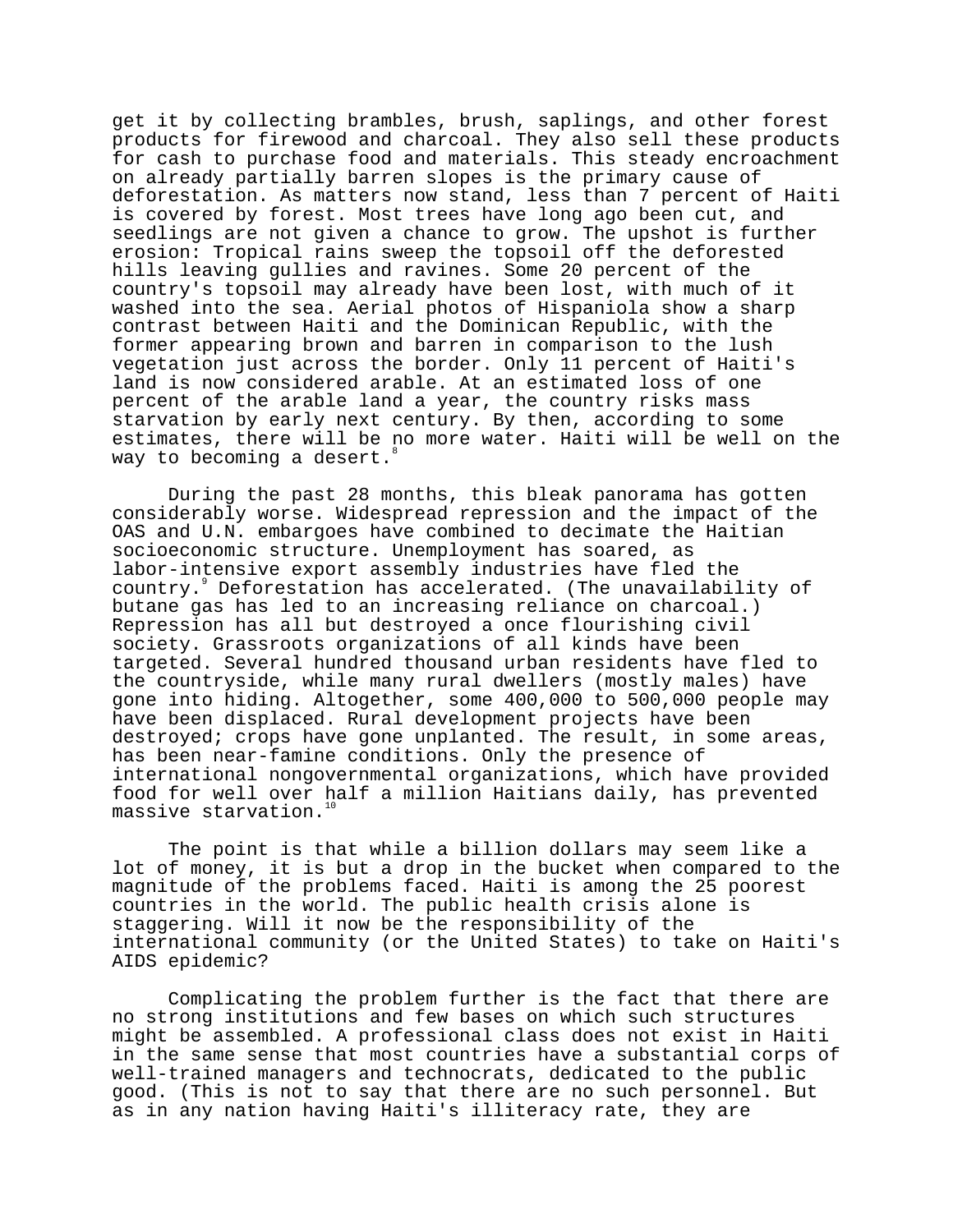relatively few in number; moreover, most of them have now left the country.) Any government will be talent-thin. There will be ministers without ministries (only payrolls). And what competence there is will be largely neutralized by pervasive corruption. It will be years before enough Haitians can be trained and/or lured back from abroad to run the government and the economy in a reasonably competent manner. And that will be the easy part. Much more difficult will be the task of instilling the values of honesty and professionalism that would give Haiti's politicians, administrators, policemen, and military officers the will to place the public interest above their own personal profit. For that to happen, there would have to be a wholesale cultural revolution.

Without such changes, no amount of aid will ultimately be enough. One cannot simply pour money into Haiti and assume that its problems will be solved. This is the proverbial bottomless pit. The country has no capacity for absorbing large-scale foreign aid. Without close foreign supervision-- amounting to at least a partial suspension of national sovereignty--the assistance will rapidly find its way into the pockets of Haitian elites (old or new). Nor can one expect to be able to just go in and set up an infrastructure and leave it. Roads and buildings have to be maintained. If the United States and other foreign donors are not willing to stay and perform such tasks, while training the Haitians to take over in the longer run, then international efforts will be largely wasted.

## **The Politics of Incompatibility: Jean-Bertrand Aristide and the Messianic Impulse**.

Those who wish to transform Haiti socially and economically must think in terms of decades, rather than years, for such change will require more than one generation to accomplish. Furthermore, it will take place within a political context that, to put it mildly, is not likely to be conducive to socioeconomic development. Under the best of circumstances, democracy is the product of a long and difficult process. Rarely is this course unilinear. There will be setbacks--periods of stagnation and reversal, as well as periods of progress. Nor is there anything inevitable about the result. The election that brought the Reverend Jean-Bertrand Aristide to power was only the beginning of the process. It should not be surprising that such alien institutions and practices would encounter trouble in a political culture marked by authoritarianism, demagogy, intolerance, suspicion, intrigue, violence, corruption, and class hatred. Nor should one expect democracy to flourish, even if Aristide is restored, for he, too, is a product of that culture.<sup>1</sup>

Let us be clear. Father Aristide is a man of some virtue. He is intelligent and courageous, a charismatic leader who apparently continues to enjoy the support of the vast majority of Haitians. He may also be the first president in Haitian history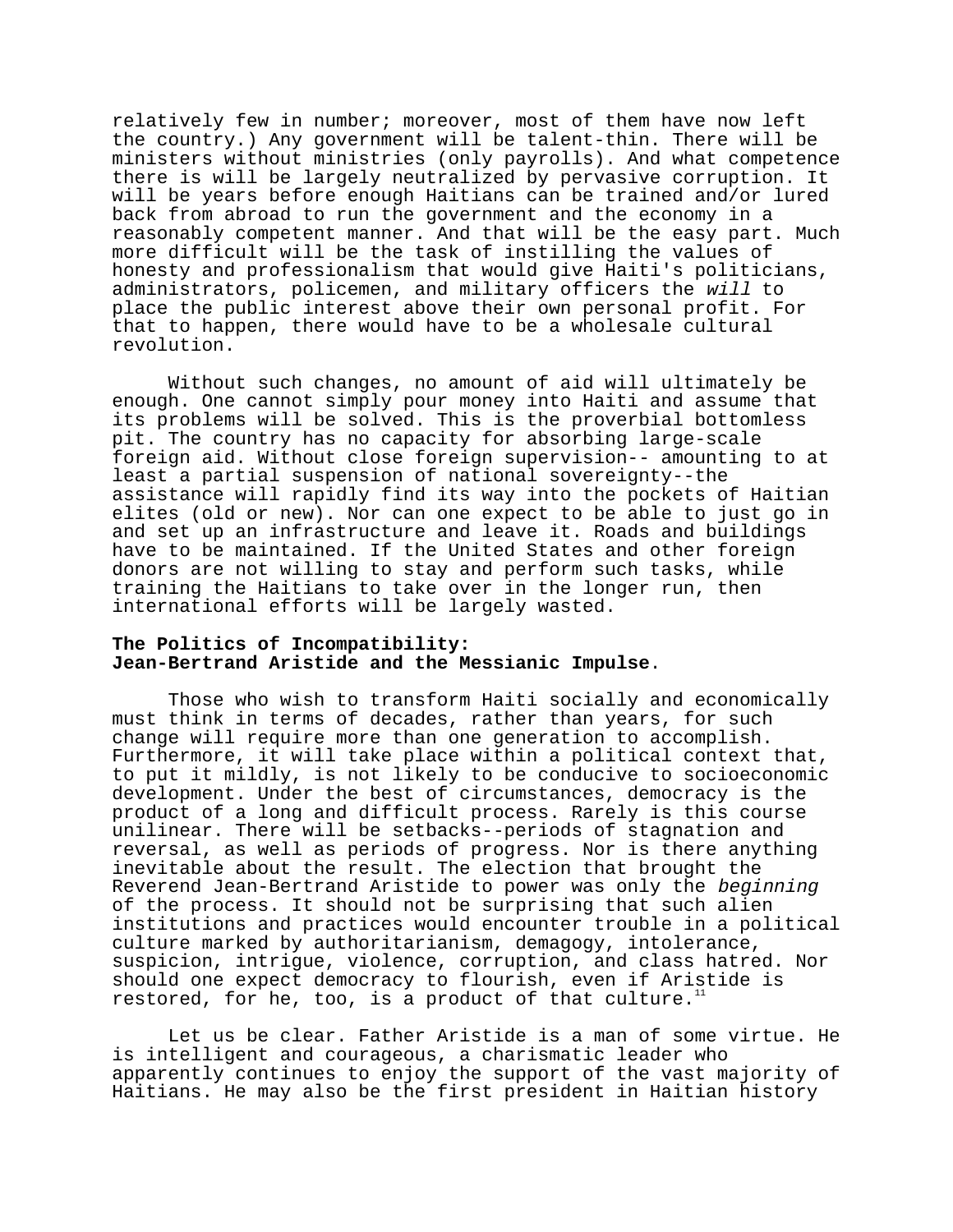who genuinely cares about his people. $12$  But his commitment to democracy is suspect, and he is not above using violence to pursue his aims. As president, he showed "little interest in establishing a rule of law or abiding, himself, within constitutional restraints." Rather, he governed as a "populist demagogue, appealing directly to Haiti's impoverished masses through fiery orations that inflamed class resentment and at times condoned mob violence."13

This point deserves to be stressed. Aristide is a revolutionary, and his politics are those of messianism and class struggle. He perceives himself as "the crystallization of popular demands, justice and respect," and in turn is viewed by his followers as "a prophet, a sacred person, who will deliver people from evil."<sup>14</sup> To him, democracy means the "direct" democracy of mass action, rather than the "representative" democracy of mass assess, issues than the expression compared as parliamentary debate and compromise.<sup>15</sup> The increasingly open confrontation between the proponents of these two very different notions of democracy seriously undermined the nascent constitutional experiment and pushed many of the president's natural allies into the opposition camp.

Nor did his tendency to surround himself with trusted cronies from his Lavalas (Flood) political movement help matters. Rather than choosing his advisors on the basis of competence or the need to forge political alliances and a broad political consensus, Aristide relied on an inner circle of "friends," chosen for their personal connections or ideological affinity. This was a sectarian group, intolerant of criticism and impervious to advice. Again, the effect was to alienate many of those, especially from the middle-class left of intellectuals, politicians, and unionists, who had supported him in the past and had expected to share in the spoils of victory. Parliamentarians who were members of the National Front for Change and Democracy (FNCD), the coalition which had sponsored Aristide's candidacy, resented being passed over in the competition for jobs and influence. And they were further alienated when the president proceeded to replace Supreme Court justices and make other decisions without consulting Congress.<sup>1</sup>

By August 1991, barely six months into Aristide's term in office, relations between the Executive and Legislative branches had deteriorated to the point where the president's supporters were openly threatening congressmen with "Pere Lebrun." And Aristide, through his public pronouncements, seemed to be encouraging it.

"Pere Lebrun"--also called "necklacing"--is the practice of throwing a gasoline-soaked tire around the neck of your enemy and setting it afire.<sup>17</sup> In late July, a large crowd had gathered around a courthouse where the notorious former leader of the Tontons Macoutes, Roger Lafontant, was being tried for an unsuccessful coup attempt. The protestors chanted and called for a life sentence, though the particular crime of which Lafontant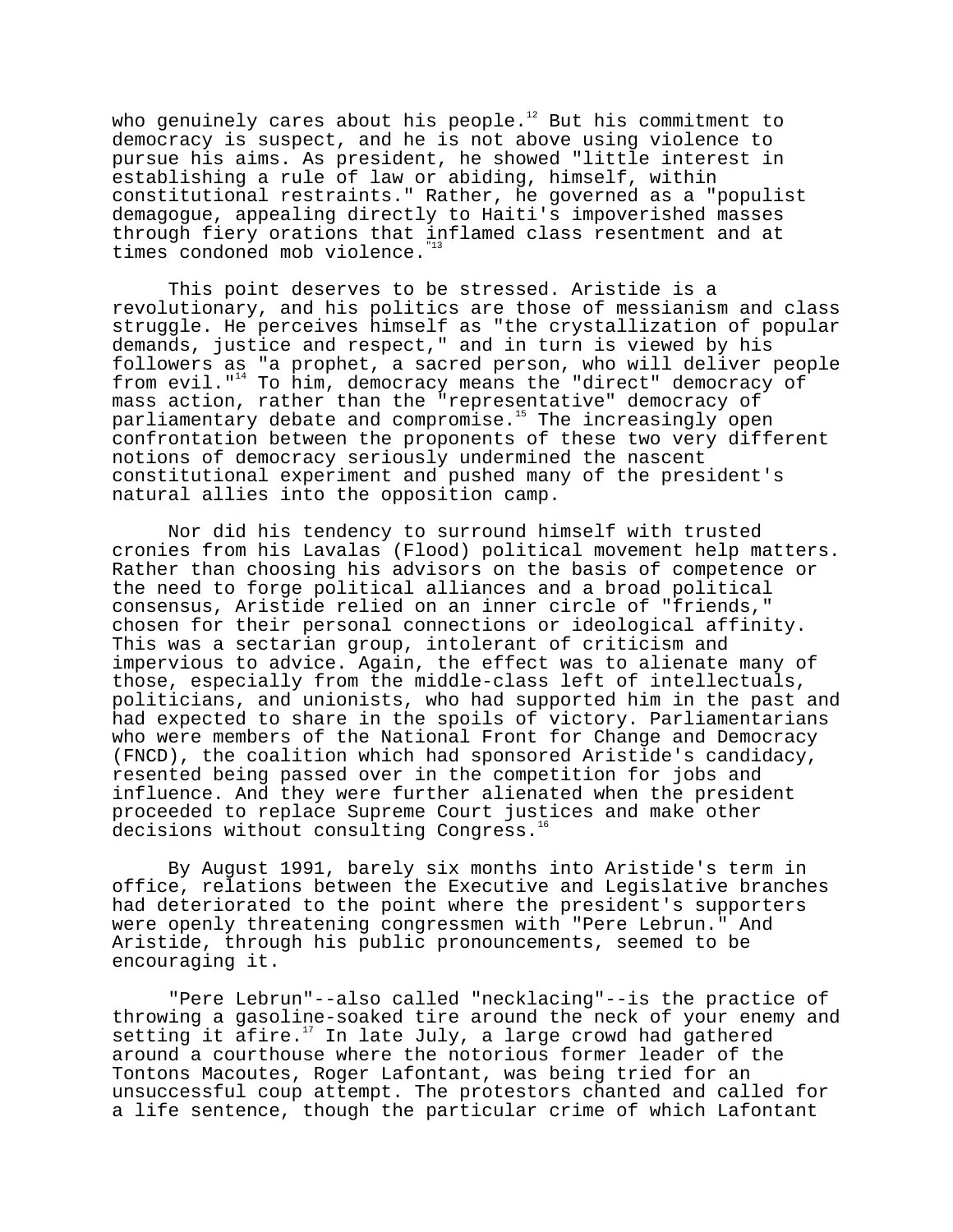was accused carried a maximum penalty of 15 years. Some of the demonstrators carried tires on their heads. The threat was not terribly subtle.

A few days after the verdict (Lafontant had been given the life term), Aristide gave a pep talk to his followers. "For 24 hours," he said, "Pere Lebrun" had become "a good firm bed":

The Justice Ministry inside the courthouse had the law in its hands, the people had their cushion outside. The people had their little matches in their hands. They had gas nearby. . . . If it had not gone well, would the people have used 'Pere Lebrun?' [Audience yells: 'Yes.' $]$ <sup>1</sup>

There had been incidents of mob violence and intimidation before. Following Lafontant's coup attempt the previous January, Aristide supporters had gone on a rampage against the conservative, anti-Aristide hierarchy of the Catholic Church. A mob had burned down the capital's old cathedral and destroyed the homes of the archbishop and the papal nuncio. The latter had been stripped naked and barely escaped with his life. Subsequently Aristide, in a radio speech, had seemed to endorse such behavior.

By early August, however, the conflict between pro- and anti-Aristide forces was rapidly moving towards a climax. A pattern of intimidation was becoming established; incidents were becoming more frequent and more blatant. Haitian legislators were by now debating whether to issue a vote of no confidence against Aristide's prime minister, Rene Preval. During these sessions, pro-Aristide demonstrators filled the public galleries. Some openly threatened to lynch the opposition. On August 6, a deputy was assaulted and beaten. The following day, a crowd stoned the home of another. On August 13, a mob of some 2,000 people surrounded the parliament building, screaming threats of "Pere Lebrun" if the legislators voted to censure the prime minister. Two deputies were attacked, one of whom was badly hurt. A mob torched the headquarters of the Autonomous Federation of Haitian Workers (CATH), then moved on to loot the offices of the Confederation of Democratic Unity. Burning barricades were set up in various parts of the city. Public transportation was halted; business came to a standstill. Parliament adjourned without issuing a vote on Preval.

The government eventually moved to halt the violence and restore order, but the message had been understood: To oppose Aristide was to court mob retaliation. In the weeks that followed, political party members attempting to hold meetings were threatened with necklacing, effectively bringing party operations to a near halt.<sup>2</sup>

On September 27, at a rally of his supporters at the National Palace, Aristide launched a bitter attack on the Haitian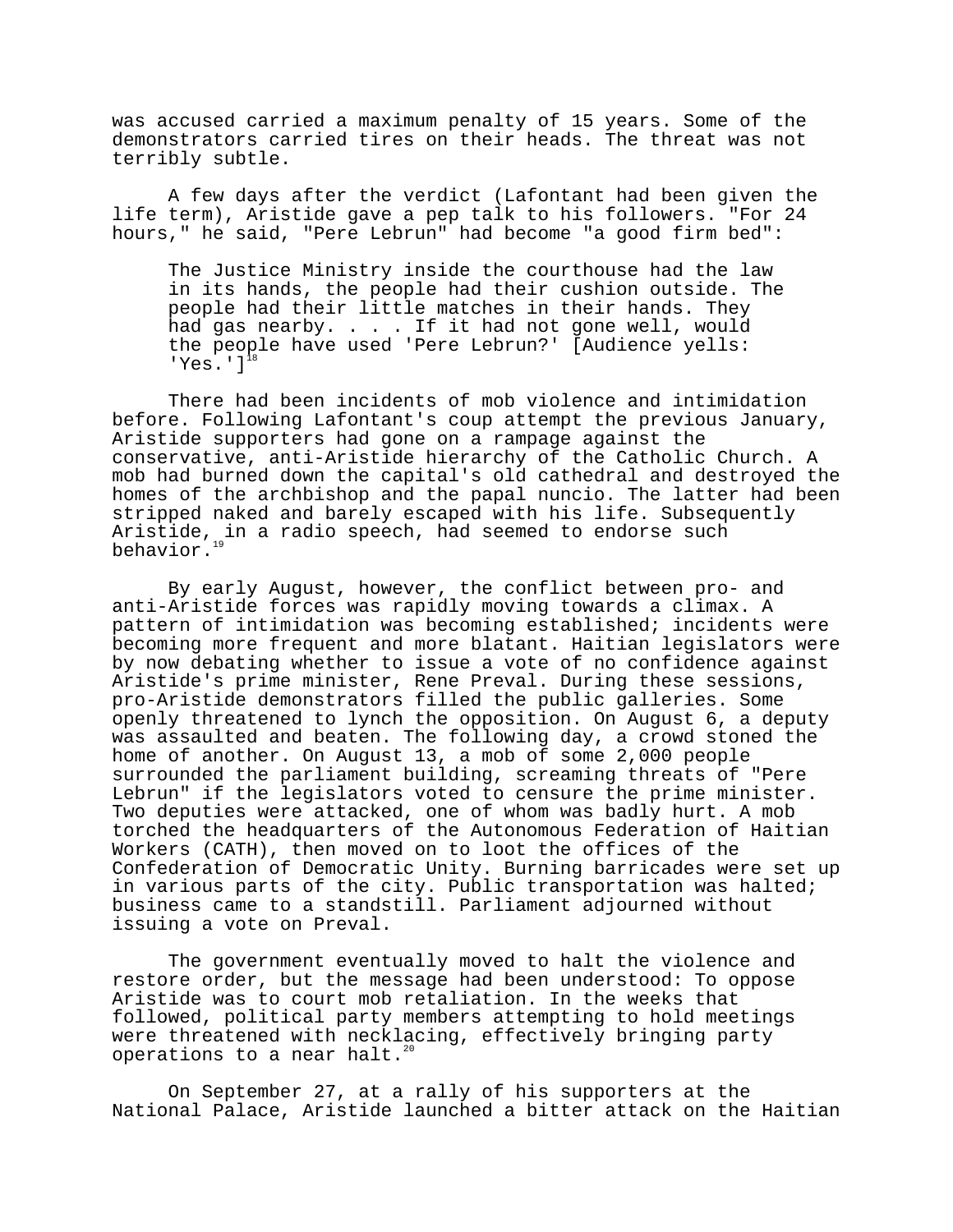bourgeoisie and the Tontons Macoutes (former members of the Duvalier regimes' dread paramilitary militia). Urging the former to invest in the economy "so more people can get jobs," he warned that:

If you do not do so, I feel sorry for you. Really I do. [Laughter from the crowd.] It will not be my fault because this money you have is not really yours. You acquired it through criminal activity. You made it by plundering, by embezzling. . . . You made it under oppressive regimes. . . . I give you one last chance. I ask you to take this chance, because you will not have two or three more chances, only one. Otherwise, it will not be good for you.

If I speak to you this way, it is because I gave you a seven-month deadline for making amends. This seven-month deadline expires today. [Applause.] If I speak to you this way, it does not mean that I am unaware of my power to unleash public vindication, in the name of justice, against all these thieves, in an attempt to recover from them what is not theirs. . . . As I told you, the deadline expires today. The . . . ball is at your feet. If you want to shoot, go ahead. [Applause.]

As members of the crowd brandished tires and machetes, Aristide turned his attention to the Tontons:

You are watching all Macoute activities throughout the country. . . . If we catch one, do not fail to give him what he deserves. What a nice tool! What a nice instrument! [Loud cheers from the crowd.] What a nice device! [Crowd cheers.] It is a pretty one. It is elegant, attractive, splendorous, graceful, and dazzling. It smells good. Wherever you go, you feel like smelling it. [Crowd cheers!] $^{21}$ 

Two days later, in Les Cayes, a pro-Aristide mob necklaced the Reverend Sylvio Claude, the head of Haiti's Christian Democratic Party. The Reverend Claude, who had been a prisoner under Papa Doc and was one of the country's foremost defenders of human rights, had made the mistake of criticizing the president. His burnt body was torn to pieces by people who later went through the city displaying his remains. A justice of the peace, who was making an on-the-scene report of the incident, was also burned to death.<sup>2</sup>

About the same time, a coalition of military officers, former Tontons Macoutes, and reactionary businessmen launched a bloody coup. The government was overthrown. Only because of last-ditch U.S., French, and Venezuelan appeals was Aristide able to come away with his life. $^{2}$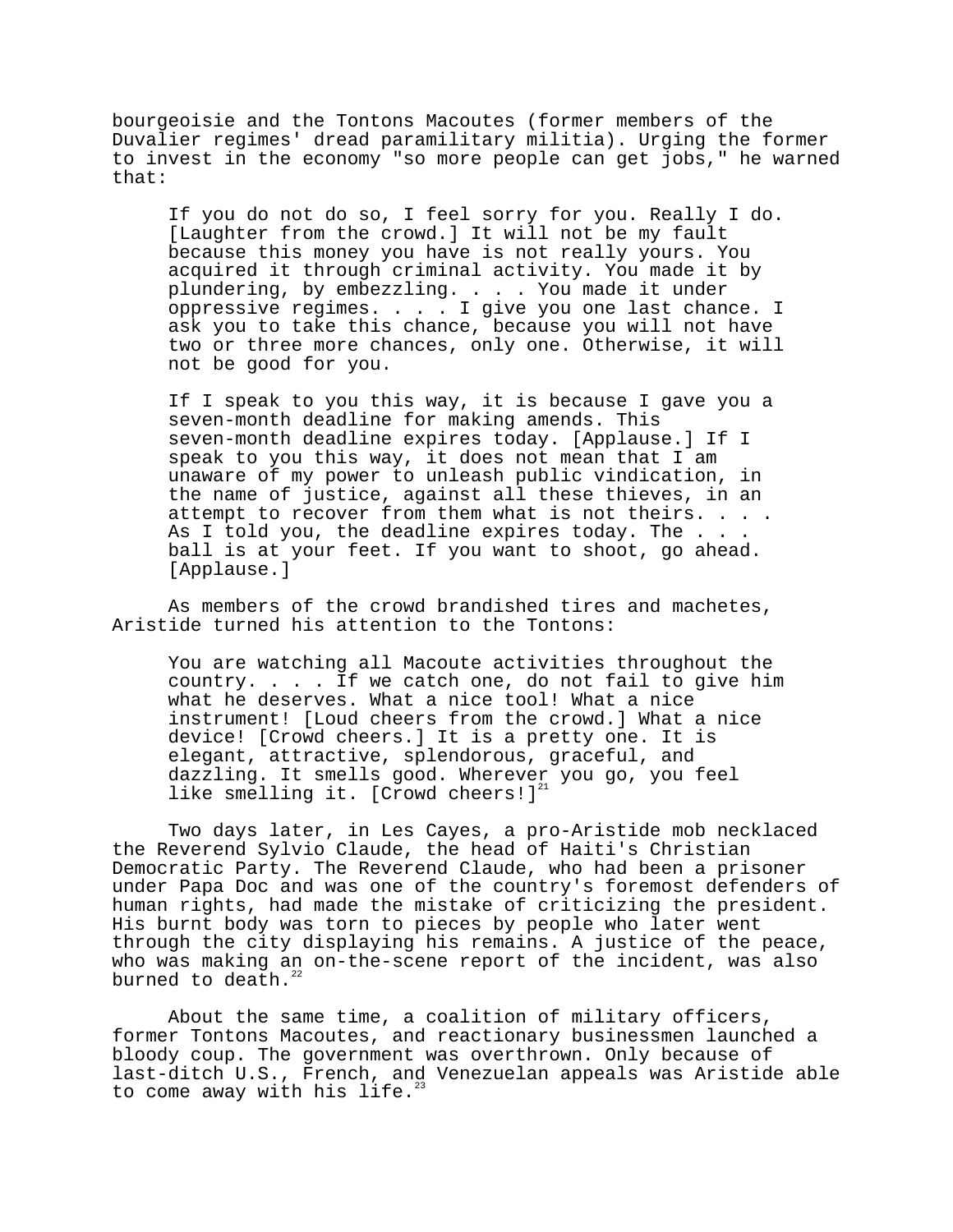The point is that, contrary to the assertions of some of Aristide's U.S. supporters,<sup>24</sup> the president's enemies have ample reason to fear his return. Notwithstanding his recent appeals for nonviolence (which, after all, are a requisite for U.S. and international support), many of his followers--and perhaps Aristide himself--might very well be tempted to exact revenge should they be restored to power.

Again, this is an intolerant society. Political and class conflicts are so bitter that, no matter who is on top at any particular moment, violence and terror are never far from the surface. One recalls the fate of President Vilbrun-Guillaume Sam, who in 1915 was hacked to death by his enemies, then ripped apart by an enraged mob. Given such historical precedents and his own political record, it should not be surprising that Aristide's promises of amnesty are simply not believed. It is by no means clear that he could control his followers, even if he wanted to, and some of his enemies do not believe that he wants to. They point to the fact that at the time of his ouster he was creating his own presidential police, a move which they liken to "Papa Doc" Duvalier's founding of the dreaded Tontons.

Yet, for all the fears of class warfare that he has generated, Aristide's total record was mixed. During his months in office, he displayed more moderation and flexibility than the preceding paragraphs suggest, especially in his relations with the United States and international lending agencies (which he had often in the past accused of working in concert with the Haitian elite to keep the country mired in poverty). If there were instances in which he seemed to condone or encourage human rights abuses, he also took measures to discourage such practices. The overall level of violence dropped conspicuously during his tenure. (Indeed, it seems almost minor compared to what has happened since.) Claims that he was creating a new Tonton Macoute in the form of his personal security guard appear to have been greatly exaggerated, if not part of a deliberate attempt by his enemies to sow fear in the military in the hope of sparking a coup.<sup>25</sup> His recent willingness to support a political amnesty for the military and to appeal to his followers to refrain from violence is a promising sign, though it must always be viewed with a healthy dose of skepticism.

In perspective, Aristide may not be a very good bet, but he is the only Haitian leader who can command legitimacy in the form of widespread popular support; it is difficult to imagine a lasting resolution of the crisis that excludes him and those he represents.

### **The Politics of Incompatibility: The Military and Other MREs**.

Aristide and his followers are integral parts of the Haitian political equation. But are they, or can they be made, compatible with the other parts--in particular, the military, the oligarchs,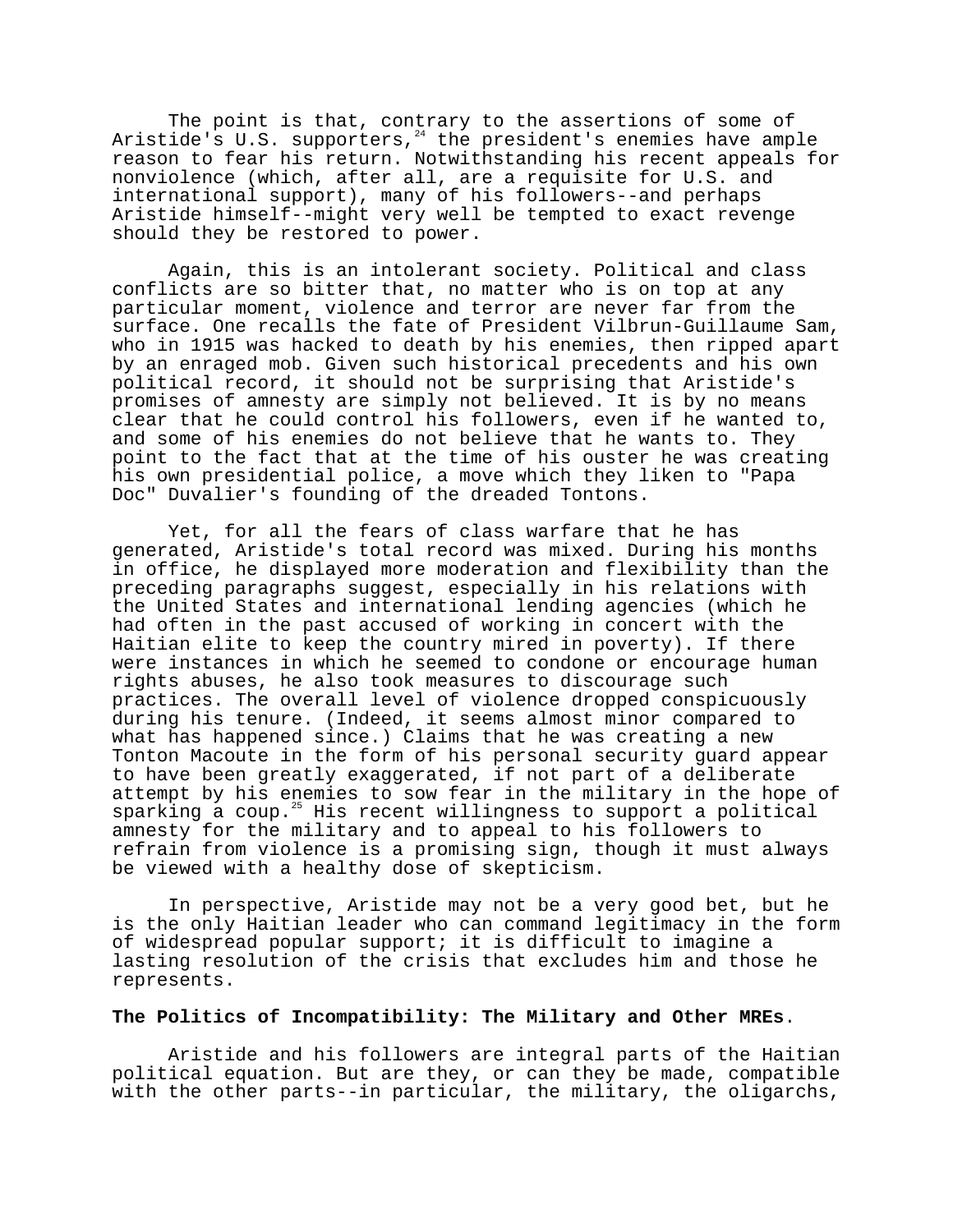and the attaches? Haiti has long been ruled by a shifting coalition of groups whose record of rapaciousness and brutality is as sordid as that of any ruling class in the world. A U.S. Embassy official once dubbed them MREs--morally repugnant elites. In the days of "Papa Doc," it was said that the torture chambers of the Dessalines Barracks were painted brown so that blood would not mar the walls.<sup>26</sup> Since the September 1991 coup, they have killed roughly  $2,000$  to  $3,500$  people.<sup>27</sup>

This power structure is by no means conflict-free. Indeed, the Haitian political class often seems perpetually frozen in irreconcilable schisms. The military is riven with factional strife. Officers struggle over power and spoils. Loyalties are based on opportunism rather than ideology; they can shift quickly, depending on who is on top or moving up and who is losing in the game of musical chairs that has been Haitian politics since the fall of the Duvalier dynasty.

To take the most obvious points of conflict: There has been rivalry between the army and the Port-au-Prince police; between various commands and commanders (most notably, the CINC, General Raoul Cedras, and the Chief of Police, Colonel Joseph Michel François); between high and lower-level officers;<sup>28</sup> between the commissioned officer corps and the noncoms and enlistees (the ti-soldats, or "little soldiers"); between the military institution and the Duvalierists (who had subordinated it to the Tontons and reduced it to a marginal role under Papa Doc);<sup>29</sup> and between the military and its traditional allies in the oligarchy.

Nor is this all. There are conflicts between different factions of the oligarchy--the feudal landlords, or gwandon; the traditional export (agriculture)-import (manufactured goods) elite; and the more recently developed assembly-export sector. When one adds to all this the legion of section chiefs (rural bosses, essentially combining military intelligence, police, political and judicial functions), attaches (hired guns, loosely associated with the apparatus of repression, who do much of the killing and thuggery), and various other zenglendos (a term describing anyone with a gun, often used interchangeably with Macoute and attache), one is left with the sense of a power structure that is not only extremely violent, but which has no real center. The only thing that binds these diverse elements together is their hatred and fear of Aristide and "the mob."

Thus, even if it were possible to obtain the cooperation or acquiescence of certain individuals or groups (most notably, General Cedras, who is thought to be a relative moderate),  $30$  it is extremely improbable that this could be parlayed into a broad consensus on such issues as Aristide's return, the professionalization of the armed forces, and the creation of a separate civilian police. The perceived threats are too great, both personally and institutionally. On one level, military officers worry about physical survival. Many are convinced that Aristide and his supporters have already drawn up hit lists. On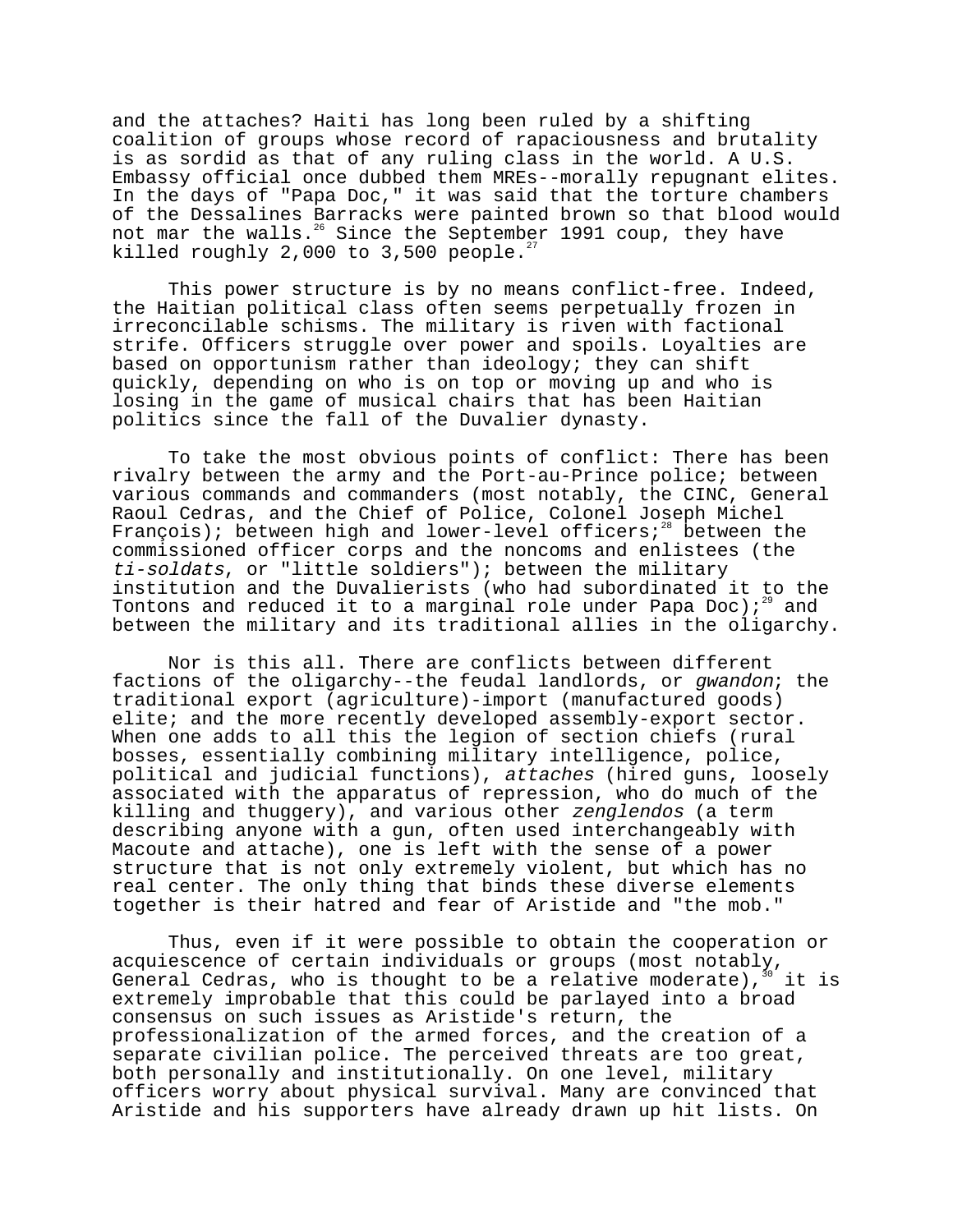another level, they fear that any move to professionalize the armed forces would cost them their careers, since a renovated structure would have to be purged of corrupt and abusive elements and sharply reduced in size.

Beyond this, there is the threat to the institution itself: Plans to create an independent police force would deprive the military of its primary traditional mission--maintaining internal order. (As matters currently stand, the police are part of the armed forces.) And those new missions being discussed--coastal patrolling, guarding borders, building roads--do not look particularly attractive. Nor, given Haiti's historical experience, can the military be happy about the prospect of having to deal with another armed institution, under civilian control, which would become a competitor for resources and, most likely, power. By the same token, any attempt to create a "new" police would constitute a direct threat to Colonel François and the Metropolitan Police. Not surprisingly, they are even more intransigent on these issues than the army.

Then, there is the question of booty. Currently, the military receives about 40 percent of the national budget. In recent years, moreover, it has taken over many state-owned enterprises. The public sector has been especially infiltrated by the proxies of the Port-au-Prince police chief, Colonel François, who are thought to control the telephone company, the port, the electricity company and many basic imports, including cement and flour.<sup>31</sup> Officers routinely use their positions for economic gain, supplementing their regular salaries by extorting bribes and favors, engaging in contraband, receiving free land and labor, and so on.

Any government that threatened these sources of wealth would risk a coup. But the problem is complicated by the fact that members of the high command are from the new-money upper class. While some of the older, more established oligarchs might be willing to take their money and relocate, this is much more difficult for the nouveau riche, who have everything they own tied up in Haiti. The issue is further compounded since much of this new money has been acquired through the contraband and drug operations that have flourished since the OAS embargo was first imposed in October 1991. Narcotics bring in tens of millions of dollars a year. This bonanza has not been limited to the high command. Discipline has so disintegrated that officers down to the rank of captain have become economic powers in their own right. These younger officers have only begun to taste the riches that can be obtained through these activities, and they are not willing to give them up.<sup>3</sup>

For the ti-soldats and attaches, too, the international community's plan to "restore democracy" and "professionalize" the military and police represents more of a threat than an opportunity. There has been talk in the State Department about the need to offer something to the common soldiers to make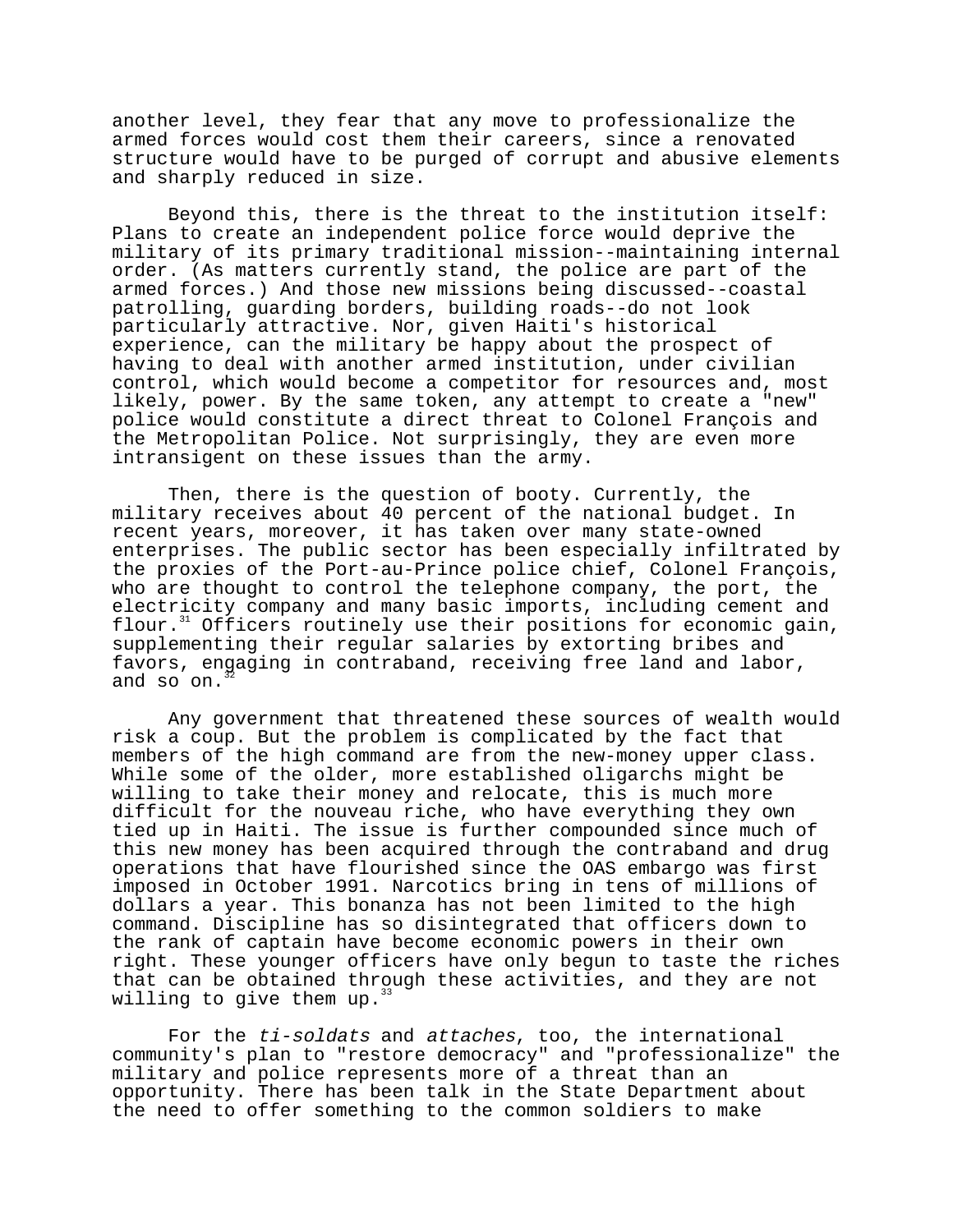Aristide's return palatable. The idea is to provide them with better living conditions, the opportunity for a real career, and other benefits.<sup>34</sup> But whether these inducements will be enough may be doubted. If the army is cut by half and a new police force created, many of these people will lose their jobs. This is especially true of the attaches whose ranks now number in the thousands and whose services would presumably no longer be required.

Moreover, the lower-ranking elements in the apparatus of repression are even more anti-Aristide than their commanders. It is they, more than anyone else, who have had to bear the brunt of Pere Lebrun. Some have seen their comrades torched by angry mobs. They believe that Aristide has already given the orders to kill them.<sup>35</sup> Whereas officers can always flee into exile if things get too hot, the enlistees and hired guns are not so fortunate. Their ultimate nightmare is to be deserted--left alone to face the mob.

Given the intensity of these fears, it is by no means clear that the high command would be able to control lower-ranking officers, enlistees, and attaches should Aristide be restored.<sup>36</sup> In recent years, the noncoms and rank and file have shown a tendency to act on their own. They were at least partially responsible for the coup of September 1988, $^{37}$  and they could very well move again. Haitian commanders are acutely aware of the danger posed by their own "masses" (who could turn on them as well as on the president). Since last July, Colonel François and his colleagues have sought to placate the enlistees by assuring them that Aristide will not be allowed to return. The Governors Island Agreement, it is being said, was merely a tactical ploy designed to obtain a lifting of international sanctions.

One other group that must be mentioned is the oligarchy. The military's civilian counterpart in the ruling class consists of a handful of wealthy, mostly mulatto families--including the Mevs, the Brandts, the Bigios, the Acras, and the Madsens--who rose to wealth and influence under the Duvaliers through the acquisition of monopolies on such commodities as rice, sugar, steel, and cooking oil. For years, these groups enjoyed duty-free imports and paid no taxes. Their labor costs were almost nil. They bled the countryside through excessive taxation and unfair terms of trade.<sup>39</sup> Only recently has their economic domination been challenged by newer groups, the most recent being the contraband and drug smugglers (both military and civilian) who have flourished since the imposition of the OAS embargo. These new arrivals have cut into the traditional oligarchy's markets and created intra-elite strains that became very significant politically once the OAS sanctions were reinforced in 1993 by more potent U.N. measures.<sup>40</sup> Nevertheless, the fact remains that the old elites risk losing their privileged position, and perhaps much more, if Aristide returns. The State Department wants to see their monopolies broken.<sup>41</sup>

The point is that the Haitian power elite is a multiheaded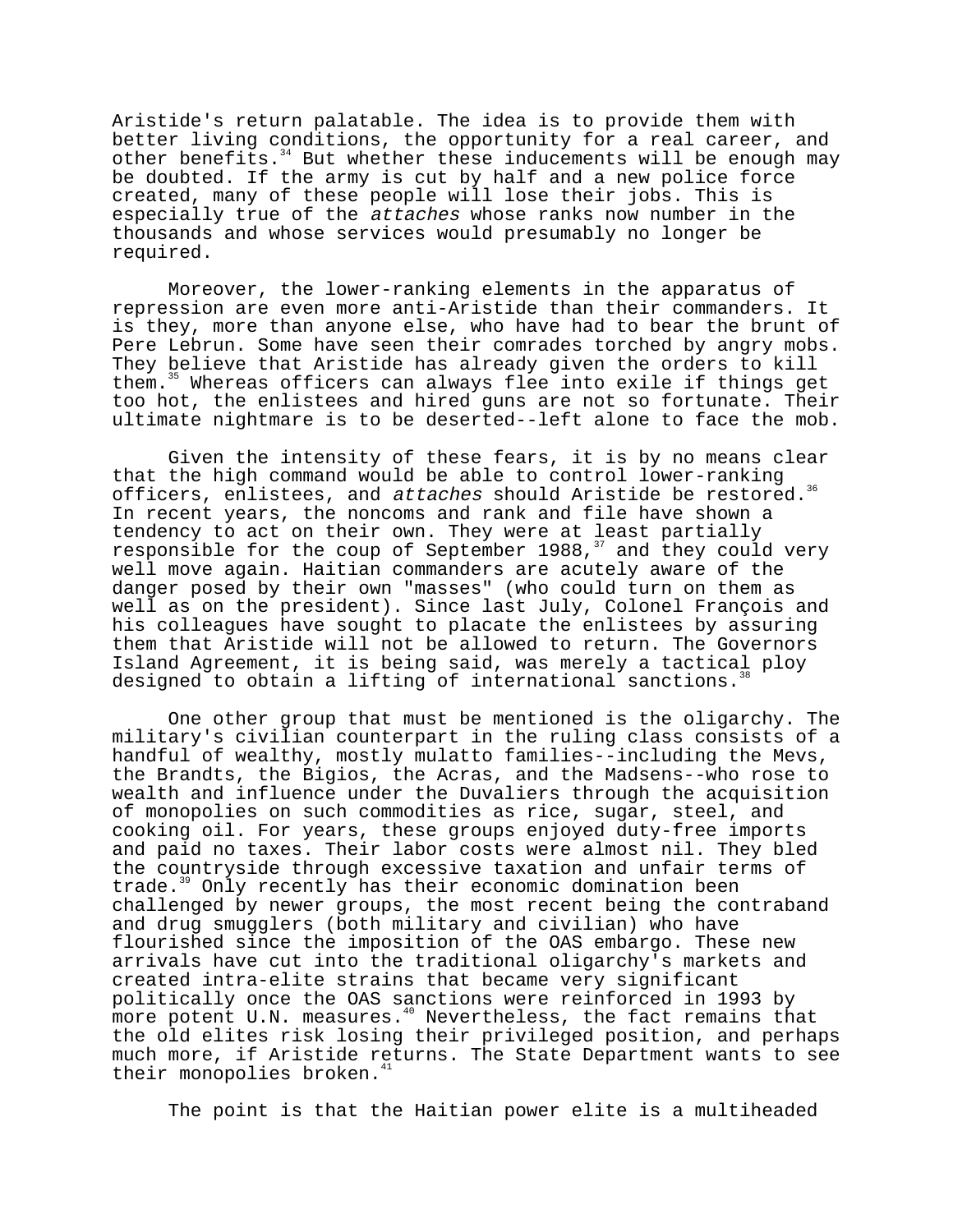monster. In addition to the power centers located within the armed forces, there are a dozen or so outside the military, based mainly in the drug/contraband/Duvalierist complex. Over the past year, the latter have grown in number and size as extreme right-wing exiles have returned to the country and begun organizing their own private armies. (Hence, one reason for the proliferation of attaches.) This has complicated the situation considerably. Whereas institutions like the army and police are easy to identify, these "occult groups" are shadowy, amorphous entities, and are extremely difficult to deal with. $42$  What seems to be emerging looks more like a warlord system than a centralized repressive apparatus.

To return to the central issue: Can these seemingly irreconcilable antagonists be reconciled? The instinctive answer is "no." The two sides have little in common. The contending social forces which they represent are divided by wealth, race, and language (the upper-class, mulatto socioeconomic elite speaks French and the lower-class black masses, Creole); they only partially share the same culture and history. This is class conflict in its most unadulterated form: a zero-sum game, in which one side loses when the other wins. (Or at least that is the perception. In Haiti, the state was developed as a fundamentally predatory organism. It is not an accident that the Creole word leta means both "state" and "bully." $43$ ) Under such circumstances, the military and its allies worry that their power, wealth, and lives will be endangered should Aristide be restored. Aristide fears that he will be in constant danger of a coup or assassination unless he can purge the Army and police and bring them under his control. And both sides have ample reason to be afraid.

The bottom line is that a restoration of the Haitian president would have to be accompanied by the introduction of an international peacekeeping force, capable of providing security for both sides. Without that, Aristide's return would be an open invitation to assassination, an act which in turn could well spark massive violence.

## **Paved with Good Intentions: The Tragic Course of U.S. and International Policy**.

Good intentions are not enough. One must have clearly defined and realistic goals, the means of attaining them, and the will to persist. Unfortunately, these qualities have been largely absent from the international community's policy to date. By any standard, international sanctions have been a disaster. They have further devastated the Haitian economy without establishing democracy. The OAS and U.N. embargoes have accelerated environmental damage, contributing to near-famine conditions in some areas and causing (in conjunction with other factors) untold hardship for the common people, while only inconveniencing the military leadership and the elite. Indeed, many officers and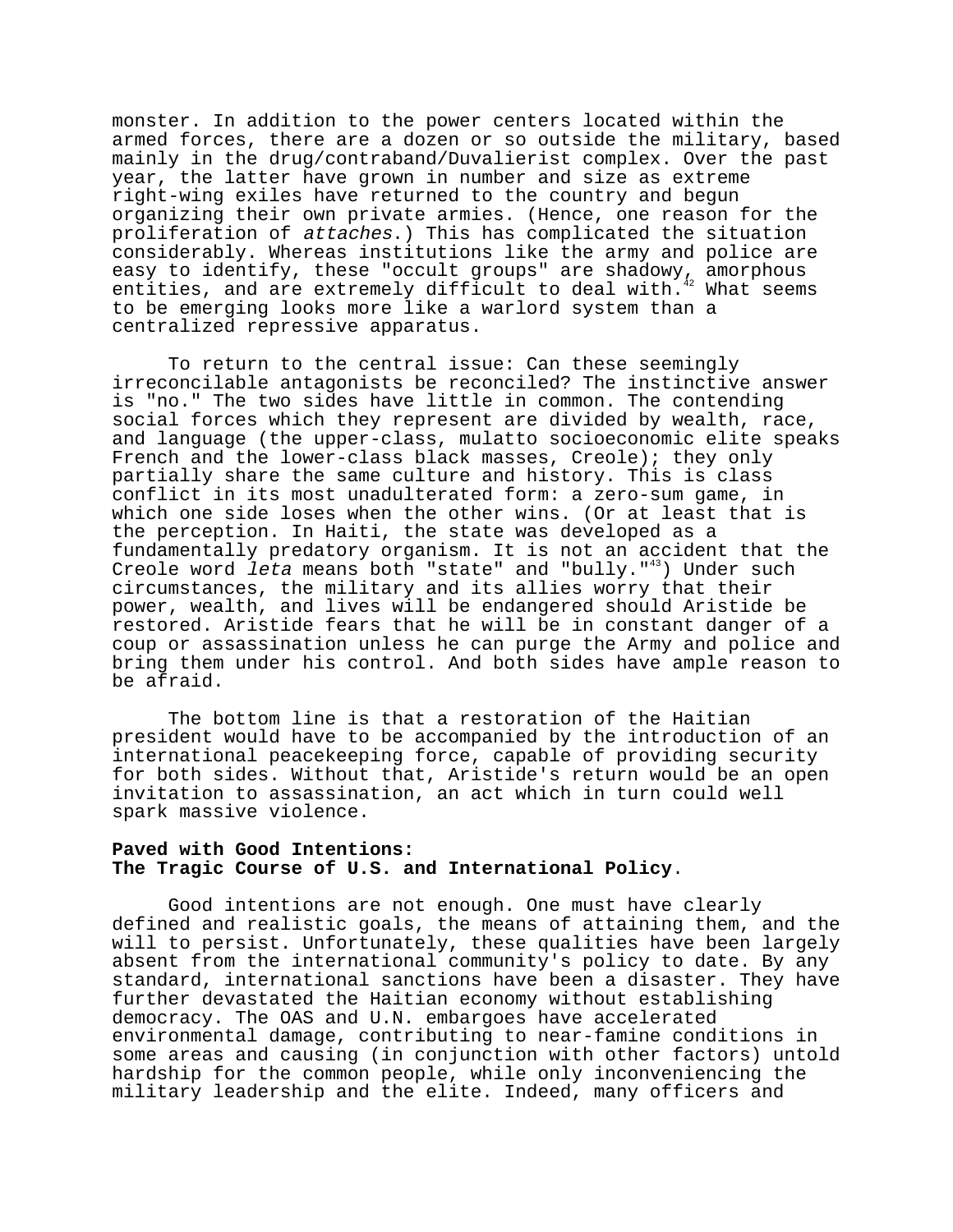oligarchs have grown richer through smuggling, drug-running, and other forms of corruption.<sup>4</sup>

Truth is sometimes a difficult thing to accept. But we are at a moment of truth in U.S. policy toward Haiti. Unfortunately, much of the responsibility for failure must be laid at the door of the United States. From the very beginning of the crisis, U.S. policy was marked by a seeming incomprehension of both Haitian and international realities, a flight from leadership, and a reluctance to take measures that might have convinced the Haitian power elite of our seriousness of purpose. The result was that all the wrong signals were sent. Haitian leaders came to the conclusion that the United States and its international allies could be manipulated and outmaneuvered. And they were right.

Part of the problem lay in the U.S. desire to avoid the responsibility and blame for dealing with the problem unilaterally. The United States had been subjected to considerable criticism for Operation JUST CAUSE. Thus, still desiring to promote democracy in the hemisphere, the Bush administration had launched a concerted diplomatic effort to turn the OAS into an instrument for dealing with future crises.<sup>45</sup> The culmination of this campaign was the "Santiago Commitment to Democracy"--the June 1991 OAS commitment to act in the event that a democratically elected government were to be overthrown anywhere in the Americas.

Achieving an inter-American consensus with regard to the collective defense of democracy was a remarkable feat, and clearly it was a move in the right direction, but the problem was with its enforcement. The OAS had neither the resources nor the will to fulfill such an ambitious commitment. The organization had no enforcement arm; moreover, it was largely composed of countries with long histories of concern about foreign intervention in their own internal affairs. Experience suggested that it might play a useful mediational role, but that anything more would require strong leadership on the part of the United States. Lacking that, OAS multilateralism would be a prescription for half-way measures, producing half-way, grossly inappropriate results.

Part of the problem was that OAS sanctions, never compulsory for nonmembers of that organization, were not even binding on its members. Consequently, enforcement was lax. Reluctant to alienate foreign friends and allies over Haiti, the Bush administration always stopped well short of demanding that the embargo be respected. Proposals to dramatically escalate the pressure on the regime through a blockade were rejected as unworkable or unwise. Such a move would have strained U.S. relations with the Europeans at a time when Washington needed their cooperation in dealing with the more important problems of economic dislocation and turmoil in the former Soviet Union and Eastern Europe. The upshot was that at least a dozen countries in Europe, Africa, and Latin America (with the Dominican Republic being the most notorious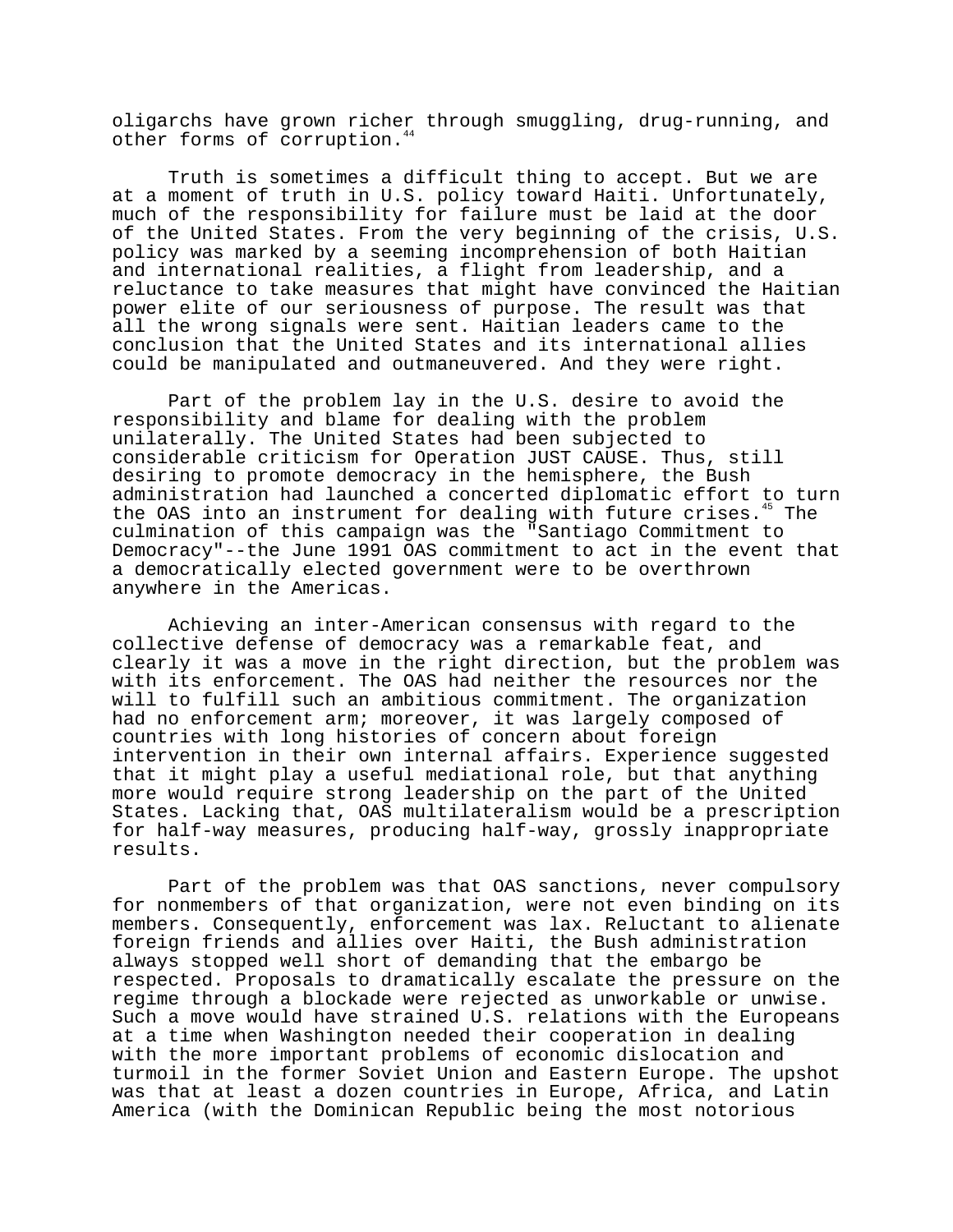culprit) routinely ignored the sanctions. Crucial supplies continued to reach Haiti, enabling the regime to obtain oil and other necessities, and allowing the rich to maintain their accustomed lifestyles.<sup>4</sup>

It was difficult to escape the impression that the Bush administration was not all that serious about restoring Aristide. Government spokesmen made little effort to disguise their distaste for the Haitian president.<sup>47</sup> At the same time, threats to seize the foreign assets of wealthy Haitians involved in the coup were never acted upon. Indeed, special exemptions to the existing sanctions were made to allow U.S. businessmen with export-assembly factories on the island to continue operations. For humanitarian reasons, controls were relaxed on some goods (seeds, fertilizer, pesticides) being shipped to Port-au-Prince from the United States.<sup>48</sup> For most of its final year in office, the Bush administration took a passive stance on Haiti, issuing mechanical statements not reflected in political initiatives, while letting the OAS take the lead in the interminable and ineffective diplomatic efforts that were underway. This was especially the case after President Bush effectively defused the refugee crisis by having the Coast Guard intercept and return fleeing Haitians to their homeland without giving them a chance to appeal for asylum.<sup>49</sup> Not until the refugee threat was resurrected following the electoral victory of Governor Bill Clinton did Haiti again become a priority item in the U.S. policy agenda. And even then, the American effort sometimes appeared to be aimed at wooing the most reactionary elements in Haiti. $5$ 

To be sure, Aristide was himself partly to blame for this lack of U.S. enthusiasm. His own questionable human rights record made it imperative that the United States make its position known on these matters. (Clearly, he could not be restored if he was determined to incite mob violence, and he had to be made to understand that. By the same token, a message had to be sent to his foes in Haiti that they would not be endangered by his return.) Beyond this, the rigidity which characterized the Haitian military's negotiating position also marked his own behavior. Thus, an OAS-mediated agreement in February 1992 collapsed when he reneged on its amnesty provision almost immediately after having signed the accord. $51$  Needless to say, such behavior endeared him to neither the international mediators nor the Bush administration. Indeed, from this point his relations with the latter went steadily down hill.

The problem was that U.S. vacillation and passivity not only alienated Aristide (who continued to believe that the United States had ample economic leverage to force the regime to capitulate, if only it had the will), but--more importantly--it undermined U.S. credibility with the Haitian military. Consequently, when the Bush administration and the incoming Clinton team began to ratchet up the pressure for a settlement in late 1992, General Cedras and his colleagues could not be sure how seriously to take them. In December, the United Nations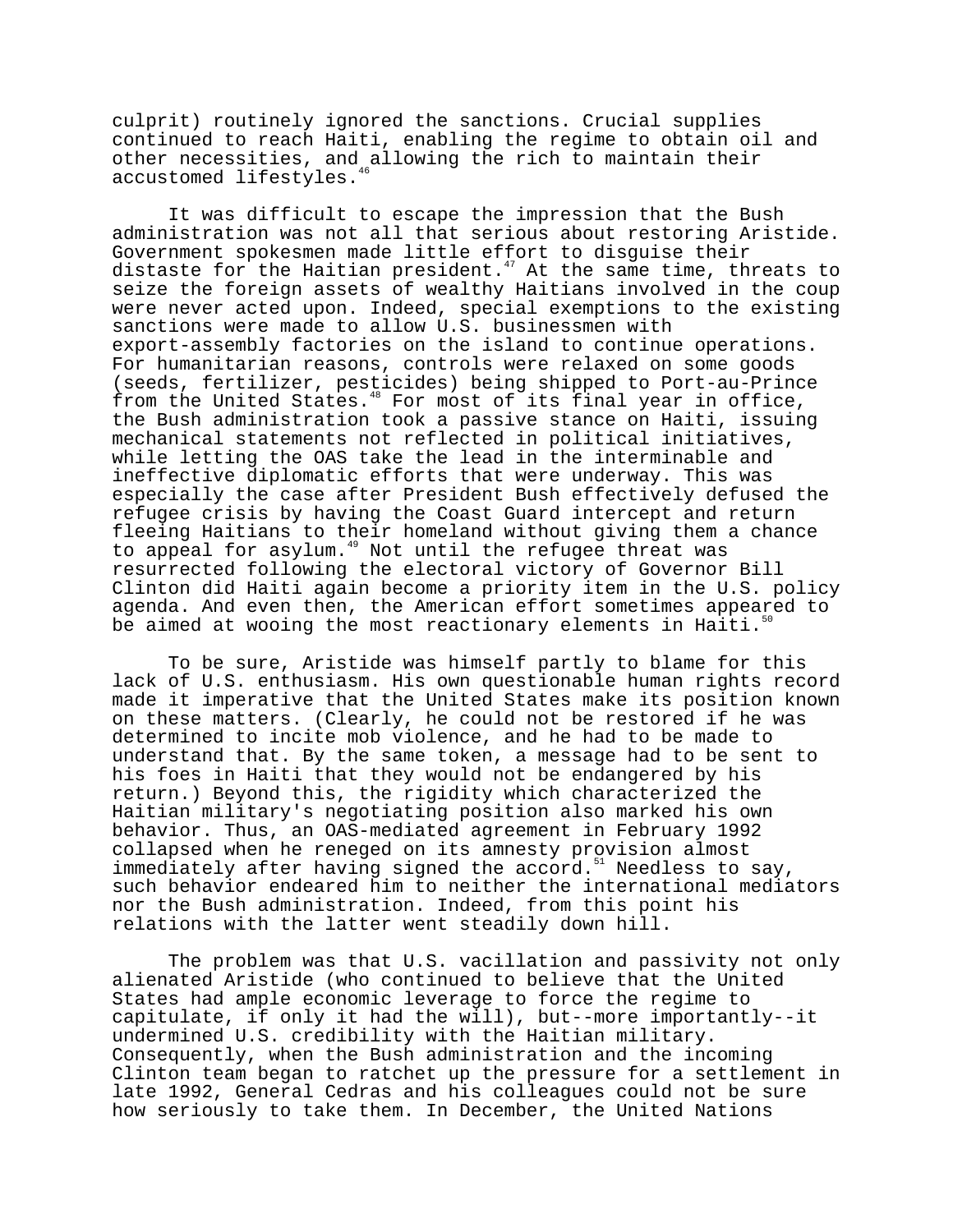joined the negotiations, warning Cedras that the international community might tighten the embargo and impose a blockade on oil supplies if an agreement to restore Aristide was not reached soon. The question was whether the international community and especially the new, untested American president would be willing to follow up such threats with action. Cedras decided to find out.

The months since then have witnessed a concerted effort by the Haitian regime to drag out the negotiations and, in the process, test the mettle of the Clinton administration, the United Nations, and the Organization of American States. In early February 1993, in a blatant act of bad faith, Haitian authorities rejected previously agreed-upon plans for the deployment of hundreds of international human rights observers. The Haitians demanded a long list of conditions that they knew would be unacceptable. Among other things, they demanded the immediate lifting of the embargo, the effective recognition of the military-backed government of Prime Minister Marc Bazin, and numerous restrictions on the international observers. From the moment of his arrival in the country, U.N. mediator Dante Caputo was hounded by demonstrators and showered with insults by the Haitian negotiators, who denounced him as an "imperialist" and a "dirty foreigner." Eventually, Caputo had to be escorted to the airport through an angry mob. In response Secretary of State Warren Christopher met with Aristide for a few minutes in a symbolic show of support and issued a "stern warning." A tightening of sanctions, he suggested, would be considered down the road.

But the breakdown in negotiations was only temporary. As pressure for a return to civilian rule was renewed, General Cedras agreed to allow international observers to enter the country. In mid-March, President Clinton pledged a "much more aggressive effort" to restore Aristide and promised to help "rebuild" the Haitian economy. When both Caputo and the Clinton administration's special advisor on Haiti, Lawrence Pezzullo, told the Haitian military rulers that they would have to go, it once again seemed like a settlement might be reached. In early April, Cedras agreed in principle to resign in return for guarantees of amnesty and safety for himself, his family, and the other members of the high command. Subsequently, Aristide agreed to extend a political amnesty to military officers and to refrain from initiating criminal actions against them. As an additional guarantee, he pledged not to oppose any effort by the Haitian parliament to grant a broader amnesty.

This was where matters stood when Dante Caputo returned to Haiti in mid-April, for the fifth time in four months, amid high hopes that a "definitive solution" to the crisis could at last be reached. But again he was destined to be disappointed. After delivering a written summary of the terms to the Haitian leaders, Caputo was forced to wait for the next day and a half for an answer. And when it came, it was negative. The proposal was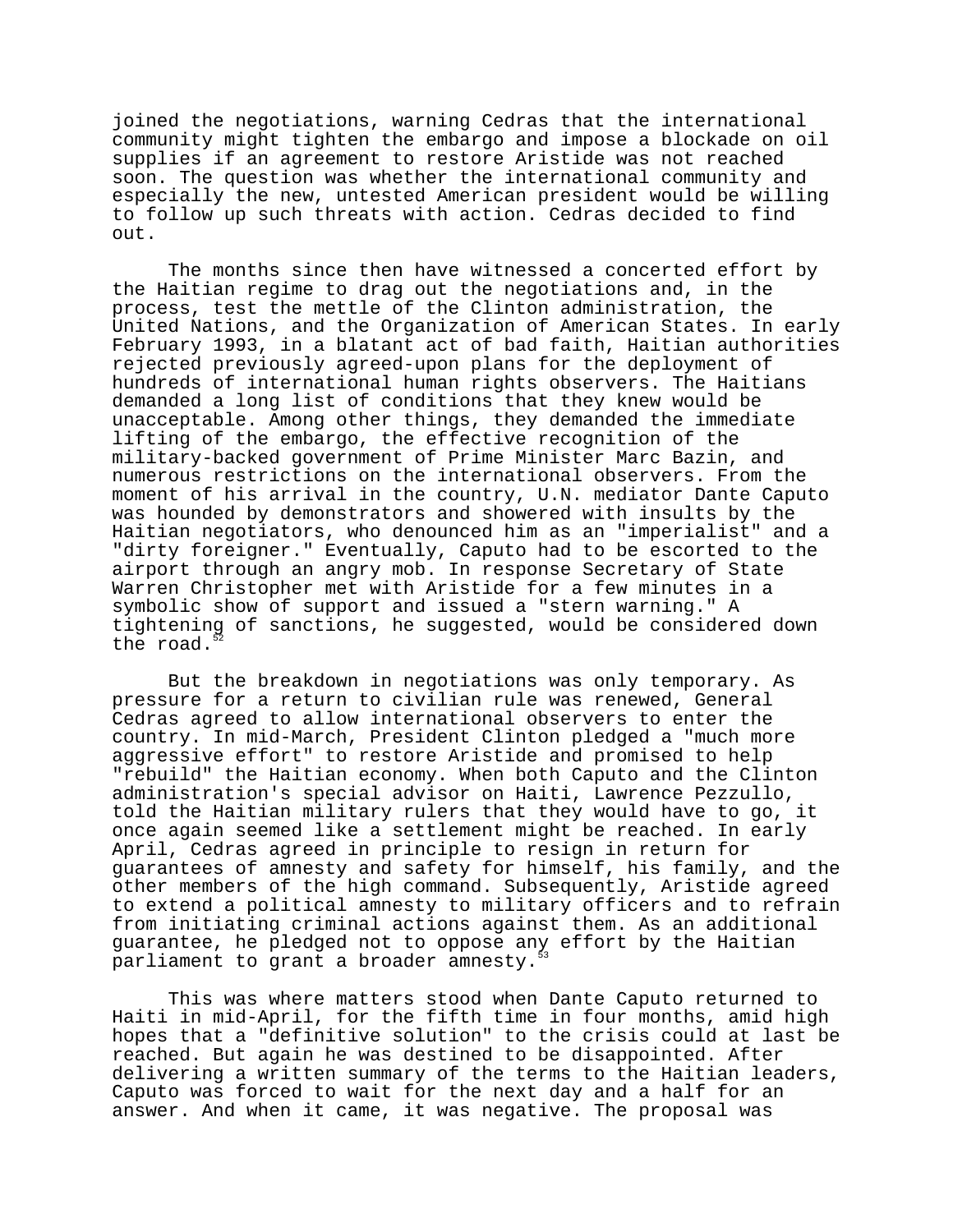rejected outright. "Some very bad things were said," the U.N. envoy later remarked, but he declined to give any details.<sup>54</sup>

By now it was abundantly clear that the Haitians were toying with Caputo. In the words of one diplomat close to the negotiations: "They have decided to say, `We are staying.... If you want us, come and get us.' This, however, is not the way things work with this effort, and they may soon find that they have a very high price to pay for their decision." Highly selective sanctions ("something like microsurgery") would soon be announced to step up the pressure. Meanwhile, a few things would be tried right away.<sup>5</sup>

The problem, again, was that Cedras and the high command simply did not trust Aristide; moreover, they did not believe that the United Nations and United States would follow through on their threats. Pressure on the Clinton administration to take stronger action to resolve the refugee problem had lessened as a result of the president's decision to continue his predecessor's policy of forcible repatriation. The obvious reluctance of Washington and its allies to intervene militarily or even to substantially tighten the embargo (thus inflicting even more punishment on the Haitian people and perhaps destroying the economy beyond repair) gave hope to the Haitian rulers that, when push came to shove, their foreign adversaries would back off.

Meanwhile, General Cedras and his colleagues sought to stretch out the process and deprive the international community of any pretext for increasing economic sanctions or intervening by force: Within a matter of days after having rebuffed the settlement, the Haitians indicated that they wanted to continue the negotiations. This apparent turnaround was received at the State Department as evidence that international pressure was working and that the military was desperately seeking a way out.<sup>56</sup>

To many Haitians, however, it seemed like the Clinton administration was unwilling to use anything more than the threat of economic sanctions. In the words of one authoritative State Department source: "We are preparing to tighten them, but there is no need to do that yet. The military is negotiating. If we tighten the sanctions now, it would ruin everything." Increasingly, indeed, it seemed that the United States was relying on carrots, rather than sticks. Diplomats talked about the need to provide an "attractive exit" for the military. When asked about the problem of corruption and how Haiti could absorb all the aid that would flow into the country in the event of a settlement, some professed indifference: "We aren't all that concerned if some of this is diverted into the pockets of the military and the elite. They need a stake if we are to get their cooperation."<sup>58</sup>

**Governors Island: The Making of a Fiasco**.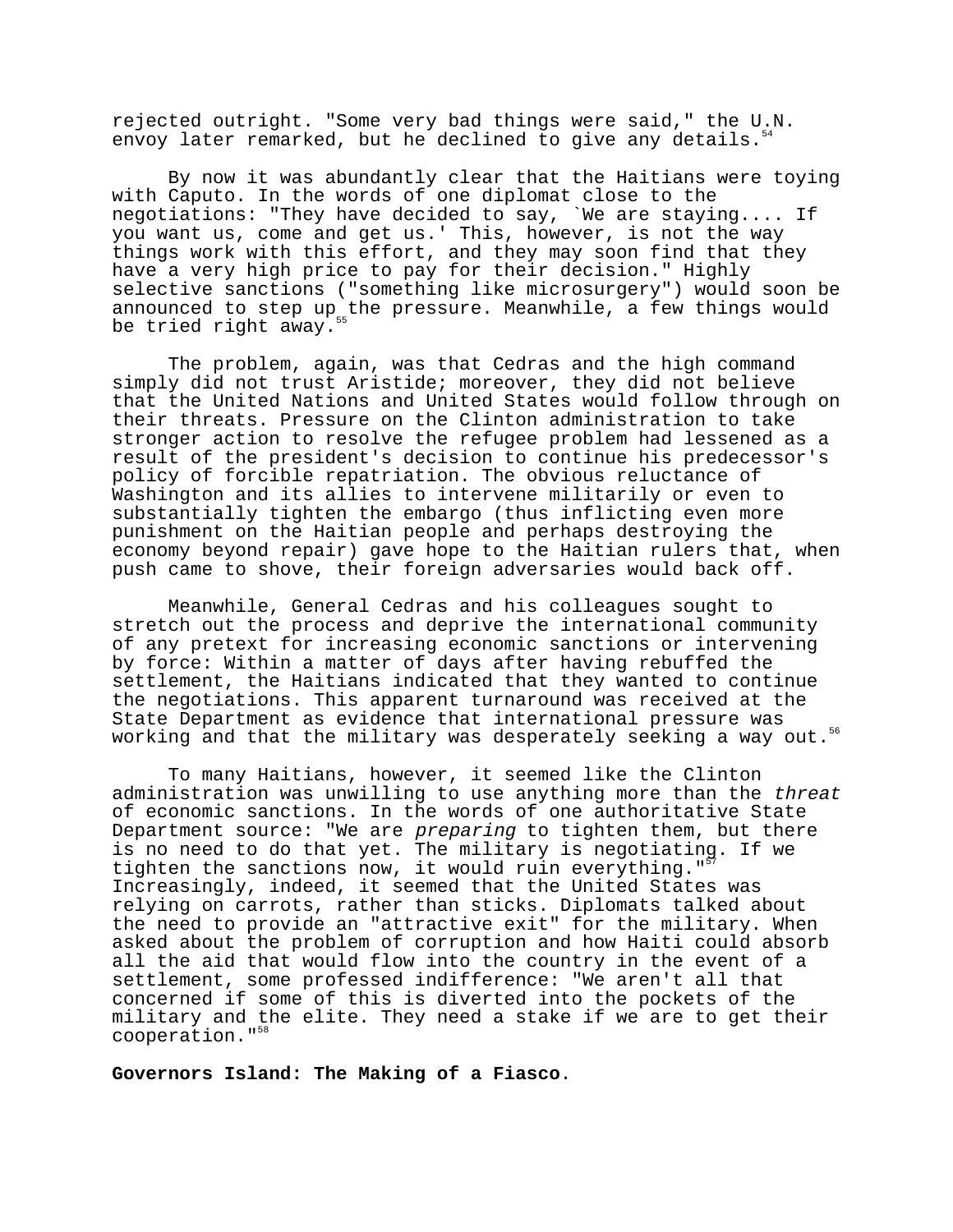But carrots alone were not enough. Only the imposition of sanctions--real sanctions--would get the Haitian military to bargain seriously. As this became clearer, the United Nations increased the pressure: On June 16, in a resolution that was binding on all U.N. members, the Security Council voted to impose a ban on all petroleum and arms sales to Haiti and ordered a freeze on the foreign financial assets of top officials and businessmen. On June 23, the sanctions took effect. Four days later, General Cedras and President Aristide met separately with U.N. and U.S. mediators on Governors Island, New York, and began to hammer out a compromise.

On July 3, the two sides signed an agreement outlining a series of steps culminating in Aristide's restoration. Following the president's nomination of a prime minister and the latter's confirmation by parliament, international sanctions would be suspended and foreign aid resumed. Amnesty would be granted to those who had been involved in the September 1991 coup. Towards the end of the transition, General Cedras would retire. Other key members of the high command would be transferred to less sensitive posts. The president would appoint a new military commander, who would select a new General Staff. Finally, on October 30, Aristide would return to his homeland.<sup>5</sup>

Unfortunately, the Governors Island Agreement was fatally flawed. Aristide accepted it only reluctantly, under pressure from U.N. and U.S. mediators. Indeed, it had been presented to him as something of a fait accompli: Cedras had already signed it and was on the way back to Haiti, leaving Aristide with the choice of either rejecting the accord--in which case the negotiations would end and the embargo would be lifted--or acquiescing to it.<sup>6</sup>

The agreement has been examined in detail elsewhere, $61$  and only a few of its most serious shortcomings need be noted here. One major flaw was the provision to lift the embargo and resume economic aid before Aristide's return, at a time when General Cedras, Colonel François and their allies still occupied their positions of power. Aristide had wanted to postpone the negotiations until the full impact of the embargo could take effect. He wanted the army cowed when it came to the bargaining table. The United States, the U.N. and the OAS, however, insisted that the talks be held almost immediately upon the imposition of sanctions. Under these circumstances, the regime's only real goals appear to have been (1) to get the measures lifted before they seriously hurt the military; and (2) to buy time by taking advantage of the resumption of oil shipments to restock supplies and protect foreign financial holdings in preparation for a possible longer siege to come.

Equally serious, the agreement had no enforcement mechanism beyond the threat of renewed sanctions in the event of noncompliance. While there was a provision for the introduction of international military and police personnel, their numbers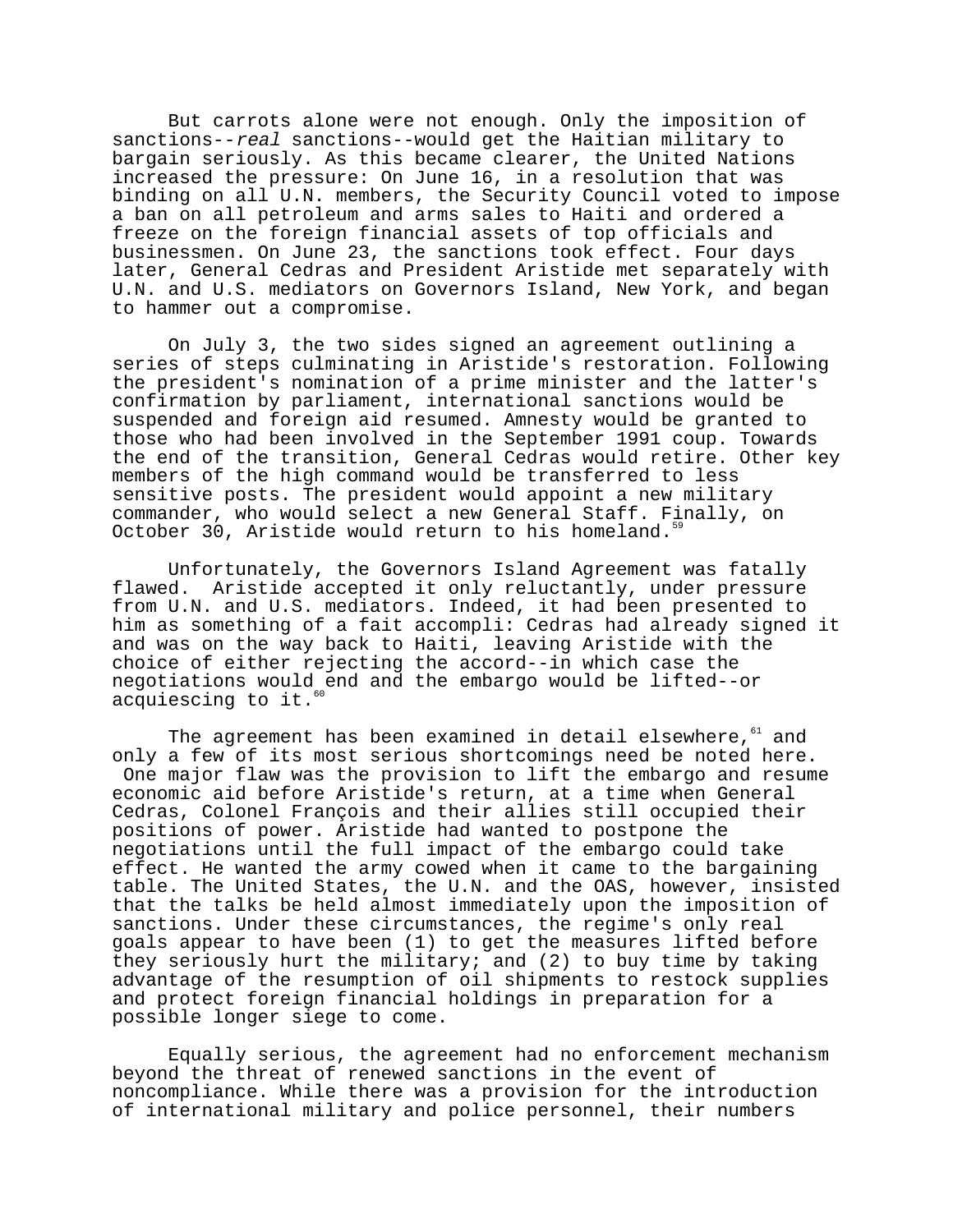would be inadequate to cope with the magnitude of the problems faced. Moreover, these were trainers and engineers rather than peace-enforcers. Foreign soldiers were to be lightly armed at best, and under strict orders not to intervene if they encountered human rights abuses or other violence. International observers were to be just that--observers. In the words of one official, the U.N. mission had "a narrow mandate to be there and rub off on the police and the army, who magically by osmosis are supposed to behave themselves.  $\ldots$ ."<sup>62</sup>

Along these same lines, there was no provision for purging the Haitian military and police of corrupt or abusive elements. Only Cedras was to be retired, and he was to receive a pension. Though the Clinton administration pledged that no human rights offenders would receive U.S. training, it had no practical plans to vet participants. (Indeed, Lawrence Pezzullo, the administration's special envoy on Haiti, had told Congress that it should be up to the Haitians to decide whether or not to rid the army of abusive members.) Lacking the will to instill accountability in the armed forces and the police, it was unlikely that mere "training" would have much effect. In the words of one observer: "No message from the head of a classroom, no matter how eloquently delivered, will prevail over the lesson of impunity that is shouted each day that those responsible for murder and torture retain their official positions."<sup>6</sup>

At the time, this was not widely understood in the United States. Editorial writers competed with one another to heap praise on the Clinton administration for its foreign policy victory. Haitians, however, were more skeptical. They had reason to be. The weeks that followed the Governors Island Agreement witnessed the worst wave of politically related violence since the aftermath of the September 1991 coup. Between early July and mid-September, hundreds of people disappeared. In Port-au-Prince alone, there were over 100 killings. Pro-Aristide activists were repeatedly intimidated, beaten and arrested, sometimes in full view of international monitors. The poorer districts of the capital were subjected to nightly raids, where residents were intimidated by wild sprees of automatic weapons fire and leaders of grass-roots organizations were targeted for assassination. By early September, bullet-ridden corpses had become a common sight along the city's roadways.

By now it was abundantly clear that the military had no intention of abiding by the Governors Island Agreement. It was systematically destroying Aristide's political support network, with a view to creating an ungovernable situation and making the president's restoration impossible. During these weeks, some of the most notorious Duvalierists returned to the country, where they began to form political groups and organize attaches, often in league with the powerful commander of the Metropolitan Military District, Colonel François, and the Chief of Staff, General Biamby. François, in particular, was rapidly emerging as the regime's most powerful figure, with control over the Army's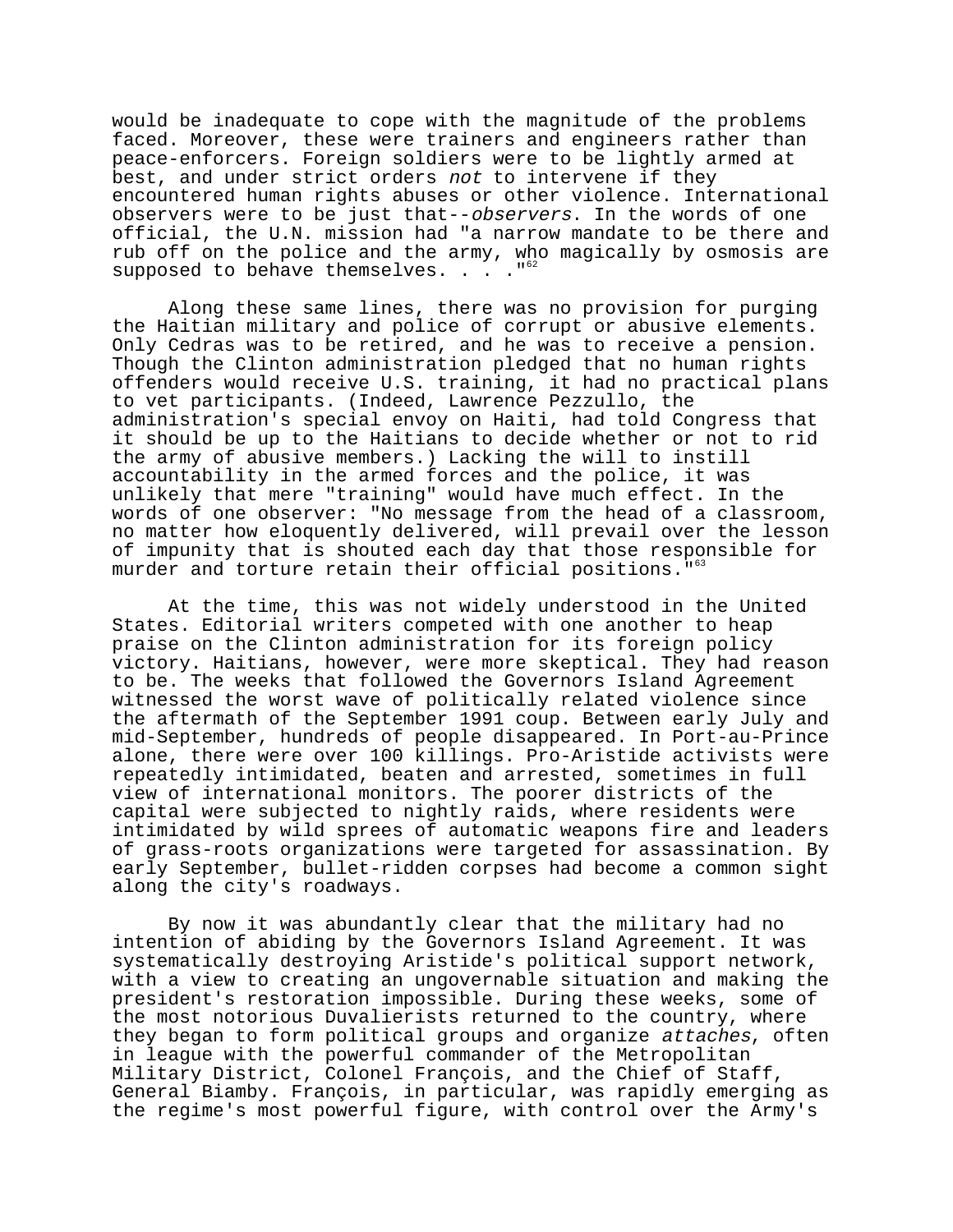heavy weapons unit (including armored personnel carriers), command of the 1,500-man Port-au-Prince police force, and his own private army of attaches. His position on Aristide's return was uncompromising: "When my life is in danger, I am capable of anything."<sup>64</sup>

In September and October, he proved it. On September 8, dozens of municipal employees, armed with guns, clubs and knives, ran amok outside City Hall after Mayor Evans Paul, an Aristide ally, reclaimed the post he had lost after the September 1991 coup. Five people were killed and 31 wounded. Three days later, plain-clothes police assassinated Antoine Izmery, a prominent Aristide financial supporter, after he had organized a Mass commemorating those who had been killed during an attack on St. Jean Bosco Church 5 years earlier. By mid-month, the government of Aristide's prime minister, Robert Malval, was under a full-scale siege. The minister of information dared not go to his office because of threats against his life; the finance minister was besieged in her office by armed civilians; gun-toting demonstrators broke up the foreign minister's swearing-in ceremony; under threat of death, the government prosecutor investigating the violence resigned. Even the National Assembly was forced to postpone its sessions because the legislators were afraid to convene.

In the face of this spiralling terror and chaos, the international community seemed paralyzed. Aristide's calls for a reimposition of sanctions fell on deaf ears. Preparations for his return proceeded slowly. Only on September 23 did the U.N. Security Council authorize the sending of 1,267 police and military personnel, and only in early October did the first sizable contingents of American and Canadian troops begin arriving. By then, however, there were only a few weeks left before Aristide's scheduled return, not nearly enough time to obtain meaningful results from any training that might be imparted to the Haitian security forces.

On October 3, moreover, 18 U.S. Army peacekeepers were killed and several score wounded in Somalia. The incident traumatized the U.S. public and Congress, intensifying fears of further involvement in U.N. peacekeeping operations. By now, also, the Pentagon was leery of becoming involved in Haiti. According to press reports, Secretary of Defense Aspin and DOD planners sensed, quite correctly, that the small, lightly armed international force that was scheduled to go into the country would be incapable of preventing violence. Indeed, it might well become a magnet for it. American troops would be placed in harm's way, with only handguns to defend themselves and highly restrictive rules of engagement. This was a prescription for disaster and led to an unseemly spate of public bickering between the State and Defense Departments.<sup>6</sup>

Once again, all the wrong signals were being sent. Haitian leaders watched in fascination as U.S. Congressmen debated the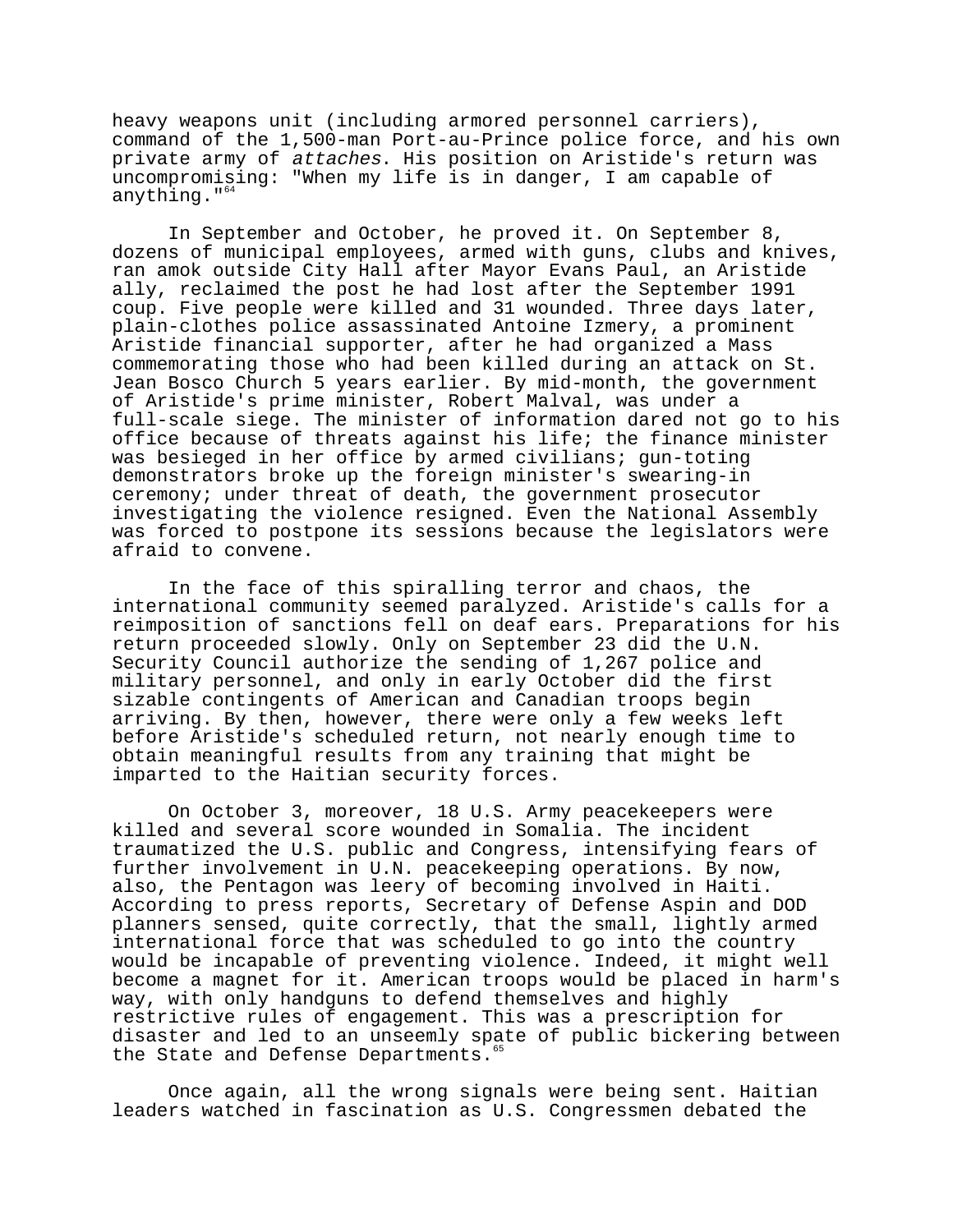deployment of American soldiers on Sunday news programs. They could not fail to notice that many representatives opposed sending any troops at all. The message was unmistakable, and so were its implications: The United States was weak and irresolute. If the Americans could be persuaded that Haiti was "another Somalia," the Clinton administration would be forced to back down.

Nor was this conclusion discouraged by the statements of certain Western spokesmen during these weeks. Thus, one senior official proclaimed that, in case of trouble, U.N. police and soldiers had been instructed to "run the other way." Up until the very end, U.N. military representatives continued to optimistically profess their "confidence" that the Haitian armed forces would "provide the security that they promised." When asked why, in the face of all evidence to the contrary, he was so sure of this, the deputy commander of the mission praised the "professionalism" of the Haitians.<sup>66</sup> Such proclamations did nothing to bolster confidence in either the competence or steadfastness of the United Nations. On the contrary, they gave the impression that the international community was whistling in the dark, closing its eyes to frightening realities that it did not have the courage to face. In the end, this only fostered further violence.

By now the streets of Port-au-Prince were in the hands of recently reconstituted Duvalierist forces, operating with the support of the police and the attaches, who enforced their calls for armed strikes with ruthless violence. Mayor Evans Paul and human rights activist Jean-Claude Bajeux were being hunted by assassins. Prime Minister Malval, along with many in his government, had been reduced to working out of his home for fear of venturing to the office. Pro-Aristide legislators were going into hiding or fleeing to the United States.

The climax of the drama came on October 11, when the U.S.S. Harlan County was prevented from docking by an angry mob. The subsequent decision to withdraw the ship from Haitian waters was taken without consultation with or even notification of the United Nations, President Aristide or Prime Minister Maval. It left the impression that the United States had cut and run; worse, that it had been frightened away by a few hundred unruly thugs. The Haitian military and its supporters were ecstatic. Diplomats, human rights observers and other foreigners still in the country were alarmed, fearing that the withdrawal might spark a wave of xenophobic violence as well as endanger those Haitians who had cooperated with them. U.N. and Haitian government officials were outraged. In the words of one U.N. observer: "The United States has been using the U.N. as a fig leaf to carry out its policy, but obviously has no respect for the institution."<sup>67</sup>

Nor, in the short run, did things get any better. On October 13, at the urging of the United States, the U.N. Security Council reimposed sanctions. The next day, President Clinton, seeking to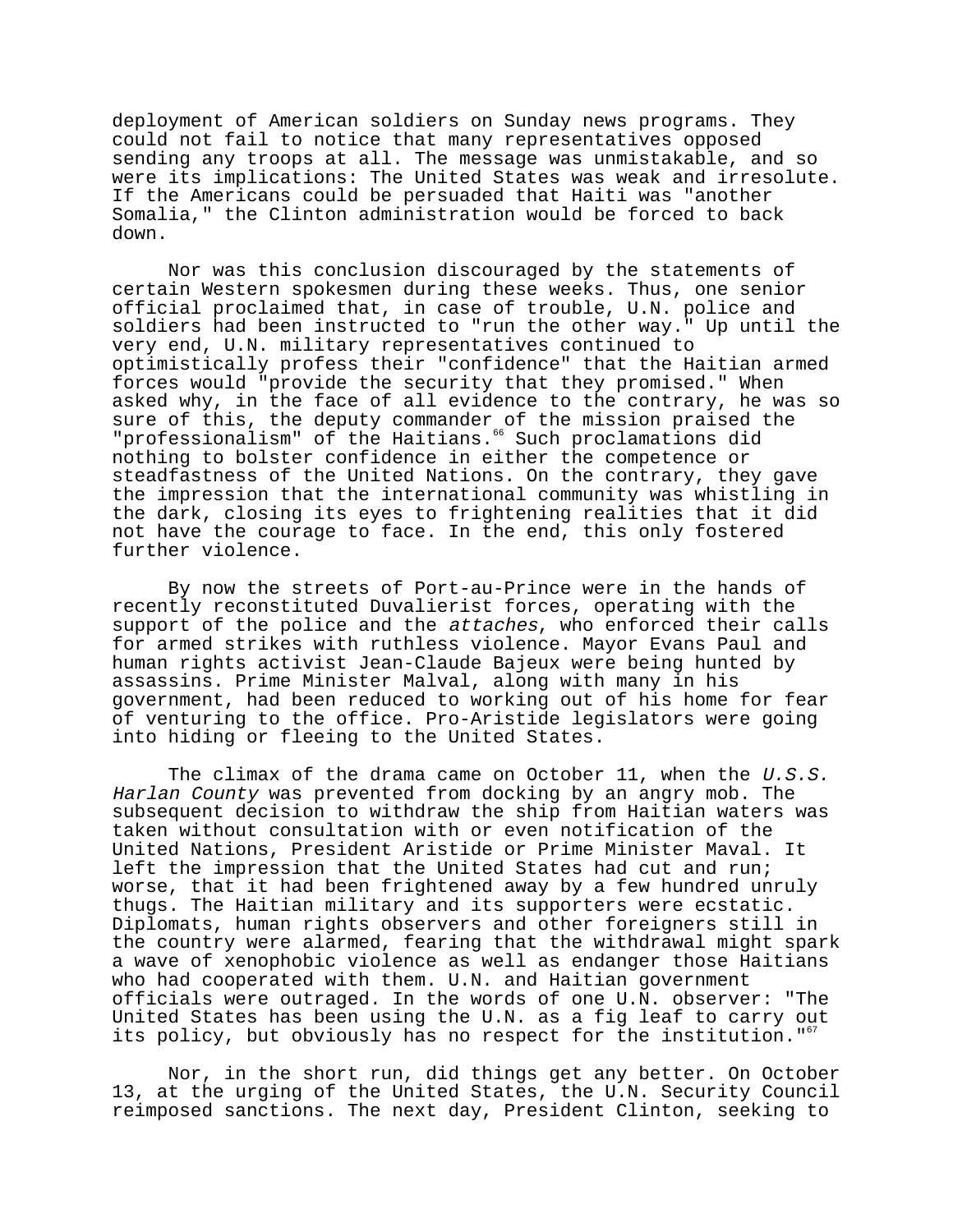send a "clear signal" to the Haitian military, warned that the United States was "very concerned" about the safety of Prime Minister Malval and the members of his government. The message was broadcast over Haitian radio. Less than 2 hours later, he was given a response: Malval's minister of justice, Guy Malary, was gunned down in the streets of Port-au-Prince.

## **The Credibility Gap**.

On October 16--one day after Cedras was supposed to have resigned in preparation for Aristide's restoration--the United Nations imposed a naval blockade on Haiti. U.S. warships immediately began moving into position to enforce it; other countries soon joined the action. By now, however, the United States and the international community were locked in a credibility trap largely of their own making. No matter how committed they might be in their own minds to the restoration of Aristide, they were no longer taken that seriously by the Haitian military. In the words of one diplomat: "The Harlan County changed the whole psychology. It showed a lack of resolve that flipped the process around in a second."<sup>6</sup>

The U.S. retreat had strongly reinforced the Haitian armed forces' intransigence by demonstrating in the most dramatic possible manner Washington's evident unwillingness to intervene militarily. Nor, apparently, was it ready to impose much harsher sanctions than those that the United Nations had already levied on oil and arms. A French move to expand the embargo was rejected on the grounds that it would create undue hardship for the Haitian people. Instead, the United States tried a more selective approach, freezing the assets of 41 individuals and 34 organizations said to be obstructing the restoration of democracy and urging other countries to do the same. Even some U.S. officials, however, conceded that such measures would have limited effect, since the targeted Haitians had ample time to relocate or hide many of their assets.<sup>70</sup> As the weeks passed, fuel continued to trickle in from across the Dominican border. Members of the elite continued to travel to Miami to stock up on consumer goods. In the short run, at least, there were few signs that they were suffering much more than inconvenience.<sup>7</sup>

By this time, moreover, the Washington policy community had become so deeply divided over Haiti that a coherent policy seemed all but impossible. In October, the CIA publicly joined the fight. At the request of Senator Jesse Helms and the House Intelligence Committee, briefings were held in which agency analysts portrayed Aristide as psychologically unstable, drug-addicted, and prone to violence. While legitimate doubts existed about the Haitian president, this testimony put the worst possible interpretation on the fragmentary evidence available.<sup>7</sup> Indeed, much of this "information" was based on materials and testimony provided by Aristide's enemies. Subsequently, investigators from The Miami Herald were able to seriously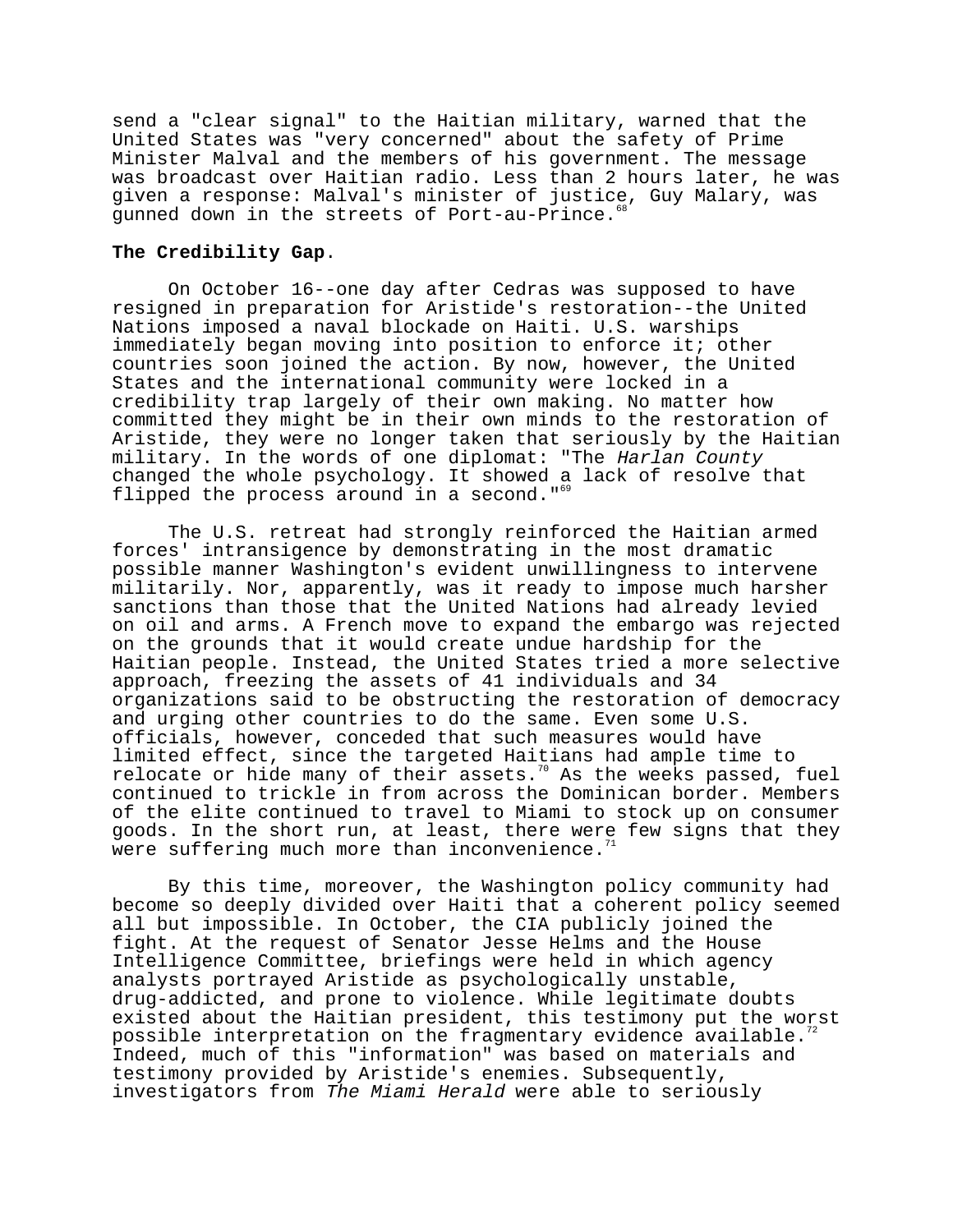undermine, if not disprove, some of the most damaging charges (in particular, the claim that Aristide had undergone psychiatric treatment in a Canadian hospital).

Meanwhile, other reports were surfacing: Some of the very officers who had overthrown Aristide and were still in power- including General Cedras--had been paid CIA informants prior to the coup. In the mid-1980s, the agency had formed a Haitian intelligence service that had become involved in political terror and drug trafficking. Even after September 1991, some Haitian officers had continued to receive U.S. military training. Notwithstanding allegations that top commanders were involved in drug trafficking, U.S. law enforcement agencies were still providing the Haitian military with intelligence on narcotics trafficking.74 These revelations raised doubts as to the reliability of the CIA's intelligence and the propriety of its political activities both in Haiti and the United States. They suggested that the hopes that Washington placed on retraining the Haitian military and police were unrealistic. Most important, however, they called into question the steadfastness of the U.S. commitment. In the words of one observer:

. . . There is a long record of closeness between U.S. military and intelligence agencies and Haitians who have turned out to be the country's tyrants and plunderers. That history makes [Haitians] wonder whether the American Government is really committed to the return of President Aristide...or whether verbal support is merely a cover under which key figures in Washington are working against his return.<sup>75</sup>

Nor was U.S. credibility aided by growing indications of the Clinton administration's disenchantment with Aristide. These weeks witnessed a concerted effort to pressure the Haitian president to broaden his government by bringing in opposition elements, including moderate military leaders. When Aristide, fearing that such concessions would reduce him to the status of a figurehead, resisted, administration sources began to openly complain about his rigidity and unwillingness to compromise. These criticisms became especially loud in mid-December after Aristide vetoed a plan for a national reconciliation conference that had been proposed by Prime Minister Malval, with U.S. support. Subsequently, Malval resigned, venting his frustration by accusing Aristide of having ego problems and "playing with our lives, playing with the future of Haiti."<sup>76</sup>

U.S./U.N. policy now seemed perilously close to collapse. Malval had been a stabilizing force. A moderate who could command respect from at least some elements on both the right and the left, he had been one of the keys to U.S. efforts to build a political center in Haiti. Now he was going, and it was not clear who or what would replace him. At the same time, relations with Aristide had become increasingly tense. There was growing fear that the Haitian president might go public with his criticisms of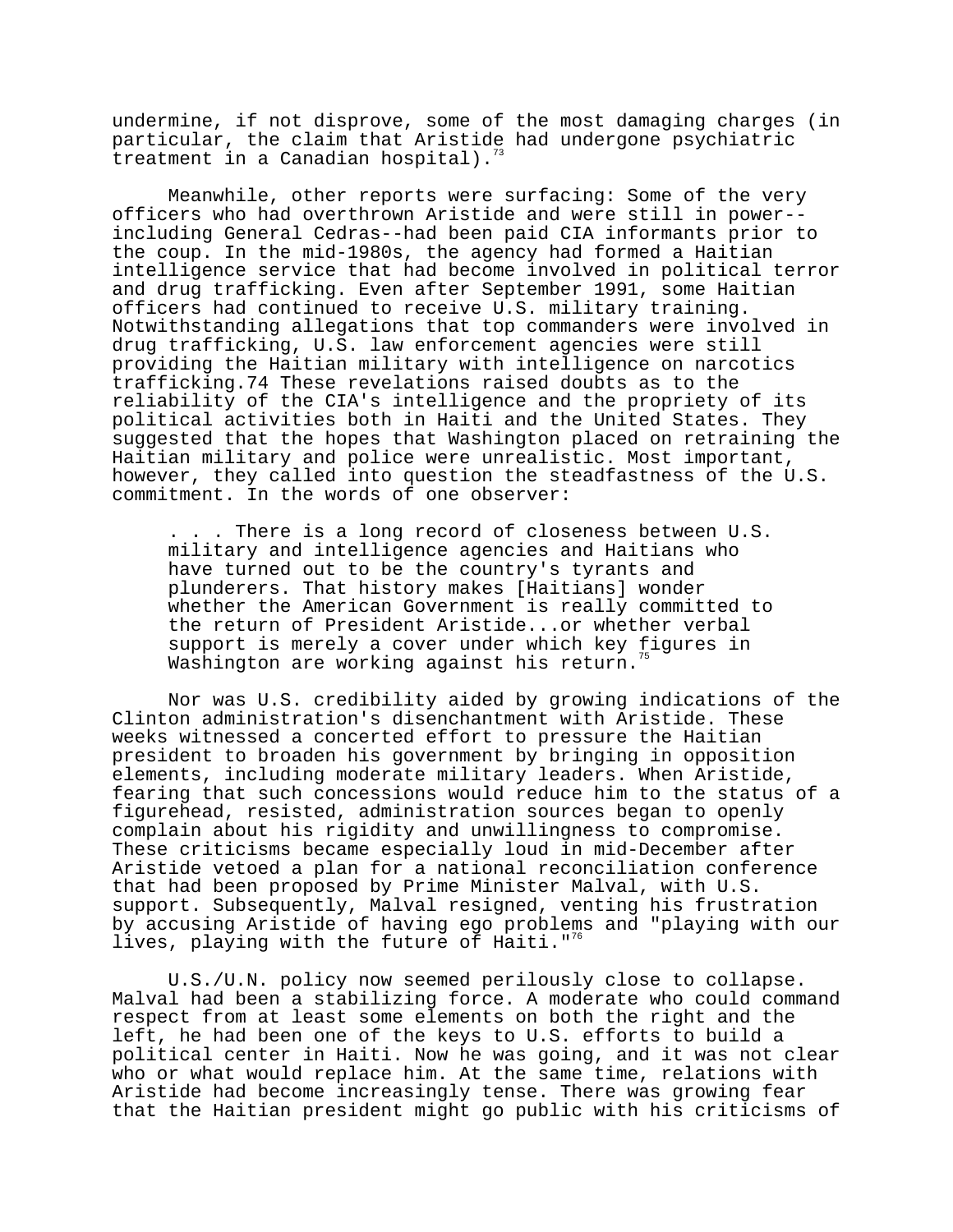U.S. policy. With diplomatic efforts stalled and relief agencies predicting that starvation might soon break out, administration officials saw themselves heading toward another public relations disaster. Accordingly, they let it be known that they were relaxing the drive to restore Haitian democracy while they rethought their options.

In turn, this led to public expressions of alarm that the United States was abandoning Haiti. On December 22, the Clinton administration sought to alleviate these fears by reconfirming its commitment: Haitian military leaders were told that the embargo would be expanded unless they stepped down by January 15. But such threats no longer carried much persuasive force. There had been too many such warnings, followed by too little action, in the past. General Cedras and his colleagues had concluded that they could wait out the enemy. To all appearances, the United States and its allies had neither the resolution for military intervention nor the will to inflict massive suffering on the Haitian people. The gamble was that, in the end, the international community would back off. Meanwhile, the military continued the task, already well underway, of developing a network of political organizations that would enable it to consolidate its power for years to come.<sup>78</sup>

### **Lessons and Implications**.

With the collapse of the Governors Island Agreement, the protagonists seemed to be back on Square One. Yet, this was something of an illusion. Much had changed over the preceding 2 years, and not for the better. U.S./U.N./OAS policy was undergoing a funnel effect, with the options diminishing as time went on. As moderate means of persuasion were found wanting and discarded, it seemed that the United States and its allies might soon be faced with the very choices they most wanted to avoid.

Before such decisions are made, it is advisable to step back and reconsider where we are going and with what consequences. The United States and the international community still have several options, but unless we understand the lessons of our recent experience with Haiti, we will not be able to properly evaluate them.

The first thing that must be said is that one must be realistic. This may be a banal observation. Yet, considering the extraordinary absence of realism in U.S./U.N./OAS policy so far, it requires special emphasis. The United States and the international community have suffered from an inability to fashion an effective Haiti policy in the absence of strong U.S. leadership. We have seriously misread the Haitian military and its allies, ascribing to them a degree of reasonableness and flexibility that does not exist. Thus, rather than using our bargaining leverage firmly, we have resorted to incremental pressures that have stretched out the crisis and inflicted far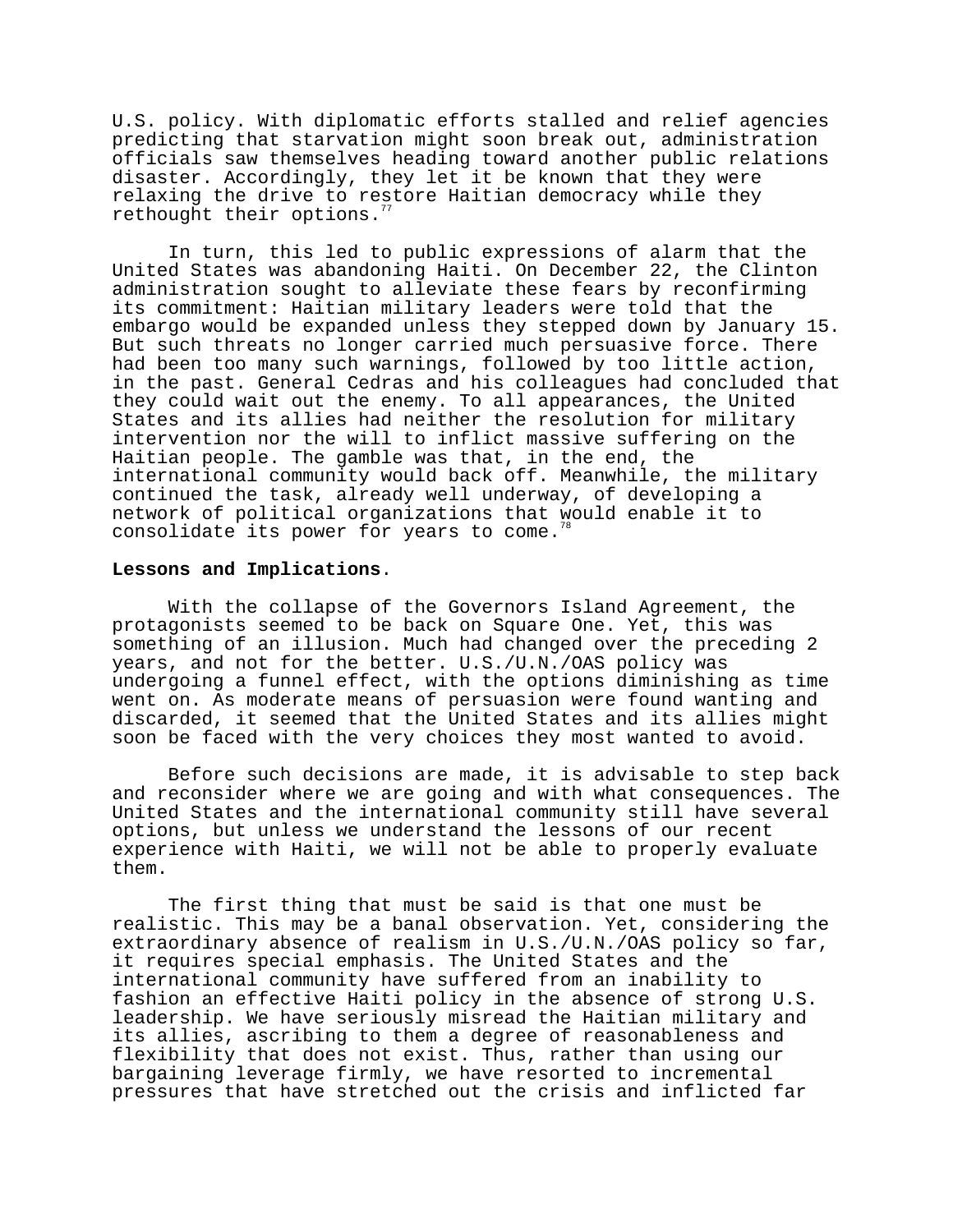more damage (mostly on innocent people) than would have been the case had an effective embargo been imposed from the beginning.

In short, in Haiti we have been dealing not with military officers (which implies a degree of professionalism) but mainly with thugs.<sup>79</sup> And what thugs understand is power. One has to use it in a way that will be credible, always keeping in mind that a failure to apply leverage that is so obviously available will be interpreted as weakness and will simply encourage further recalcitrant behavior.

Secondly, Haiti is not a graduate seminar on political development. The international community cannot "create" democracy there on the basis of certain preconceived social science theories. Only Haitians can democratize Haiti. But for that to happen, there would have to be a wholesale transformation of the political culture. The restoration of Aristide would be only the first step. Much more difficult would be the creation of professional military and/or police forces that would be reasonably competent and honest and subordinate to civilian control. Equally important, moreover, would be the construction of an effective and fair judicial system. All this would require a substantial, ongoing U.S. and international effort.

Sound policy must be founded on a realistic appraisal of the situation. The Governors Island Agreement was based on the extraordinary notion that all that would be necessary to maintain peace was a small, lightly armed international force that would be under strict orders not to become involved if violence broke out between rival Haitian factions. Given the depth of the hatred and fear that separates the Aristide forces from their enemies, this was not realistic. Within a few months, moreover, this international force was to transform the Haitian military and police into professional organizations which would respect human rights and democracy and submit to civilian control--all without being purged of the corrupt and violent elements that had done so much to create the Haitian crisis in the first place. In a way, Aristide may have been fortunate that the agreement collapsed. To have returned to office under such circumstances would have been an open invitation to assassination.

The implication, of course, is that a substantial peace-enforcement/peacekeeping mission would have to be introduced to provide political stability and security for all sides. Haitian troops and police would have to be vetted and human rights offenders removed. These forces would have to be retrained and resocialized--no easy task when the subjects do not want that training. Clearly, it would take years--perhaps generations--before the process could be completed. (If, indeed, it could be successfully completed at all.)

A related point is that U.S. and other foreign sponsors would have to provide most of the human infrastructure that would assure that humanitarian and development aid would be used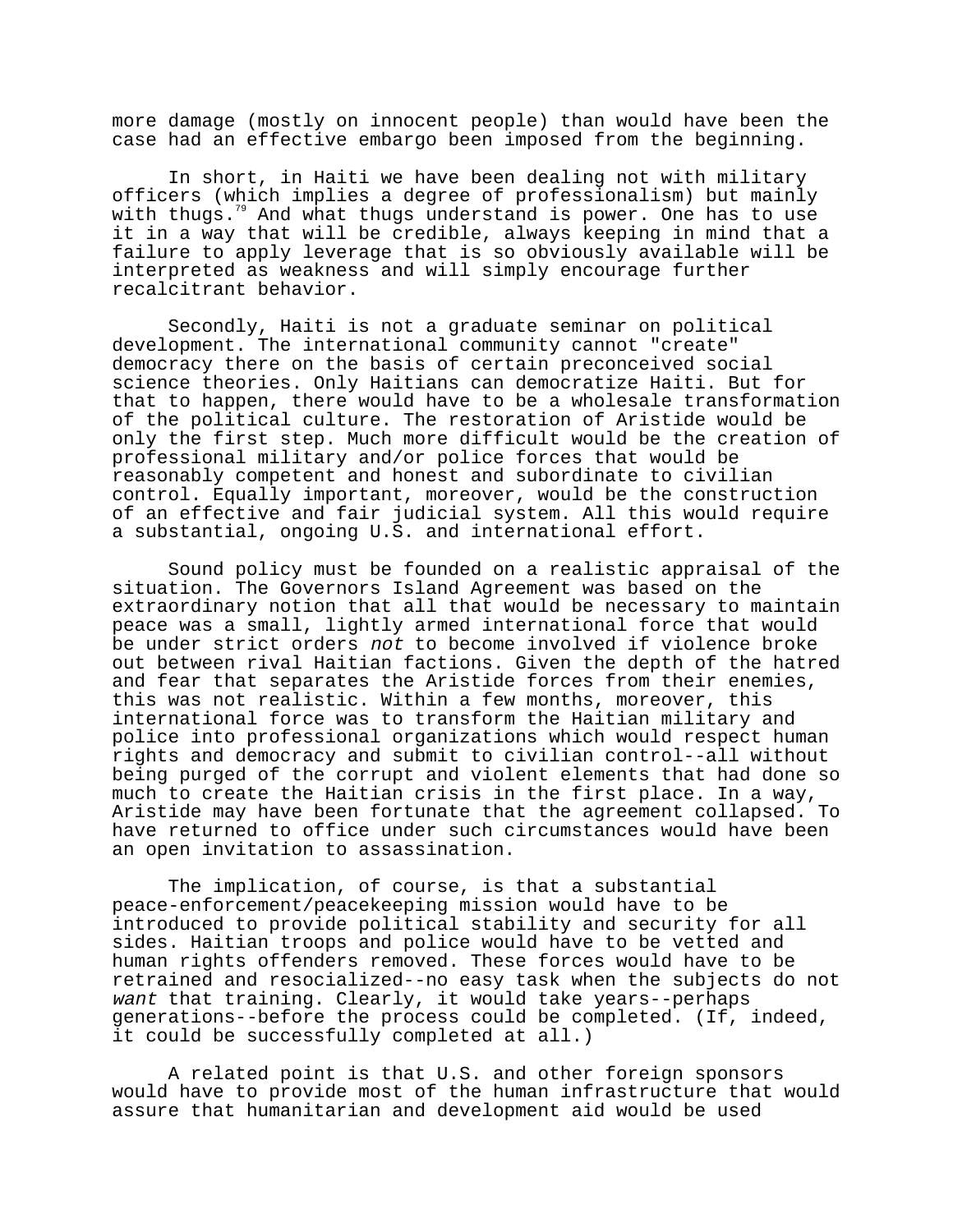effectively. One cannot simply give money and other resources to the Haitians and expect that they will be used efficiently or for the purposes intended. This means that a substantial international presence would be required for the indefinite future. Beyond the tasks of administering aid, providing medical care, building roads and schools, planting trees and so on, there would have to be a major, ongoing educational and training program to enable Haitians to acquire the skills and values that would gradually enable them to replace foreign personnel.

Obviously, this would not be a "quick and easy" operation. Nor are there any guarantees that it would succeed in its most ambitious objectives. Political cultures are notoriously difficult to change, and one must be prepared for considerably less than optimum results. Haitians will not suddenly begin behaving like we want them to behave. The old values, habits, hatreds, and fears will endure. At the same time, one should anticipate that some Haitians will resent a large-scale, indefinite foreign presence (military or civilian) as an infringement on sovereignty. Whatever the benefits, that presence will offend nationalistic pride. If, in addition, the international forces should become heavily involved in Haitian domestic politics--as seems inevitable--the stage would be set for a serious backlash.

Yet, to do much less would seriously constrain the prospects for success. The current crisis can be alleviated through a massive, short-term humanitarian effort. But unless the international community--and especially the United States--is willing to stay the course, one must expect Haiti to once again descend into chaos or tyranny after the foreigners pull out.

But is the international community willing to make such a commitment? Probably not. The Haitian crisis comes at a time of declining resources and multiplying commitments. The U.S. Congress and public are likely to especially resist such appeals. The end of the cold war has raised expectations of a "peace dividend." The military is rapidly downsizing; its budget is being slashed. The United States is already committed to one peace-enforcement operation (in Somalia) that has gone sour. Bosnia still looms on the horizon. If one adds the continuing potential threat from Iraq, the need for a massive economic commitment to Russia, the turmoil in Angola, Cambodia and parts of the former Soviet Union, and possible explosions in Cuba and elsewhere, one has to wonder how many crises the United Nations and the United States can handle simultaneously. The resources and the will of the American people must be considered.

This brings us to another question: What are our limitations? This is critically important in an era of "New World Disorder." One cannot intervene everywhere. If we try and fail, it may discredit the whole notion of peacekeeping. After its recent experience in Somalia, the United States is particularly vulnerable on this point. An intervention in Haiti--especially if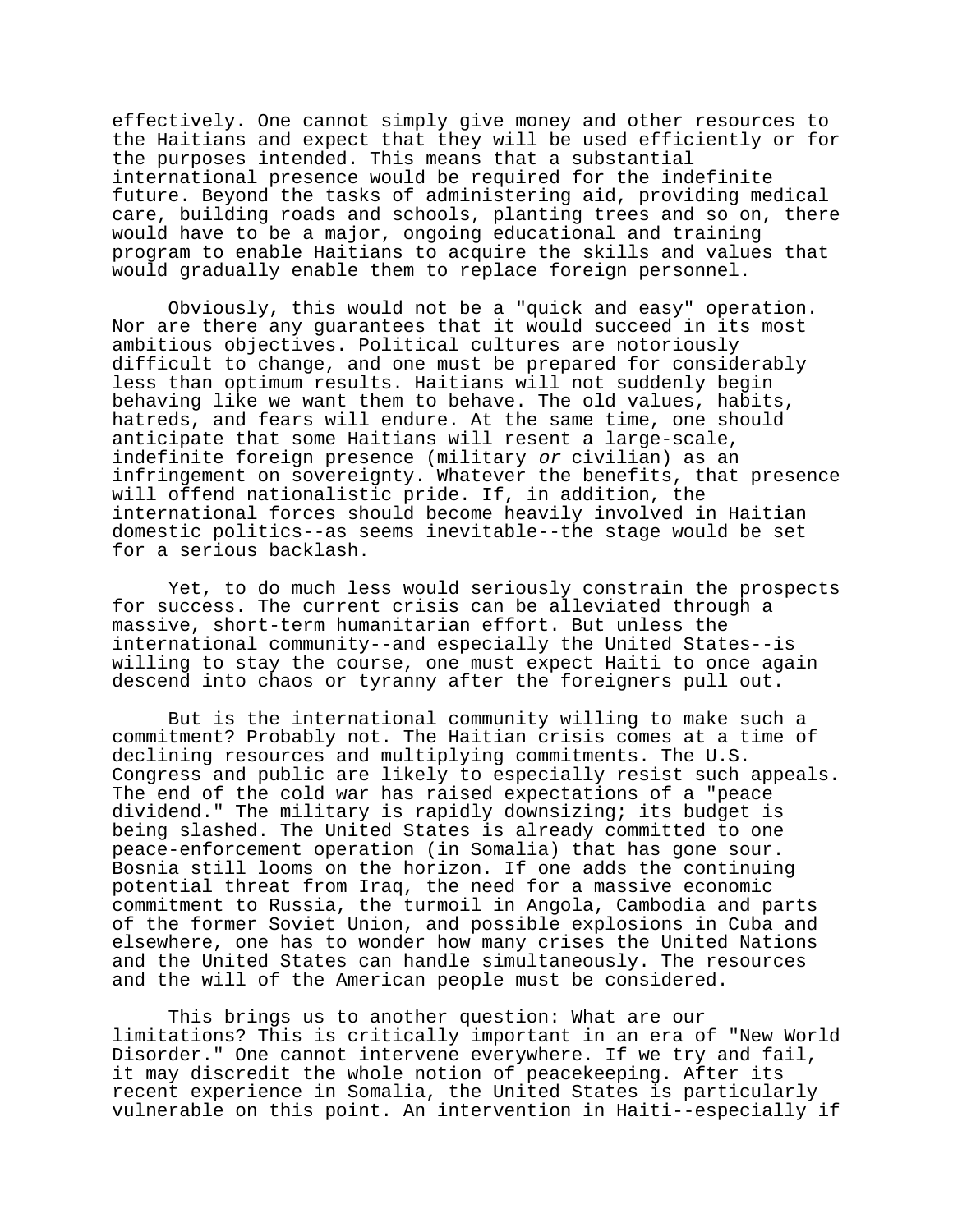it ended badly, as it well might--could so sour the U.S. public and its political leaders that they would reject peacekeeping (or peace-enforcement or humanitarian) missions even when they were clearly in the interests of U.S. and international security.

Along these same lines, one of the greatest pitfalls in the Haitian crisis is the temptation to fall prey to zealotry. It is natural to feel moral outrage over what is happening in that country. Unfortunately, anger is not a reliable guide for making foreign policy. Especially when combined with ideology, it tends to distort perceptions and cloud judgment. Moreover, there is a danger of personalizing the conflict to the point where one becomes convinced that there is "no choice" but to take certain actions. The definition of the situation is extremely important: If the Haitian hardliners continue to defy the international community, U.N. and U.S. leaders may conclude--if they have not already done so--that they cannot back down. Their reputations and credibility (not to mention their self-concepts) are at stake. Evil must not be allowed to go unpunished.

But the problem is that Haitian reality is not quite as clear-cut as Father Aristide's partisans like to claim. And it is not General Cedras and Colonel François who are bearing the brunt of the embargo. Ordinary Haitians are doing that, and they are paying a high price. Some human rights, medical and religious sources have estimated that 10,000 people may have perished from malnutrition and disease as a result of the OAS embargo and other factors.80 A recent report by public health experts at Harvard University paints an even gloomier picture, concluding that up to 20,000 children may have died due to Haiti's multidimensional political, economic, and social crisis and the international sanctions that are exacerbating it. $^{81}$  While such estimates are more conjecture than anything--no one really knows how many "silent deaths" have occurred--they are not implausible. Even a much more conservative toll--on the order of several thousand, for instance--would indicate that a lot of suffering is being inflicted.

The United States should avoid the temptation to punish other peoples for the sins of their leaders. It has sometimes been argued that in the past this has happened with regard to such countries as Nicaragua, Panama, Iraq, and Cuba. Is it now Haiti's turn? If the U.N. embargo is tightened, destroying what is left of the economy and severely restricting the shipment of food and medical supplies to the countryside, social pain will further accelerate. If General Cedras, Colonel François and their supporters can hang on long enough, there is likely to be an enormous human tragedy.<sup>82</sup> At that point, the will of the American public, Congress and even the Clinton administration to continue the sanctions, with all their attendant suffering, may well evaporate, leaving only two unpalatable options: capitulation or invasion. Again, the strategy of the Haitian military seems to be based on a gamble that the United States and its allies will not have the stomach for the latter.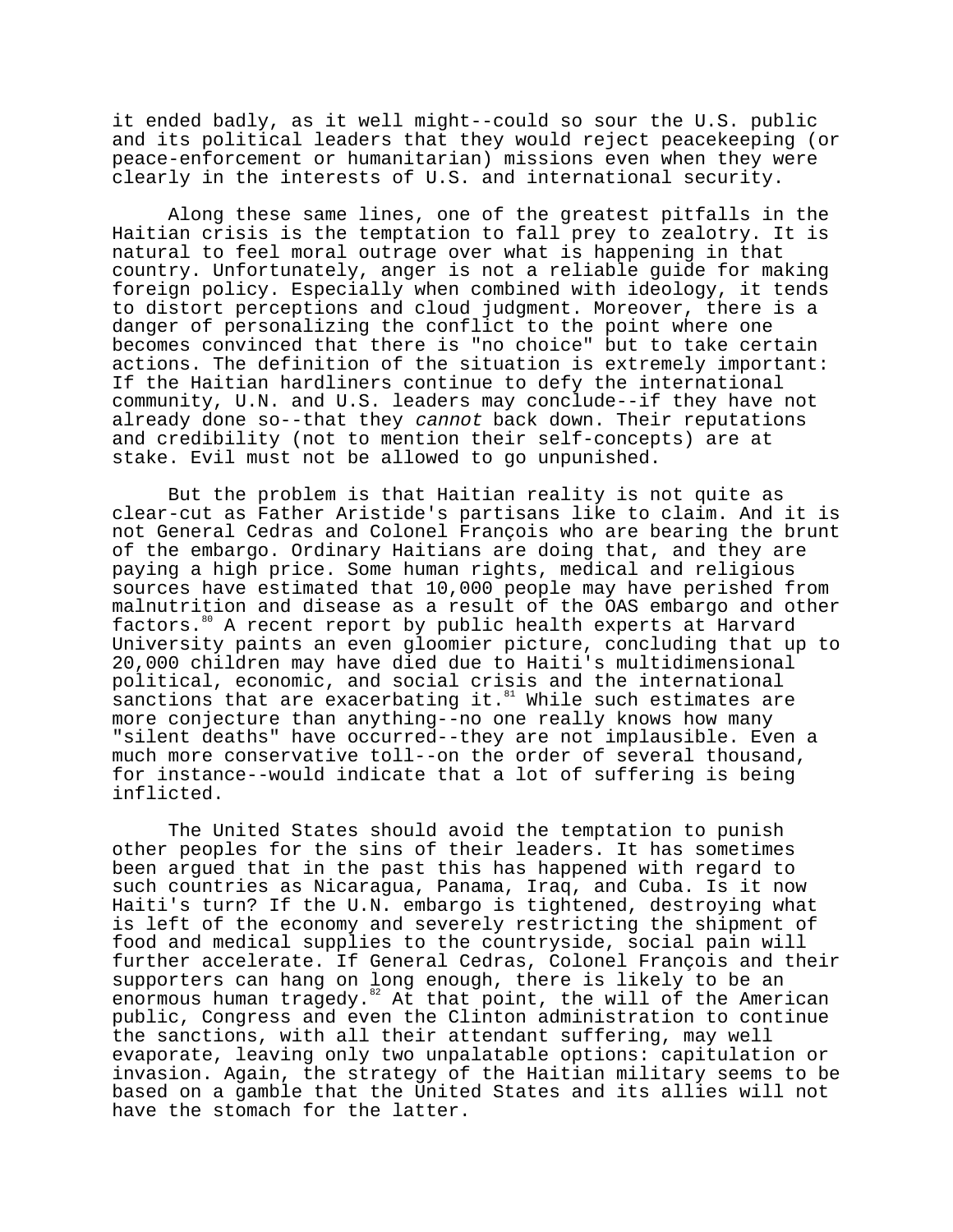One final point. Earlier we noted the devastating impact of the crisis--including the international embargoes--on Haitian civil society. These are precisely the groups and individuals most crucial to Haiti's future. If democracy and socioeconomic development have any chance at all, it will be because ordinary Haitians can be organized and educated to participate constructively in the political, economic and social life of their country. The longer the crisis continues and the more desperate the situation becomes, the less likely these elements are to survive in a form that can be harnessed to meet Haiti's development needs.

As this is being written, there are unmistakable signs that the political center of gravity has shifted towards the extreme right. The reemergence of thousands of Tontons Macoutes in the form of the attaches and Duvalierist groups such as the Haitian Front for Advancement and Progress bode ill for the future. In this highly fluid and volatile situation, one of the greatest challenges facing the international community will be to avoid making an admittedly awful situation even worse. The evidence presented in the preceding pages suggests that, to date, U.S./international policy has been largely counterproductive: it has had precisely the opposite effect from what was intended. Put another way, we began with the most laudable of intentions only to become part of the problem. The question now may be less how to bring about an idealized solution (democracy, economic development, social justice) than how to limit the damage already done and still growing.

#### **No Easy Choices**.

It is within this context that one must evaluate the options that the United States and the international community now face. Current policy essentially represents a temporary, tactical retreat. Economic sanctions have been reimposed to force the Haitian military back to the bargaining table. But this does not tell us much about the end state being sought or the means by which it might be attained once an agreement is in hand.

There are several obvious options. One would be to stick with some version of the Governors Island Plan, which would provide for the introduction of foreign military and police observers, trainers and engineers, but not heavily armed peacekeepers. Given the reticence of the United States and the United Nations to either intervene militarily or to forsake their commitment to restore President Aristide, this may well be the most probable course of action. However, because of the strategy's inherent weaknesses--not the least of which is the lack of adequate force protection--one cannot be sanguine about its prospects for success.<sup>83</sup> Indeed, one can almost anticipate the day when the Harlan County once again approaches the docks of Port-au-Prince. The same policy could well produce the same--or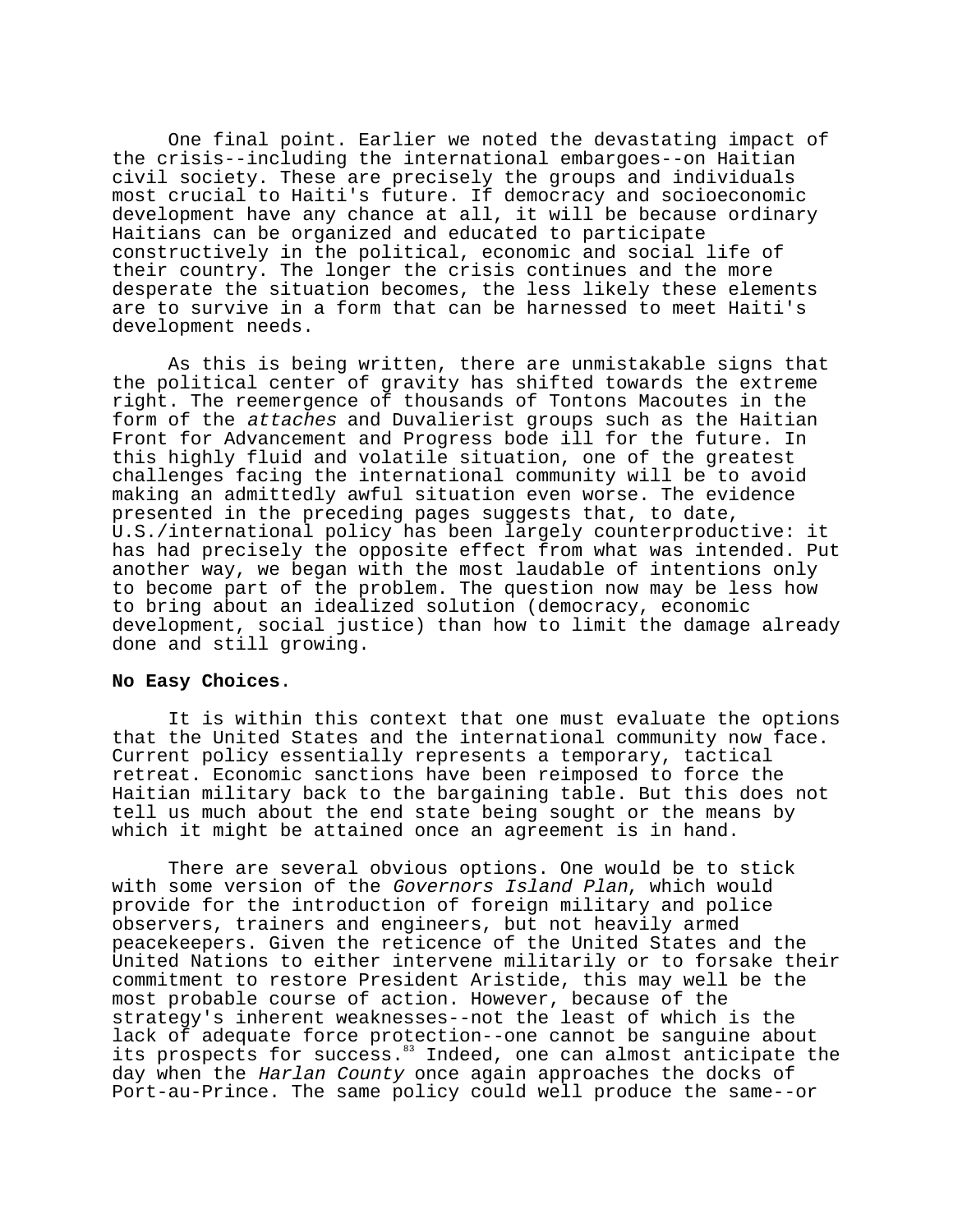at least similar--results.

There are, to be sure, some things that could be done to prevent such a "repetition" of history. Economic sanctions could be maintained until General Cedras, Colonel François and their colleagues step aside (preferably retire) and Aristide returns. Unfortunately, it is by no means clear that this would solve the problem. Aristide has little visible support within the military. The new leaders could very well turn out to be just as disloyal as the current ones.<sup>84</sup> (Remember that Cedras was considered a moderate.) For their part, the ti-soldats appear to be even more opposed to the president than is the officer corps. Even if Aristide can be restored, without a substantial number of international peacekeepers and a strong, reliable security force to protect him, his longevity could not be expected to be very great. Getting him back is one thing; keeping him alive and in office quite another. Assassination is a very real possibility, and it could well plunge the country into truly massive violence.

A second option is military intervention. This is often dismissed as "unthinkable" by U.S. policymakers. It shouldn't be, for it is entirely plausible. The circumstances that might lead to such a course vary: One likely precipitator would be the Aristide assassination/massive violence scenario, especially if it were to be accompanied by a new wave of boat people fleeing for their lives to the United States. Another possibility would be the outbreak of xenophobic violence, particularly if directed against U.S. citizens. A third would be a violent collapse of a peacekeeping effort that might trigger an intervention to restore order. A fourth would be a major humanitarian crisis, as might occur in the event of widespread famine. Nor, given the region's history, can one entirely discount the possibility that the United States or the United Nations might intervene proactively to punish the Haitian military, restore Aristide, or prevent the developments mentioned above. (Among other things, one should not underestimate the racial dimension of the political debate. It is not difficult to imagine a situation in which the U.S. Government, sensitive to charges that its failure to act effectively is racially motivated, might be pressured into "doing something" to prevent an impending catastrophe.)

Assuming that an intervention did occur, what then? The alternatives range from a full-scale, lengthy occupation to a much smaller and more short-term action. In the case of a full-scale occupation, it is possible that Haiti might be placed under some form of international (presumably U.N.) trusteeship. The growing turmoil of the post-cold war era has once again brought to the fore the issue of "ungovernability." Certain societies, it is argued, simply lack the prerequisites of a stable nation-state, and it may be up to the international community to maintain the peace until such time as those peoples are capable of governing themselves.<sup>85</sup>

For obvious reasons, this option is unlikely to be chosen.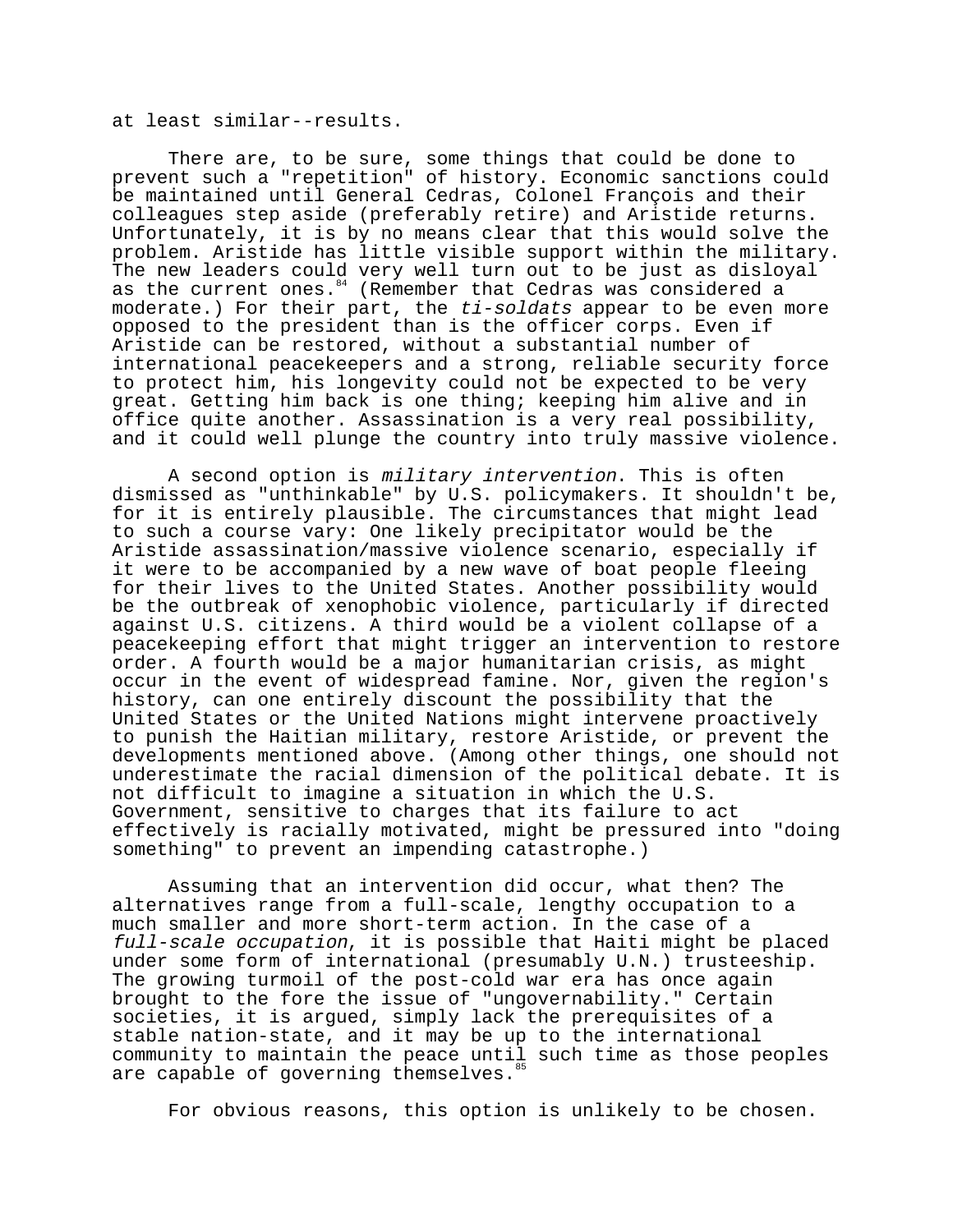The notion of a trusteeship is a bit too close to colonialism for the comfort of most U.N. members. In any case, few are anxious to assume the enormous burdens and responsibilities that would go with such an undertaking. As matters currently stand, the will does not exist.

Much more probable would be a limited intervention that would be less ambitious in both scale and duration. But even here, as we have seen, the obstacles would be formidable. To be successful, the international commitment would have to be ongoing. Even after the peace-enforcers withdrew, a substantial foreign presence would have to remain to train Haitian government, security and private sector personnel, and help administer foreign aid. Again, there is very little to build on. The temptation will be to do the job "on the cheap"--a modest effort on behalf of immodest objectives. The smaller the commitment and the shorter the duration, the greater will be the chance of failure. On the other hand, since a "success" is problematic in any event, a limited commitment would minimize the risks and costs. This is no small consideration.

Another variant of the military option is a nonpermissive humanitarian intervention. But again, there is a basic problem: If all that is intended is to relieve immediate human suffering, that can be done. However, unless the basic causes of the crisis are eliminated, it is likely to reemerge once the international peace-enforcers leave. A real solution would require an extended foreign presence, accompanied by an active peace-building and nationbuilding program. Among other things, that would mean disarming those elements that are responsible for the crisis. The pitfalls of such an operation are painfully evident in the U.N. operation in Somalia.

But might not a nonmilitary humanitarian option (permissive humanitarian intervention) be possible? The United States and the international community are already engaged in such an effort through a variety of nongovernmental organizations, most notably CARE. This aid might be greatly expanded even as the sanctions are tightened. (Indeed, if the sanctions are tightened, and expansion of humanitarian aid would be necessary in order to prevent a social disaster.) The problem is that Haitian military leaders might well refuse to allow such deliveries--or they might seize or siphon off these resources (especially petroleum) for themselves.86 Only if such an expanded operation were to be accompanied by substantial concessions--for instance, a partial lifting of the sanctions--would the military be likely to cooperate. (One variant of this, however, might be a scenario in which the military might cooperate providing the sanctions were ineffective. This would enable it to continue to stretch out the crisis while socioeconomic conditions deteriorated even further, putting more pressure on the international community to back off down the road.)

If successful, a permissive intervention would ameliorate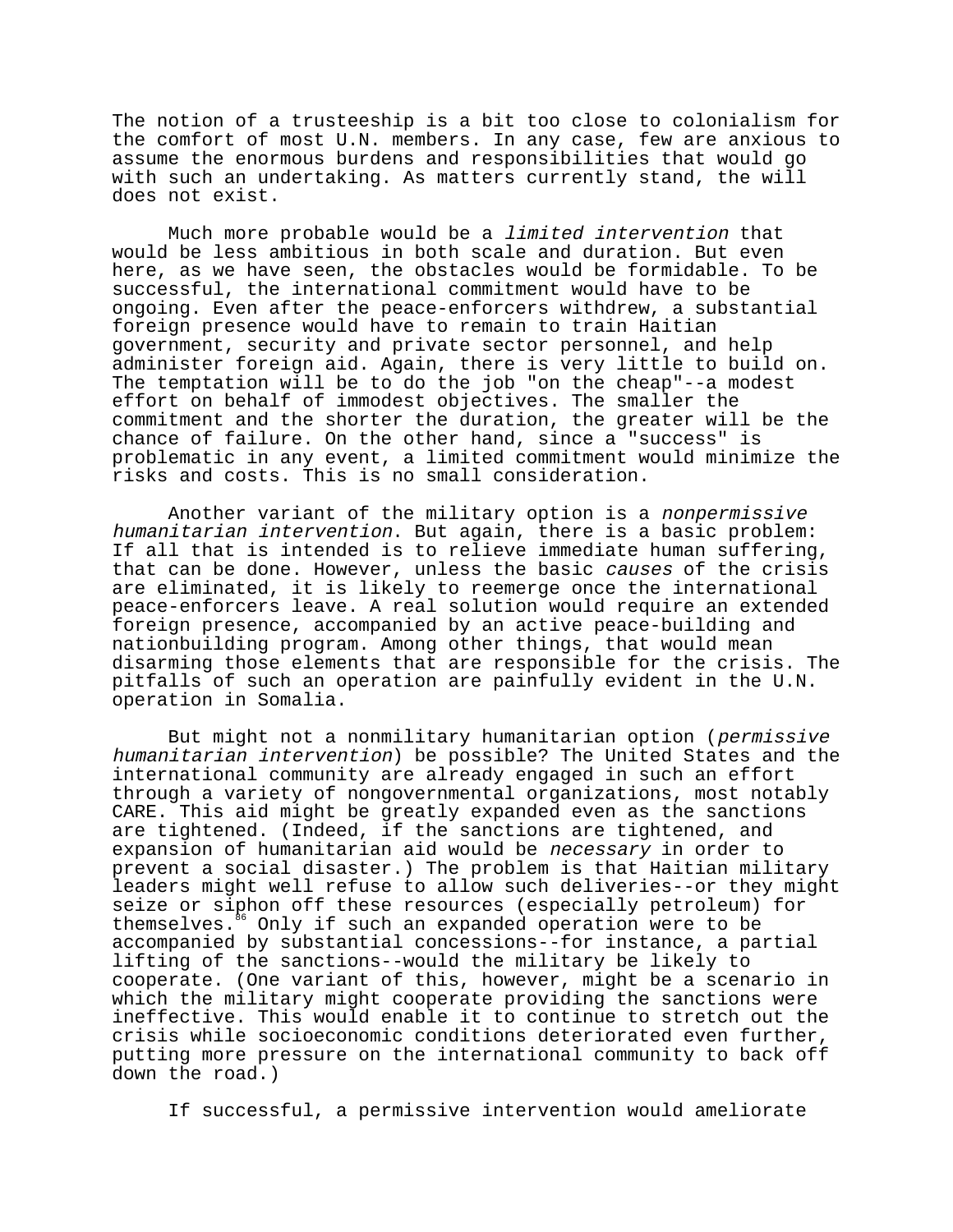(though not solve) the immediate humanitarian crisis and ease the economic pressure on Haitians to flee to the United States. But it would not address the larger political problem or the long-range socioeconomic needs of the country. The Haitian military would remain in power. Indeed, one could expect General Cedras and Colonel François to claim that they had forced the United States and the United Nations to back down. They would likely come away from such a "victory" in a stronger position than ever. Moreover, no matter how hard the United States tried to present the operation in a favorable light (a "moral victory," etc.), such assertions would have a hollow ring.

Finally, there is the option of disengagement. The international community could accept defeat and lift the sanctions on the grounds that they have become unacceptably destructive. This would "normalize" the situation in the sense that the existing political and socioeconomic structure would be allowed to remain intact. But again, this would do nothing to address any of the fundamental problems of the society. It would consign the vast majority of Haitians to oppression and poverty and deprive them of hope for the future. Pressures to emigrate would continue. (Indeed, if the U.S. policy of forcible repatriation were to be suspended, there would almost certainly be a sharp increase in the number of boat people.) Such a policy would also have significant political costs. Critics would denounce it as a sell-out of democracy and a capitulation to the worst kind of thuggery. The credibility of the United States and the United Nations would be seriously damaged, as would the political prestige of President Clinton.

This is a miserable menu of options from which to choose. For that very reason, the United States and the international community have taken the easiest way out: They have avoided coming to terms with Haitian realities and the implications of their own behavior. In a very real sense, they have been trapped: They have been able to go neither forward (intervention) nor backward (disengagement) without incurring unacceptable costs. Thus, the resort to economic sanctions.

Unfortunately, sanctions have never really been applied in a concerted and rigorous manner. Rather, they have been embraced as a bromide. For both the United States and the international community (though most assuredly not for the Haitian people), this was the easiest and least painful course of action; moreover, it gave the appearance that something was being done.

But procrastination is no substitute for a coherent policy. The tactic has come up against the constraints of political reality, and real choices now have to be made. Rather than trying more of the same (which no longer seems feasible, given the humanitarian implications) or opting for disengagement (which would abandon the Haitian people to the tender mercies of their tormentors) or invasion (for which there is little political support), it would seem advisable to do what should have been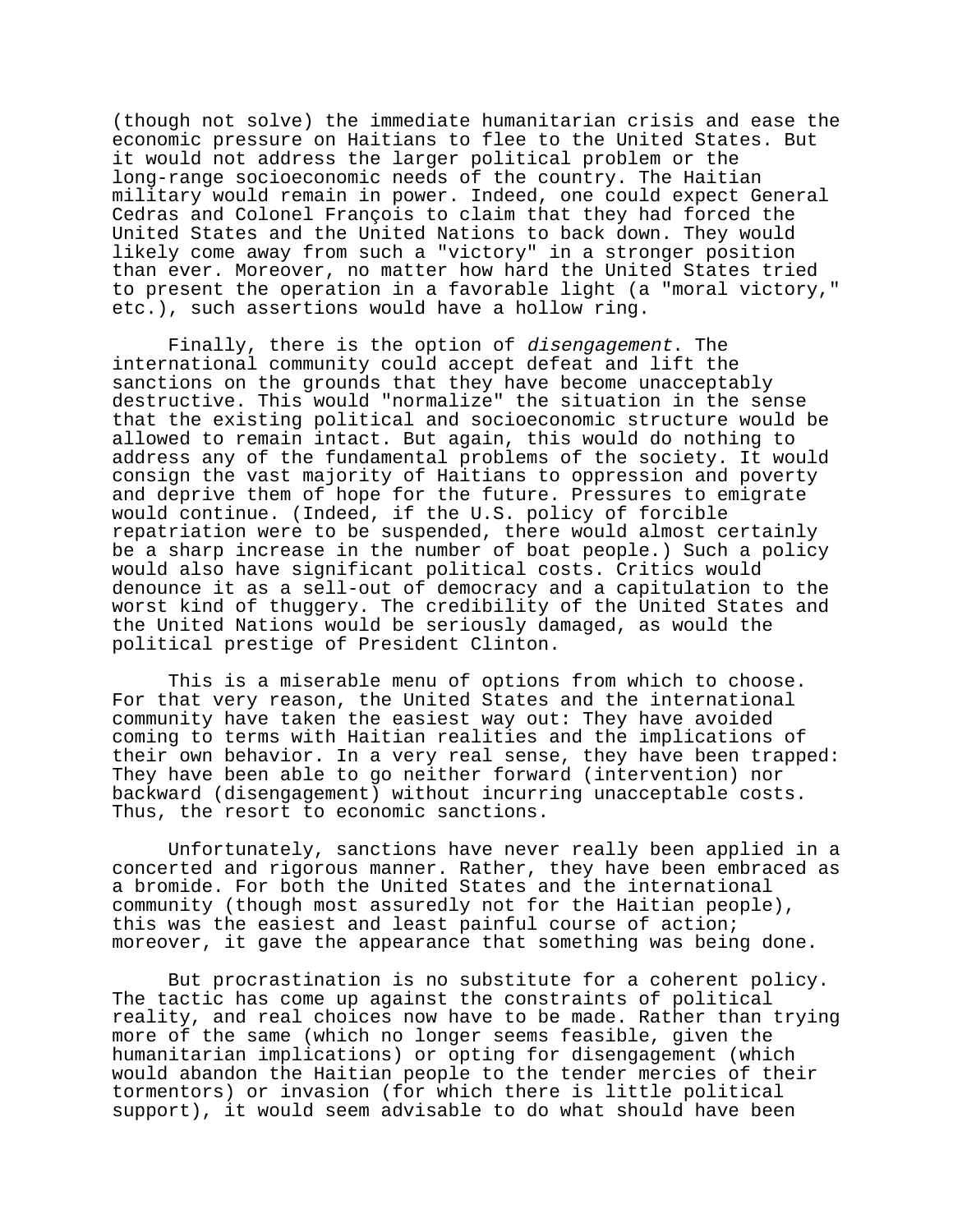done a long time ago--namely, get serious about sanctions. The problem with the current strategy is not so much with its objectives as with its half-hearted implementation and the consequential ineffective results.

The bottom line is that a worldwide U.N. embargo, enforced by warships of the United States and other interested countries, should be placed on all trade and aid except for food, medicine, and other humanitarian goods and services. This policy, moreover, would have two corollaries: First, sanctions must be targeted much more heavily on Haitian military and civilian elites than has been the case in the past. This would mean striking not only at the top of the armed forces pyramid, but at the officer corps as a whole. There are some 900 officers and senior noncommissioned officers in the Haitian military. As long as these people are able to escape the effects of the sanctions, they will have little incentive to challenge the policies or leadership of the Cedras-François team.<sup>87</sup> The objective should be to inflict as much pain as possible on the power elite in order to create and aggravate divisions and provide the motivation for change. Such sanctions should also be applied more broadly against selected economic and political elites to accelerate the growing disenchantment with the current military leadership and its policies.<sup>88</sup> While some measures have already been taken, these can be broadened: Many more bank accounts and properties could be frozen or seized, both in the United States and in other member countries of the United Nations. Many more visas could be cancelled or denied. (These measures could be applied not only to the targeted military, political, and economic leaders but to their families as well.) Plane and boat traffic to and from Haiti could be severely restricted. Loopholes in the embargo could be closed. As matters stand now, many members of the elite still travel to Miami to shop, bringing home consumer goods and other items that cannot be purchased in Haiti. Exemptions to the OAS embargo have enabled companies in the assembly sector to order large quantities of goods under the guise that they are "necessary supplies." These materials then find their way into the hands of third parties (usually the military and its friends).89 Such abuses must be stopped.

Such moves would send the Haitian military and its allies a powerful message and go a long way toward restoring the credibility of the United States and the international community. They would assure that it would not be poor Haitians alone who would bear the costs of the sanctions. Beyond this, pressure should be put on the Dominican Republic to choke off the cross-border trade that has been ameliorating the impact of the embargo. If necessary, economic sanctions could be applied to gain the Balaguer government's cooperation.

These measures might bring the Haitian military into line fairly quickly, since they would roughly coincide with the depletion of the country's fuel reserves. But then again, nothing is guaranteed. What can be said with certainty is that an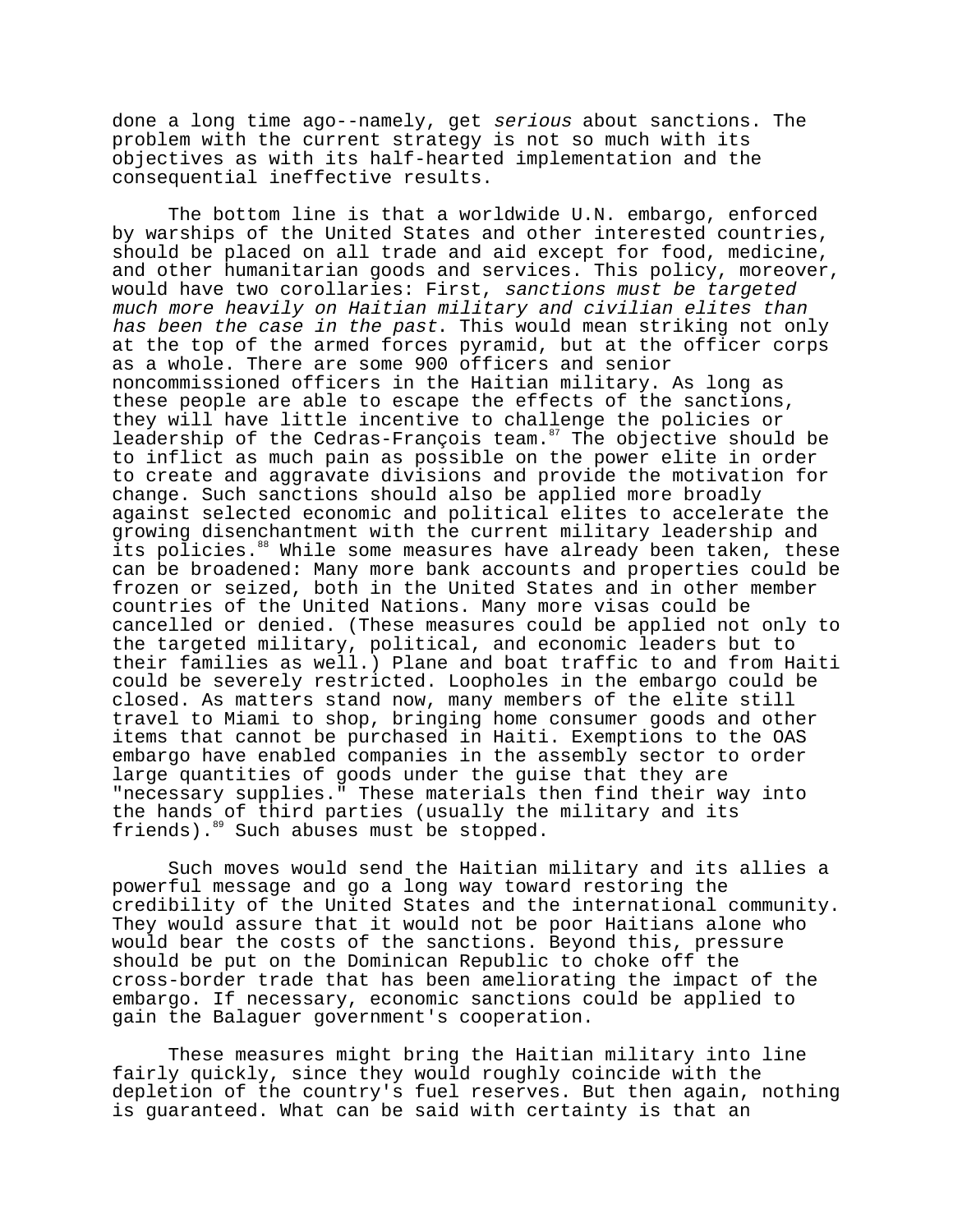escalation of sanctions would accelerate an already serious humanitarian crisis. To avert a disaster on the ground, therefore, a second strategic corollary is needed: Humanitarian operations should be expanded. One of the major weaknesses in the U.S./U.N./OAS policy to date has been the lack of any clear strategy for dealing with the human suffering aggravated by sanctions. In the words of one group of researchers:

The human toll over this crisis period has resulted from a myriad of factors including government mismanagement, economic and agricultural disruptions, population movements, economic sanctions, and humanitarian neglect. Yet, the extension of the crisis has not been accompanied by the articulation of a policy or plan by the United States or the international community to mitigate the suffering and to protect the lives of innocent civilians. A `humanitarian corridor' should be opened by the international community to proactively ensure basic provisions for the Haitian people, especially the poor. The `corridor' should have the simple but critical goal of meeting the people's requirements for water, food, medicines, and other essentials. Meeting such goals would require mobilizing NGO, UN, and key nongovernmental and public sector operations in Haiti, for childhood immunization, food distribution, and other critical public functions.

In opening such a corridor, four basic humanitarian objectives should be advanced.

1. Non-interference or exemption in the free movement of life-saving supplies, including food and medicines;

2. Protection of human security by ensuring access of the most essential human needs (water, food, shelter, clothing, and physical security) by the most vulnerable populations, especially women and children;

3. Assessment and monitoring of the `human situation' with impartiality and independence using early warning indicators on human survival, the quality of life, and the satisfactory nature of policy and program interventions; and

4. Maintenance of the purity of the humanitarian engagement, guarding against misuse, abuse, diversion, or other illegitimate uses of humanitarian assistance.

This is an ambitious program, and it is not without risk. The opening of a humanitarian corridor at a time when Haitian rulers are being subjected to greatly intensified economic pressure might lead to violence against the relief workers and monitors. Moreover, it is entirely possible that the military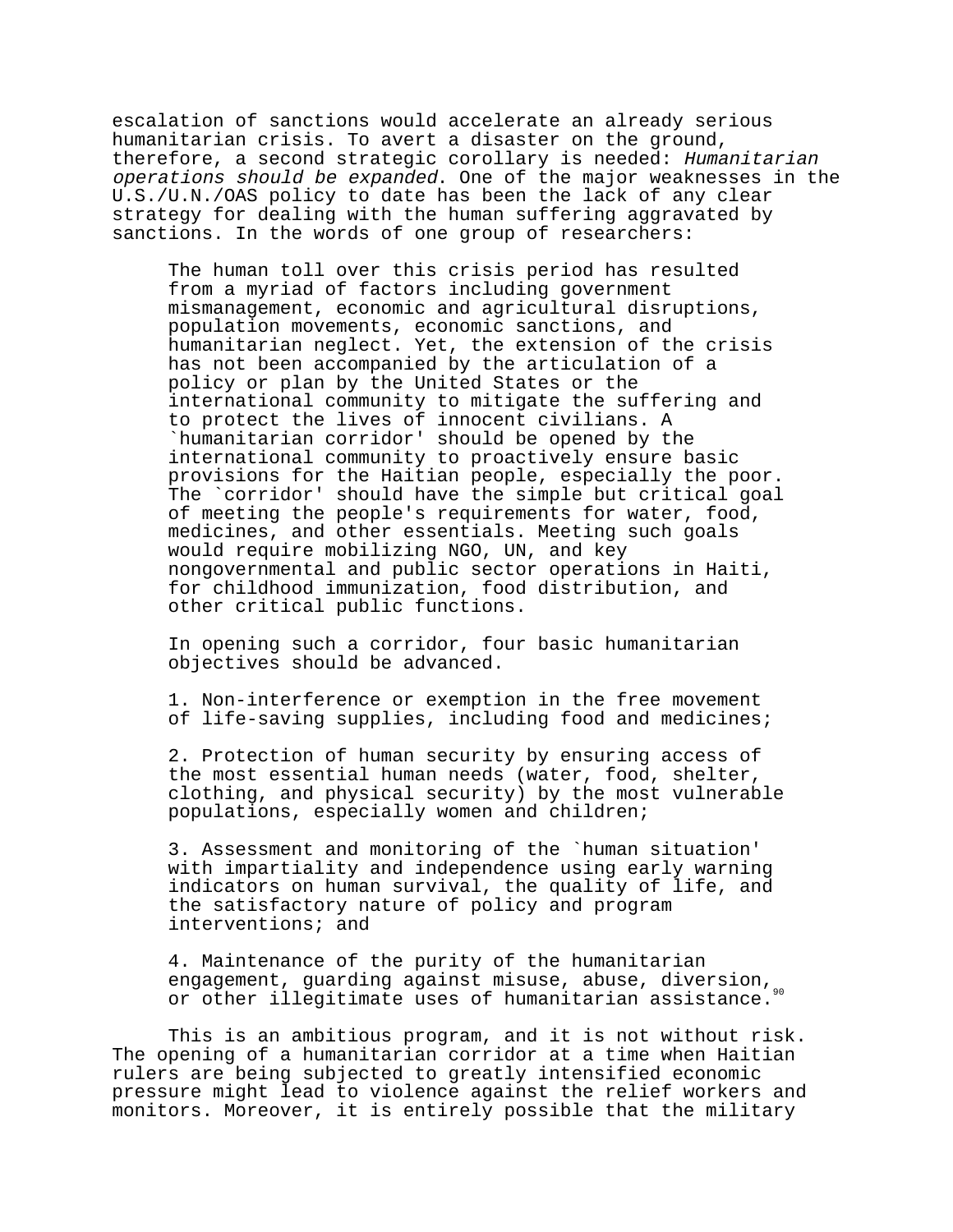would refuse to allow such an operation. For these reasons, the Haitians must be put on notice that obstructionism and violence will not be tolerated. The United States and the international community must be prepared to back up this message with military force, if necessary, by stationing a sizable contingent (about 1,000 to 1,500) of appropriately armed and equipped U.N. guards to protect the operations. General Cedras, Colonel François and other key figures in the regime should be told that (1) they will be held personally responsible for any violence that might occur, (2) that any perpetrators of such actions will be subject to prosecution under international laws dealing with the gross violation of human rights, and (3) that should a full-scale intervention be required, the Haitian armed forces would be permanently dissolved.

This might very well do the trick. In the past, Haitian military leaders have shown that they understand that the one thing that would be most likely to trigger a massive intervention is U.S. concern for the safety of its citizens. It is for precisely this reason that foreigners have been largely spared the violence that has ravaged Haitian society. The country's rulers also know that they have little popular support. Indeed, the vast majority of Haitians--including Aristide and most of his supporters--would undoubtedly welcome such a humanitarian operation, especially if it were part of a larger strategy to restore their president.<sup>91</sup> In this respect, Haiti and Somalia are very different. (Yet another dissimilarity is that the Somalis have a well-deserved reputation as fierce fighters. Haitian soldiers and attaches, in contrast, have shown bravery only against unarmed civilians.)

Such a strategy would not, of course, end Haiti's problems or U.S. and international involvement in them. The country will need massive development aid for the foreseeable future. Some peacekeeping or peace-enforcement presence will also almost certainly be necessary if Aristide is to survive his term in office. But this is still probably better than the alternatives: The Haitian president's restoration offers at least the hope that the country's grave socioeconomic ills might at last be seriously addressed.<sup>92</sup> A sizable international involvement may create dependency in the short run, but it also offers a means of restraining Aristide and holding him accountable, and that suggests that there might be some hope on the human rights front as well. Under such circumstances, it might be possible to normalize and control migration. This is by far the most important national interest that the United States has in the Haitian crisis. Failure to ameliorate the problem would leave us with the unpalatable alternatives of either (1) allowing hundreds of thousands (eventually millions) of Haitians to immigrate to the United States within a very short period of time or (2) turning forcible repatriation, with all its repugnant moral implications and heavy financial costs, into a permanent policy. Finally, if successful, the strategy outlined above would enable the United States to both reclaim the moral high ground and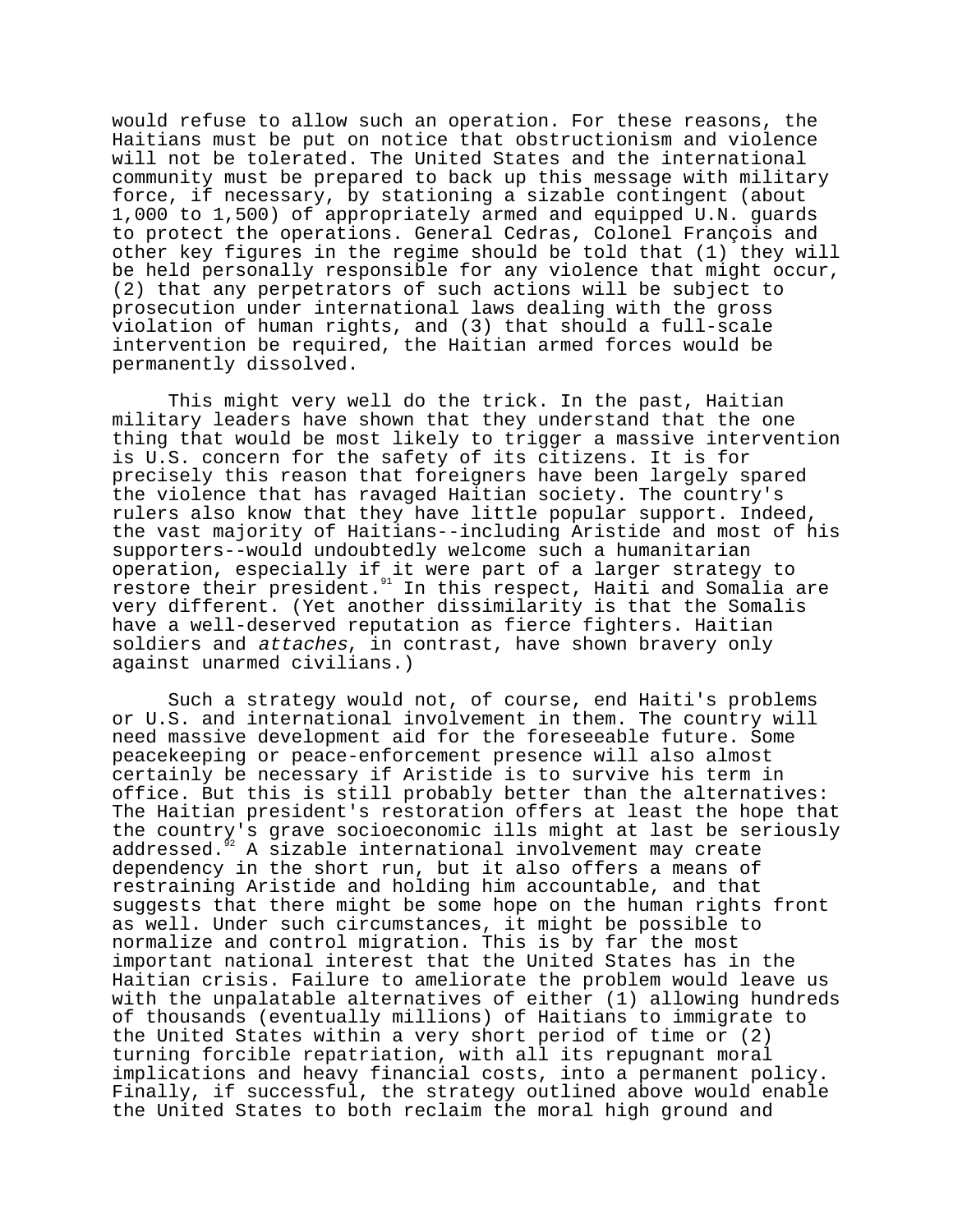restore its currently tattered reputation as a Great Power. It would replace a policy of weakness with one of strength, while allowing us to fulfill our obligations to those Haitians whom we have encouraged to risk their lives and who now feel betrayed and abandoned.

But let there be no illusions. This course is fraught with serious risks and costs. Those looking for a quick and easy "foreign policy success" would be well advised to search elsewhere. No doubt some will find this hard to accept. Americans are an optimistic people; they have been conditioned to believe that every problem has a solution. But this is an illusion. In the real world, there are often no-win situations, where the choice is not between winning and losing but between different ways of losing, some more unacceptable than others. In Haiti, we are torn between the bad and the terrible. The sooner we understand this and come to terms with it, the better.

### **POSTSCRIPT**

In the two months following the completion of this study, relations between the Clinton administration and President Aristide continued to deteriorate until they were close to the breaking point. In large part, this was the product of U.S. unwillingness to bite the bullet of economic sanctions. True, some tightening occurred. After the Haitian military ignored another ultimatum (a January 15 U.N. deadline) to step aside, the State Department prohibited Haitian officers from travelling to the United States. The Treasury Department added the names of 523 officers, along with members of their families, to the list of those with frozen assets. But after initially agreeing to seek greatly expanded U.N. sanctions that would have led to a near-total embargo (save for food and medicine), the administration once more drew back out of fear that such measures would inflict undue suffering on the Haitian people, further radicalize the far right, and devastate the economy beyond repair.<sup>93</sup>

And so the syndrome continued: Half-way sanctions produced ineffective results. The Haitian military and its allies gained more time to adjust and blunt the shock of the sanctions. By February, indeed, the embargo was hemorrhaging badly as truck after truck carrying forbidden gasoline crossed the Dominican border en route to Port-au-Prince. It became clear that the Builder en route to rore an extra ......<br>Haitian leaders had been able to acquire access to enough<sub>94</sub> supplies to meet their basic needs for some time to come.

Meanwhile, Aristide grew increasingly frustrated and resentful of the U.S. unwillingness to do what was necessary to restore him to power. Rather than raising the pressure on the military and the oligarchy in a decisive and comprehensive manner, the United States pressured Aristide to form a broad coalition government that would include some of his political enemies. In turn the Haitian president, fearing that these moves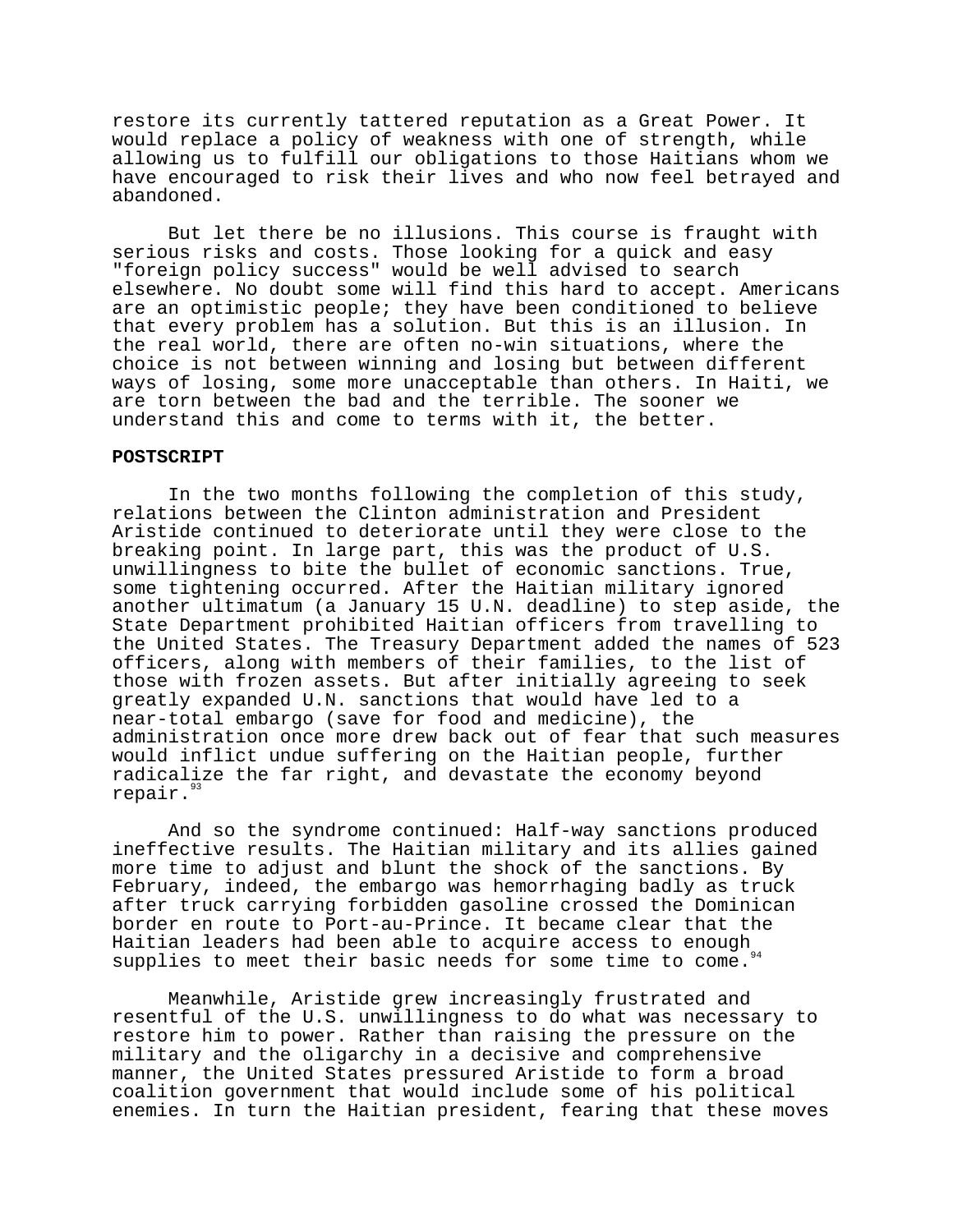were intended to restrict his powers and prerogatives and reduce him to the status of a figurehead, fought back. During these weeks, Aristide and his partisans began to play the "immigration card" in an effort to deflect U.S. pressure and increase their leverage on Washington. In February, following a tragedy at sea which claimed the lives of several Haitian boat people, Aristide lashed out at the U.S. policy of forcible repatriation. Comparing such actions to a "floating Berlin Wall" and questioning their legality, he threatened to revoke the 1981 agreement that allowed U.S. authorities to intercept boat people within Haitian waters. The statement caused consternation among U.S. officials who had been counting on Aristide's cooperation to prevent a massive outpouring of Haitians. Some professed to be "mystified" by his attitude. In the words of one: "Whenever something gets going that looks like it has any chance, Aristide always pulls some stunt."<sup>95</sup>

By now the Clinton administration was backing a variant of the Governors Island Plan that called for Aristide to appoint a civilian prime minister who would form a broad-based government with enough support in Parliament to approve an amnesty for the military. The amnesty, in turn, would be followed by the retirement of General Cedras and reassignment of Colonel François, the lifting of sanctions and, finally, the working out of arrangements for Aristide's return. Unfortunately, the plan lacked both deadlines and penalties for noncompliance. The open-ended timetable allowed for the possibility that international sanctions would be lifted even if Aristide were never restored. Not surprisingly, the latter viewed the proposal with extreme suspicion, regarding it as little more than a disguised capitulation and a formula for his own indefinite exile.<sup>9</sup>

There, as of late February, matters stood. The Clinton administration declined to impose tighter sanctions unless Aristide agreed to political concessions; the latter continued to resist. In the meantime, socioeconomic conditions continued to rapidly deteriorate and violence surged. Now, however, there was a new dimension to worry about. After weeks of warning that armed resistance was in the offing, fighting broke out in the remote, mountainous region on the southwestern tip of Haiti. While the skirmish was a minor one--limited, it seems, to a few dozen guerrillas--there was no way of knowing whether this was an isolated and futile episode or the tip of an iceberg."

In perspective, it can be said that the Haitian crisis is still evolving and taking on new dimensions. For the moment, the most significant new development is probably the ability of Haitian military and business leaders to subvert the embargo via the Dominican connection. Arrangements have clearly been made to regularize the shipment of fuel across the border at levels that can meet the basic needs of the elite for the indefinite future. If the embargo is to work, that flow must be stopped. Foreign companies that have sold or are continuing to supply fuel in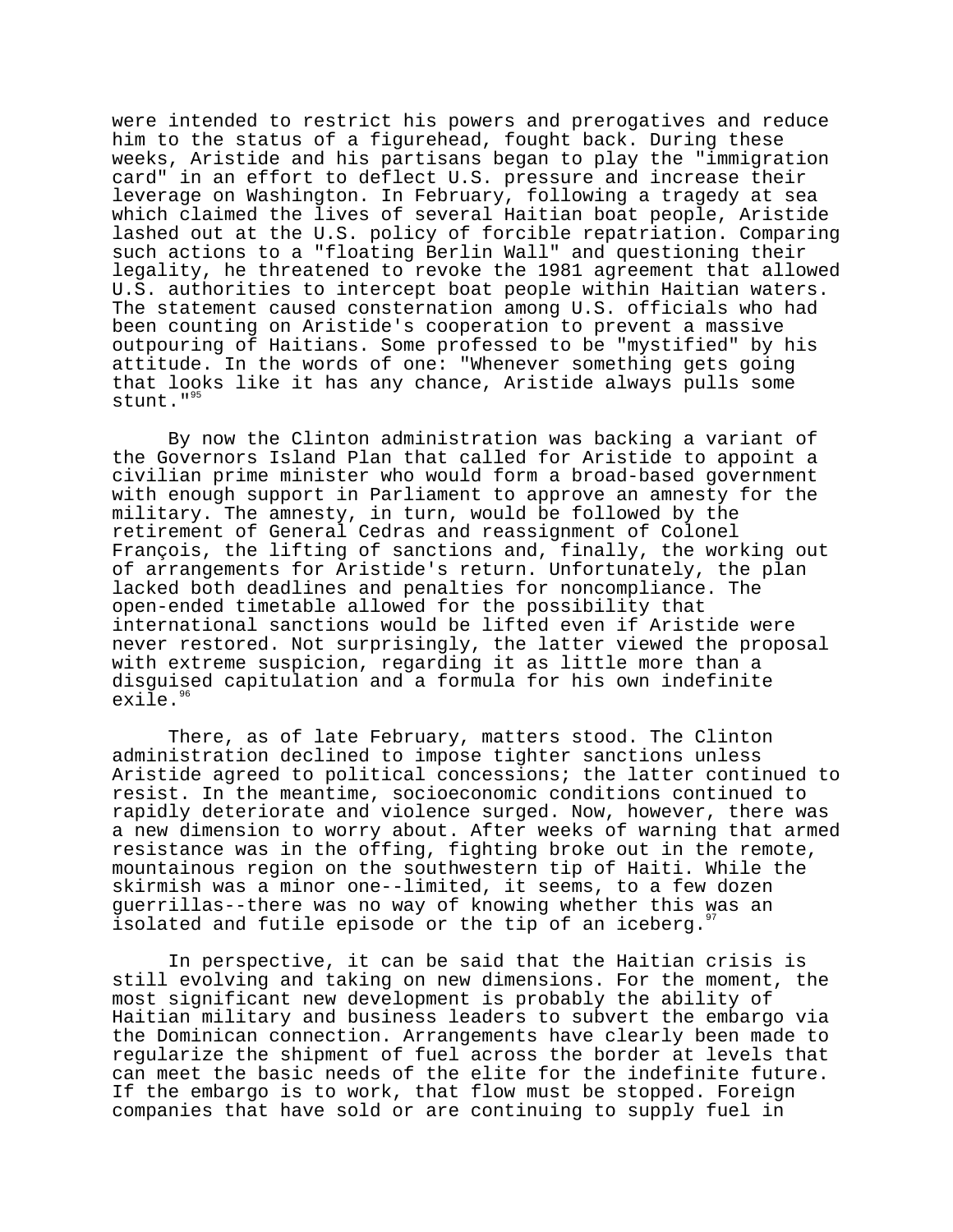violation of the U.N. sanctions must be identified and legal action taken. If there are storage facilities in the Dominican Republic--as seems likely--they must be detected and closed down. Finally, much more serious efforts must be made to patrol the Haitian-Dominican border. While the Dominican government has recently stepped up its efforts in this respect, those measures are still woefully inadequate. Accordingly, more pressure- including sanctions if necessary--should be brought to bear on the Balaguer government to get it to fulfill its obligations.

The Dominicans, of course, have a major, legitimate interest in preventing the spread of instability to their country. They are now at a point, however, where the leaky embargo itself threatens to become a destabilizing factor. If it enables the Haitian elite to continue resistance while imposing even more hardship on ordinary people and if avenues of escape by sea remain closed, there will be a growing stream of desperate Haitians crossing the border into the Dominican Republic. And should internal war break out in Haiti, that stream could well become a flood. Then we would no longer have merely a Haitian crisis on our hands, but a crisis of all Hispaniola.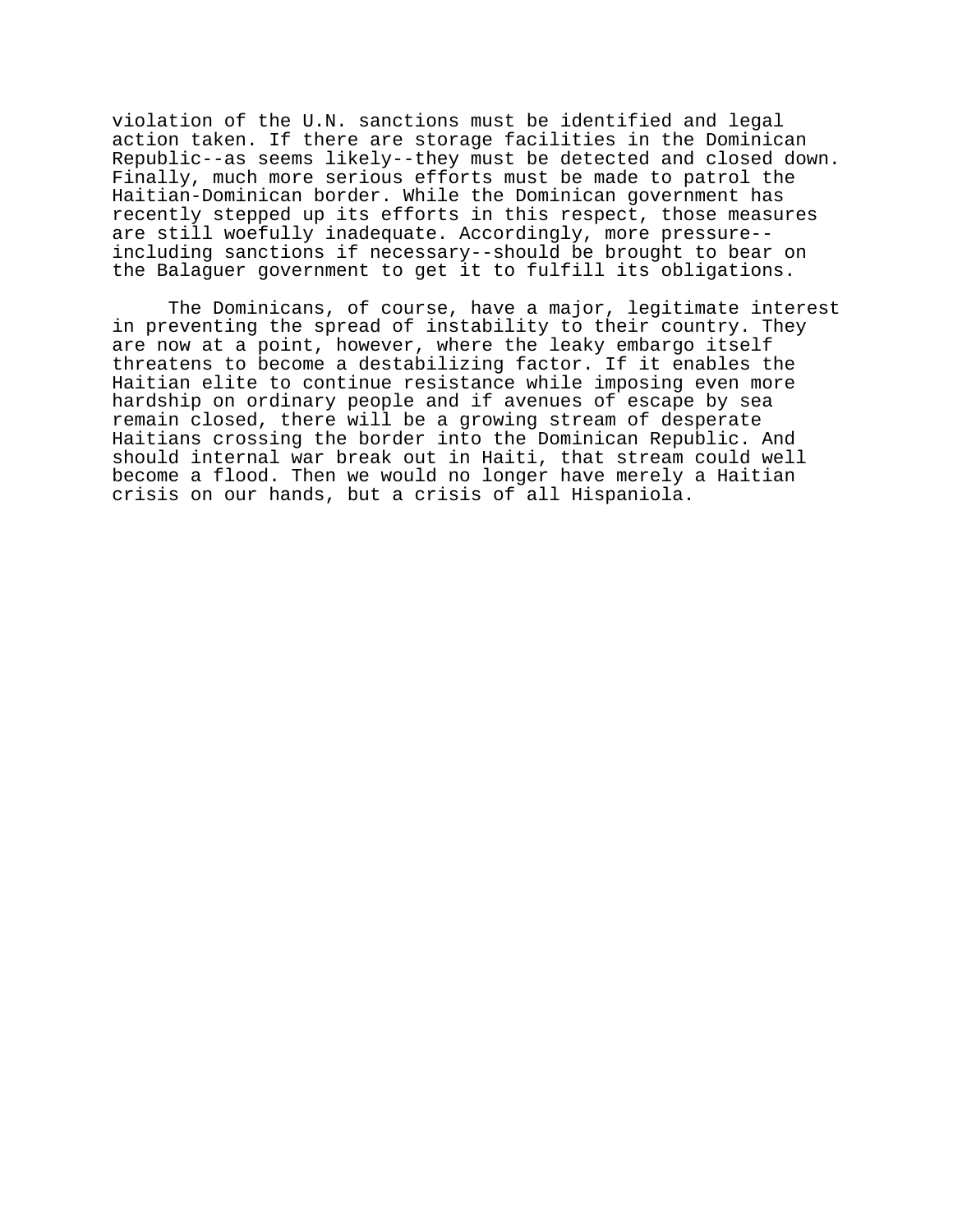#### **ENDNOTES**

1. Transcript, press conference of March 16, 1993.

2. John M. Goshko and R. Jeffrey Smith, "Details of Clinton's `Democracy' Program Slowly Begin to Emerge," The Washington Post, May 5, 1993.

3. At least not in recent memory. Back under French rule, Saint-Domingue had been perhaps the most profitable colony in the Western world, setting international production records for both sugar and coffee. But this wealth never filtered down to the slaves who worked the plantations and who constituted almost 90 percent of the population. Subsequently, the revolution which brought independence also destroyed the country's profitable agricultural base. And while there were times earlier in this century that were far more prosperous than today, one must remember that prosperity is a relative term. What are considered good times in Haiti would be considered bad times almost anywhere else.

4. For critical assessments of the U.S. occupation of Haiti (1915-34), see Robert I. Rotberg, Haiti: The Politics of Squalor, Boston: Houghton Mifflin Company, 1971, pp. 109-146, and Michel-Rolph Trouillot, "Haiti's Nightmare and the Lessons of History," NACLA Report on the Americas, Vol. 27, No. 4, January/February 1994, pp. 49-50.

5. William W. Mendel, "The Haiti Contingency," Military Review, Vol. 74, No. 1, January 1994, p. 50. There are very few reliable statistics on Haiti. The data presented here should be considered estimates. Compare, e.g., Alex Dupuy, Haiti in the World Economy: Class, Race, and Underdevelopment Since 1700, Boulder: Westview Press, 1989, p. 184; Patrick Bellegarde-Smith, Haiti: The Breached Citadel, Boulder: Westview Press, 1990, pp. 129-130; Frederick J. Conway, "Haiti: The Society and Its Environment," in Dominican Republic and Haiti: Country Studies, Richard A. Haggerty, ed., Washington, DC: U.S. Government Printing Office, 1991, pp. 264, 274-276; William W. Mendel and Stephan K. Stewman, Planning for Haiti, Fort Leavenworth, KS: Foreign Military Studies Office, Combined Arms Command, June 1, 1993, pp. 7-8; Pamela Constable, "Deadline Haiti: Caribbean Stalemate," Foreign Policy, No. 89, Winter 1993, p. 177; and Inter-American Foundation, Haiti: Country Programming Paper,<br>Washington, DC: 1993. Perhaps the most comprehensive and scholarly account of Haitian socioeconomic conditions may be found in Simon M. Fass, Political Economy in Haiti: The Drama of Survival, New Brunswick: Transaction Books, 1988.

6. In 1950, Port-au-Prince had 152,000 residents. By 1971, that had grown to 507,000. By the early 1990s, the population was between 1.2 and 1.5 million, or almost three times the city's carrying capacity.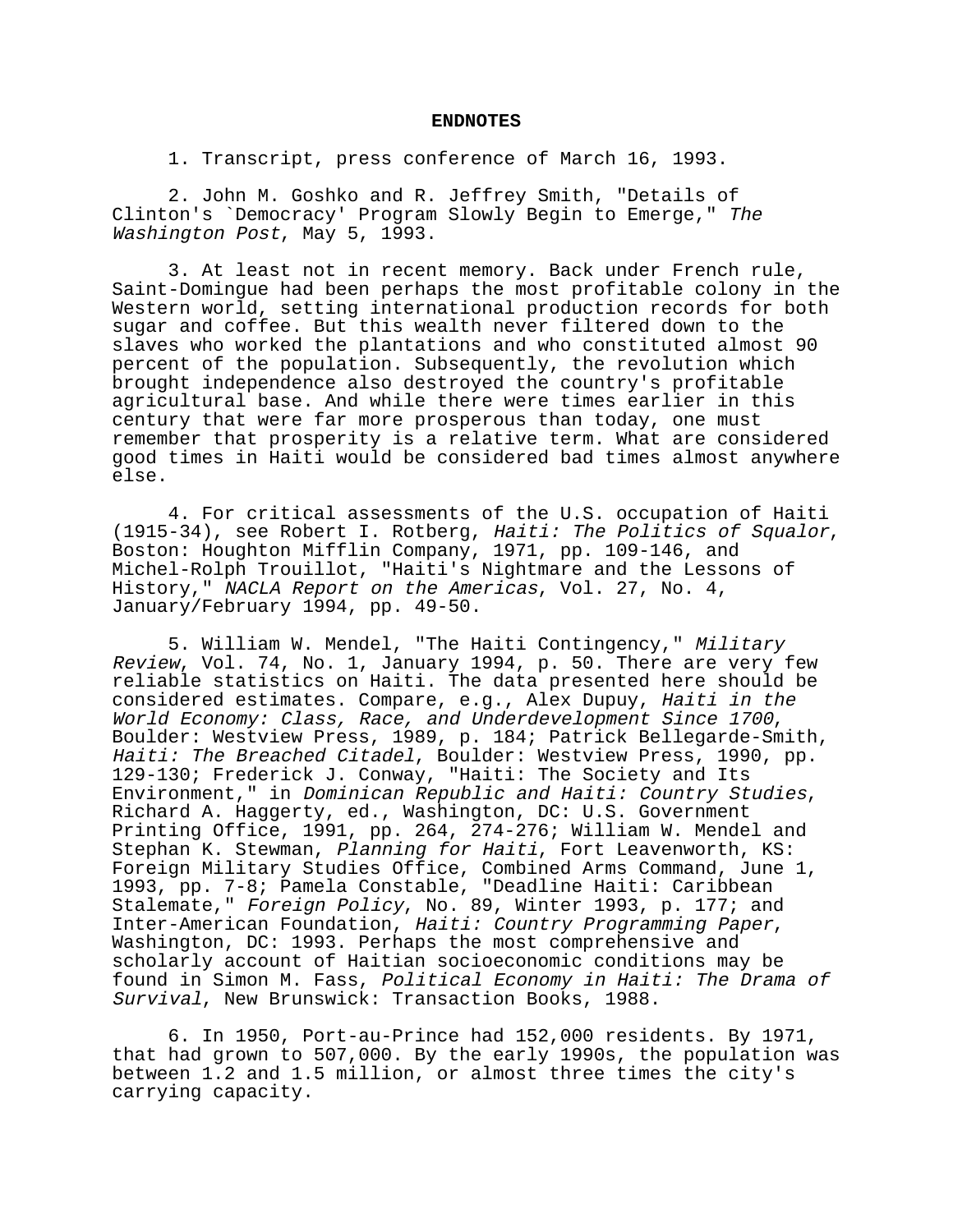7. Amy Wilentz, The Rainy Season: Haiti Since Duvalier, New York: Simon and Schuster, 1989, p. 18.

8. Brian Weinstein and Aaron Segal, Haiti: The Failure of Politics, New York: Praeger, 1992, p. 132; Wilentz, The Rainy Season, p. 245; Bellegarde-Smith, Haiti, p. 115.

9. Prior to the September 1991 coup, 145 companies, employing 35,000 workers, operated export-assembly plants in Haiti. Two years later, only 87 firms, employing 15,000 people, remained. Most of the lost companies relocated to the Dominican Republic. Harold Maass, "Haitian Premier Swears in New Cabinet," The Miami Herald, September 3, 1993. Some individuals place the number of lost jobs even higher. Aristide, for instance, recently referred to 30,000 export-sector jobs lost. And, of course, this covers only one sector of the economy. The Association des Industries d'Haiti estimated that 138,000 workers--almost half the formal sector labor force--were laid off in the months immediately after the coup. Some of these, however, were later hired back. Moreover, the number of employees in the public sector has increased as many have been hired for political reasons. On these matters, see Claudette Antoine Werleigh, "Haiti and the Halfhearted," The Bulletin of the Atomic Scientists, Vol. 49, No. 9, November 1993, pp. 22-23; and Harvard Center for Population and Development Studies, Sanctions in Haiti: Crisis in Humanitarian Action, Cambridge: Harvard School of Public Health, 1993, p. 15. Aristide's estimate is from his address to the U.N. General Assembly, October 28, 1993, and may be found in Foreign Broadcast Information Service (hereafter FBIS), Daily Report: Latin America, October 29, 1993.

10. By November 1993, NGOs were feeding some 800,000 Haitians daily. Conversation with Nancy Jackson, Haitian Desk Officer, U.S. Department of State. On the effects of the coup, see especially America's Watch and the National Coalition for Haitian Refugees, Silencing a People: The Destruction of Civil Society in Haiti, New York: Human Rights Watch, February 1993; Robert E. Maguire, "Haiti: An Examination of Grassroots Mobilization and the Effects of the Coup," Paper presented to the 17th Annual Conference of the Caribbean Studies Association, May 26-29, 1992; and Harvard Center for Population and Development Studies, Sanctions in Haiti.

11. On the cultural roots of the Haitian crisis, see<br>Lawrence E. Harrison, "Voodoo Politics," The Atlantic Monthly, June 1993, and Robert I. Rotberg, "Haiti's Past Mortgages Its Future," Foreign Affairs, Vol. 67, No. 1, Fall 1988.

12. For a highly complementary portrait of Aristide, see Wilentz, The Rainy Season; also Jean-Bertrand Aristide and Christopher Wargny, Aristide: An Autobiography, Maryknoll, NY: Orbis Books, 1993. Perhaps the most balanced treatment may be found in Mark Danner's articles in The New York Review of Books.<br>See "Haiti on the Verge," Vol. 40, No. 18, November 4, 1993; "The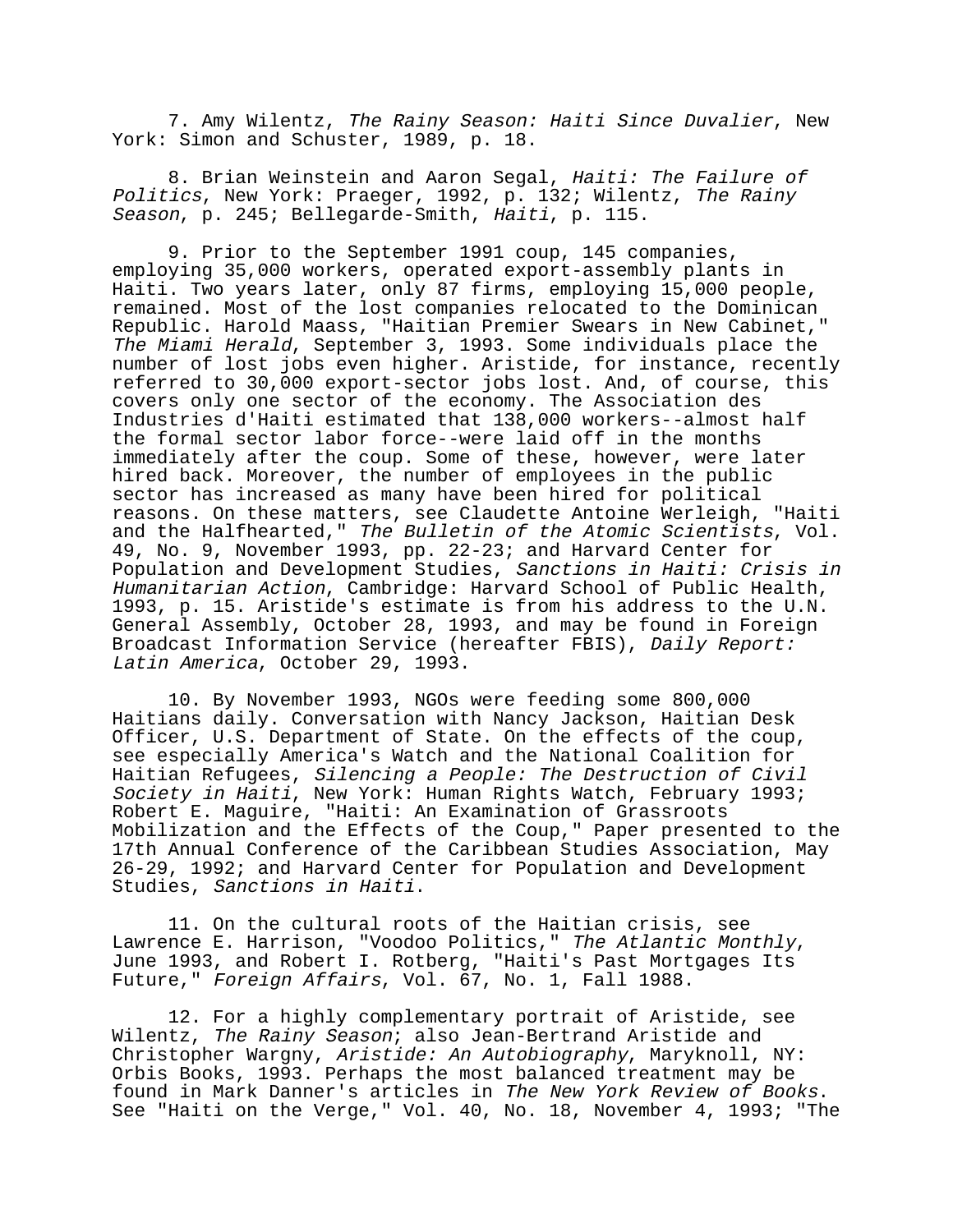Prophet," Vol. 40, No. 19, November 18, 1993; and "The Fall of the Prophet," Vol. 40, No. 20, December 2, 1993.

13. Nina Shea, "Human Rights in Haiti," in The Haitian Challenge: U.S. Policy Considerations, Georges A. Fauriol, ed., Washington, DC: Center for Strategic and International Studies, 1993, p. 26.

14. The first quote is from Aristide's autobiography, the second from human rights activist Jean-Claude Bajeux. Both are cited in Anna Husarska, "Priest and President," The New York Times Book Review, September 12, 1993.

15. Aristide: "Elections have always been a tool in the hands of powerful countries, in the hands of the traditional bourgeoisie." Indeed, he and his most radical partisans opposed the ratification of the 1987 constitution, as well as the election process itself, until Aristide became a presidential candidate in the autumn of 1990. Radio Metropole, September 16, 1991, in FBIS, Daily Report, September 19, 1991.

16. Admittedly, Aristide was in a difficult position. Haitian politicians tend to be rigid and irresponsible, more interested in power and spoils than anything else. Moreover, the president, who had no political party of his own, lacked a majority in Congress. But this made political flexibility and coalition-building all the more important. For a discussion of messianism and sectarianism in Aristide's political movement, see George Packer, "Choke Hold on Haiti," Dissent, Summer 1993, esp. pp. 302-304.

17. Pere Lebrun is a major retailer of automobile tires in Haiti. His television advertisements used to show him popping his head through one of his products.

18. Radio Metropole, August 5, 1991, in FBIS, Daily Report, August 8, 1991.

19. "I understand your desire to catch the powerful Macoutes today so that they do not destroy you tomorrow. This is legitimate." Haiti Radio-Inter, January 9, 1991, in Ibid.,<br>January 10, 1991. See also Danner, "Haiti on the Verge," p. 27. In all fairness, these rhetorical excesses occurred under traumatic and highly provocative conditions. Roger Lafontant was one of Haiti's most notorious killers. Moreover, the Roman Catholic hierarchy had long been "Haitianized." In 1966, the Vatican had granted François Duvalier the power to approve promotions. Thus the church, in effect, became a partner of the regime. For his part, Aristide considered Archbishop Ligonde to be "a zealous servant of Macoutism." Indeed, on January 2, just before the Lafontant coup attempt, Ligonde had publicly raised the specter of an Aristide dictatorship, asking his parishioners whether "socialist Bolshevism [was] going to triumph?" In the audience were some of the most powerful military and civilian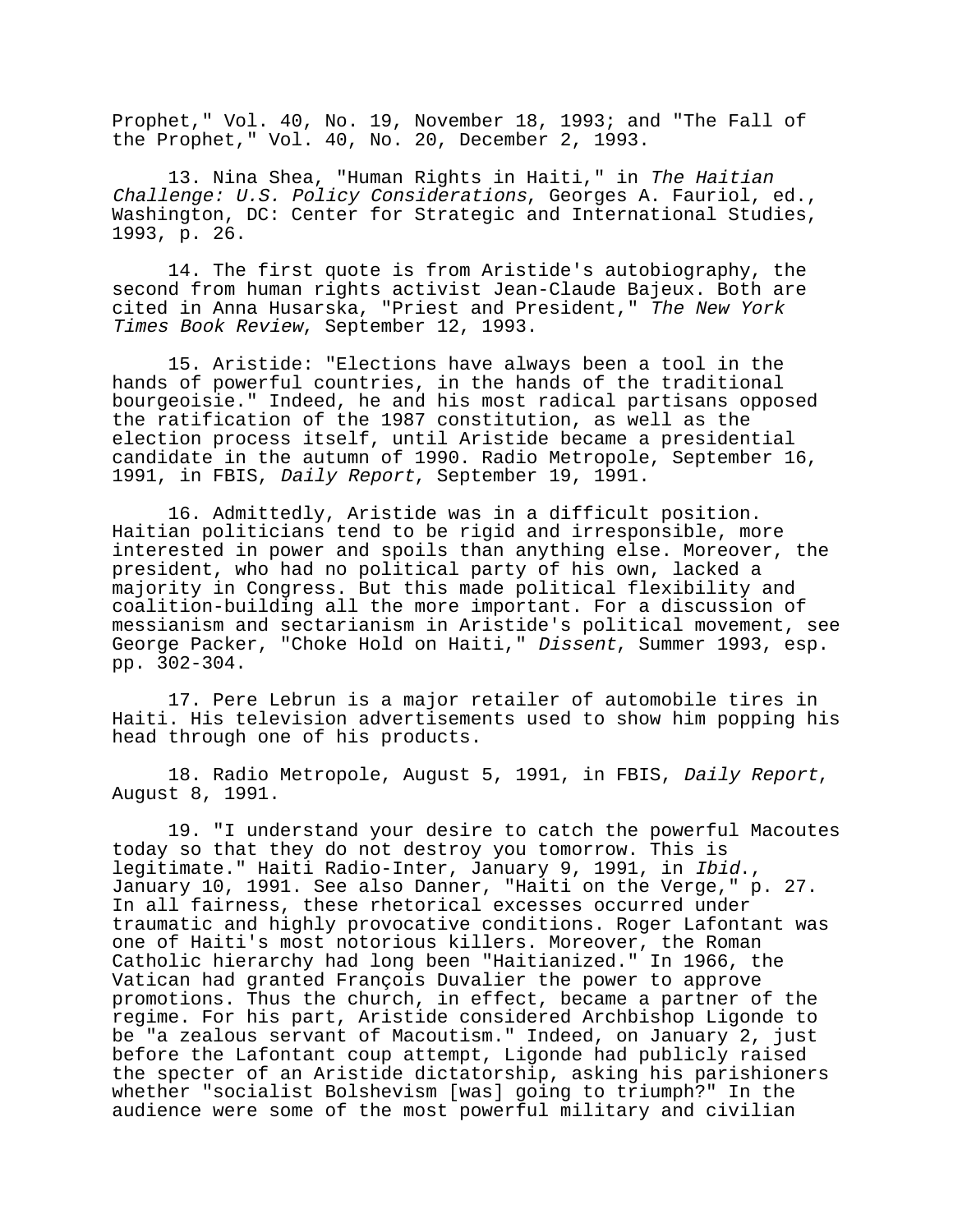figures in Haiti. On Aristide's troubled relations with his superiors, see especially Danner, "The Prophet" and "The Fall of the Prophet." The Aristide quote is from the former (p. 30), the Ligonde quote from the latter (p. 48).

20. Radio Soleil, September 13, 1991, in Ibid., September 19, 1991.

21. Radio Nationale, September 27, 1991, in Ibid., October 7, 1991.

22. Madrid EFE, October 1, 1991, in Ibid., October 1, 1991; also Shea, "Human Rights," pp. 29-30. The latter suggests that Claude's death preceded the coup of September 29 by several hours and may have triggered it. But Professor Michel Laguerre tells us that the coup was already in progress and that the killing may have been in reaction to it. The causal relationship remains unclear.

23. Roger Lafontant was not so lucky. He was killed in prison. Later, the penitentiary commander told U.S. authorities that he had been personally ordered by Aristide (by phone) to kill Lafontant. The enlisted man who actually did the killing told American officials that he was aware of the reported order from Aristide. The latter, of course, denies the charges. See U.S. Department of State, Country Reports on Human Rights Practices for 1991, Washington, DC: U.S. Government Printing Office, 1992, p. 422. This "information" is suspect. The Haitian military has a very strong interest in discrediting Aristide, and U.S. officials have no independent sources. Moreover, these "orders" were allegedly issued at a time when Aristide was besieged and presumably had other things in mind. Still, some U.S. officials believe the charge.

24. Here, for instance, see the extraordinary statement of Representative Corrine Brown that "no facts buttress the contentions" that Aristide used "his command of violent crowds to intimidate" those who challenged him or that the "military pushed him out because it feared he and his followers were out to settle accounts." Letter to the Editor, The Washington Post, August 17, 1993.

25. See, especially, America's Watch and the National Coalition for Haitian Refugees and Caribbean Rights, "Haiti: The Aristide Government's Human Rights Record," Vol. 3, Issue 12, November 1, 1992. The president had invited U.S., Swiss, and French authorities to reform the Haitian police force and in the interim to train police guards to protect his security.

A more important factor in Aristide's overthrow, perhaps, was his penchant for meddling with military appointments and promotions. He had moved to shake up the high command by replacing older generals with younger officers. But then he never made those appointments permanent. One of those alienated by this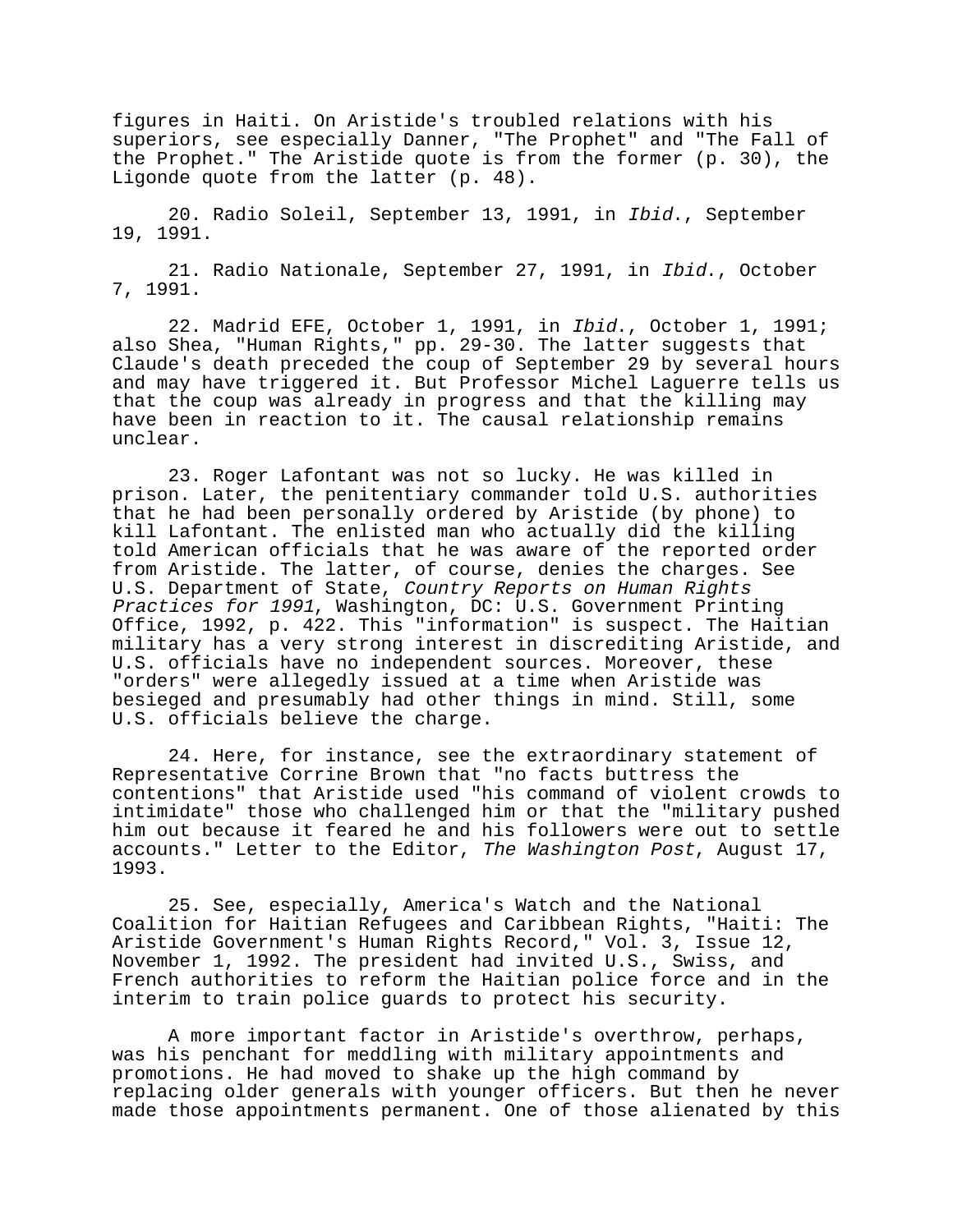tactic was Raoul Cedras, named provisional commander-in-chief in June 1991, but then left in limbo, his name never submitted to the legislature for more permanent approval. In addition, Aristide had brought back a number of officers who had been cashiered. One of these, Pierre Cherubin, was made head of the police. Most were highly unpopular with the other officers. Furthermore, when enlisted men revolted against their commanders in summer 1991, Aristide intervened on their behalf, provoking even more suspicion.

26. Ian Thomson, "Bonjour Blanc": A Journey Through Haiti, London: Hutchinson, 1992, p. ix.

27. Human rights groups estimate that at least 2,000 people have been killed; Aristide's most recent estimate is 4,000. See his speech to the U.N. General Assembly, October 28, 1993, in FBIS, Daily Report, October 29, 1993; also Harold Maass, "Malval to Discuss New Peace Initiatives with Aristide," The Miami Herald, December 2, 1993.

28. Technically, the police are part of the military and are therefore not an independent force. In reality, however, Colonel François has been able to turn them into a political base which he has used, along with his control over certain paramilitary elements and economic resources, to establish himself as a powerful figure in his own right--perhaps even more powerful than General Cedras. For a recent article on the conflict between the two men, which also discusses the growing split between senior and junior officers, see Howard W. French, "Cracks in Haiti's Military Widen, Aiding Efforts to Restore Aristide," The New York Times, February 7, 1994. On conflicts between various commands, see also Mendel and Stewman, Planning for Haiti, pp. 11-12.

29. Recently, of course, the military and the Duvalierists have become close collaborators, but their interests are not always identical and the potential for conflict (perhaps violent) still exists. As for the Tontons Macoutes, François Duvalier's civilian militia was never really a coherent structure. The Macoutes were separate from the military but also overlapped with it, spied on it and ultimately, in large part, supplanted it. On the origins and evolution of the Macoutes under the Duvalier regimes, see Michel S. Laguerre, The Military and Society in Haiti, Knoxville, TN: University of Tennessee Press, 1993, pp. 110-123.

30. This is based largely on appearance and speculation. It could be that Cedras has played the role of the "good cop" to Colonel François' "bad cop" as a tactical ploy in dealing with the international community. On the other hand, the CIA's Brian Latell has described Cedras, in a 1992 report, as one of the most promising Haitian leaders to emerge since the overthrow of the Duvalier dynasty. See Tim Weiner, "Haiti Leaders on CIA Payroll," International Herald Tribune, November 2, 1993; Douglas Farah, "Defiant Tactics of Haitian Military Drive Off Collaborators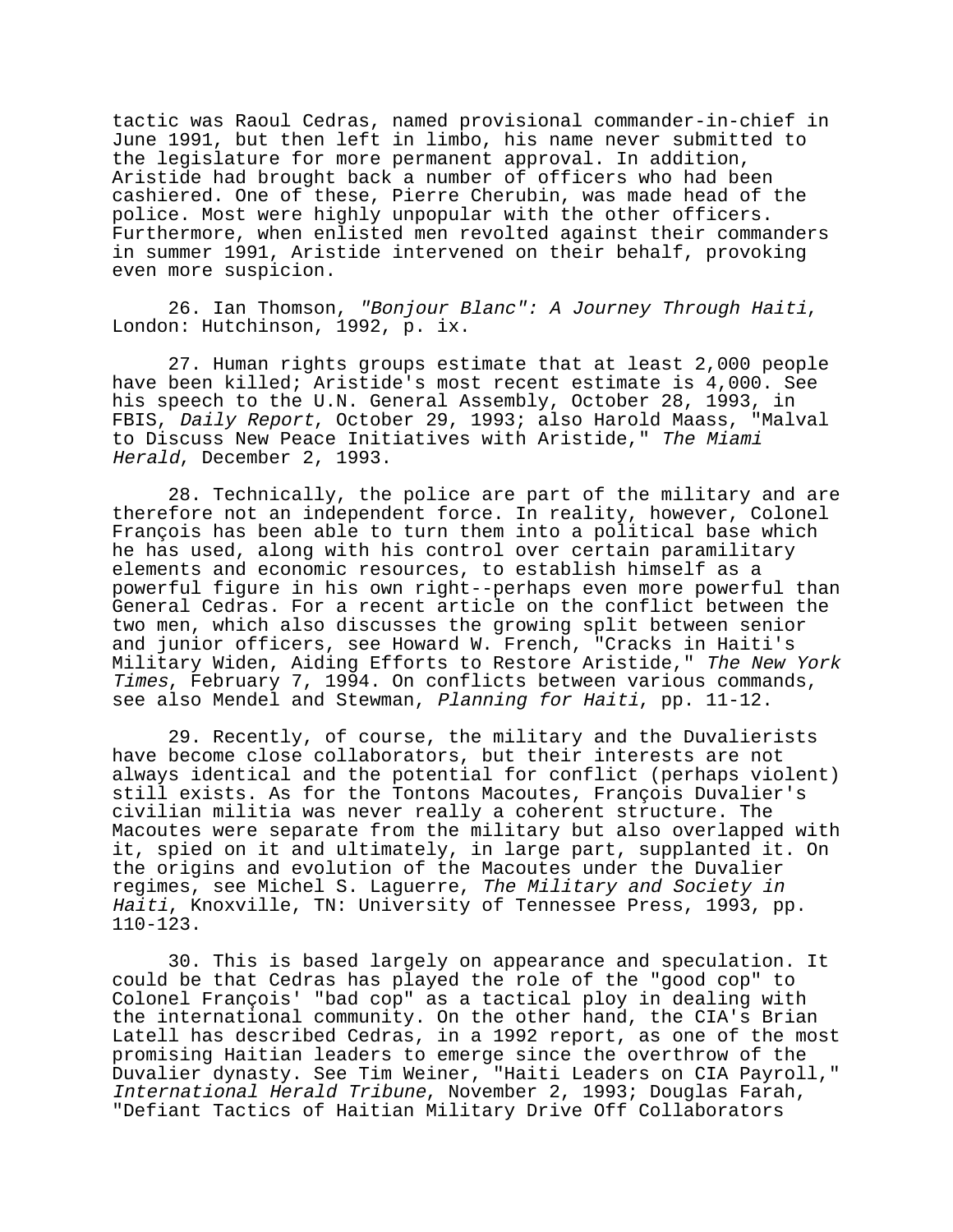Among Elite," The Washington Post, October 15, 1993; and Constable, "Dateline Haiti," p. 184.

31. Howard W. French, "In Haiti's Army, Business is the Order of the Day," The New York Times, November 12, 1993; Don Bohning, "Controlling the Armed Forces," The Miami Herald, September 20, 1993.

32. See, for instance, Laguerre, The Military and Society in Haiti, pp. 148-161.

33. Howard W. French, "Drug Money Snags Haiti Peace Talks," The New York Times, April 25, 1993; Douglas Farah, "Standoff Pits Defenders of Haiti's New Rich Against Its Poor," The Washington Post, June 25, 1993.

34. Conversation with Department of State Haitian Desk Officer Ed Archer, May 1993.

35. See Farah, "Standoff."

36. According to one "highly reliable" State Department source, the attaches "do not follow orders or answer to police or military. They instinctively act as they see fit." Thus, they are largely "uncontrollable." U.S. Department of State, ARA/NEA/REEARCS, December 1993, p. 2.

37. In summer 1991 enlisted men and sailors again rebelled against their commanders at several bases around Port-au-Prince. Danner, "The Fall of the Prophet," p. 50. For a discussion of the September 1988 coup, see Wilentz, The Rainy Season, p. 359ff. The ti-soldats were not initially hostile to Aristide. Indeed, their spokesmen took pains to stress that theirs was a "people's movement." Their attitude changed, however, once they began to be "necklaced."

38. Douglas Farah, "Haitian Military Plans Years in Power," The Washington Post, November 28, 1993.

39. For details, see Trouillot, "Haiti's Nightmare," pp.47-51; Robert Maguire, "The Peasantry and Political Change in Haiti," *Caribbean Affairs*, Vol. 4, No. 2, April-June 1991, p. 3; and Dupuy, Haiti in the World Economy, pp. 99-113.

40. See, e.g., Howard French, "Haitian Business Leaders Pressing Army to Yield," The New York Times, February 9, 1994; Douglas Farah, "Defiant Tactics of Haitian Military Drive Off Collaborators Among Elite," The Washington Post, October 15, 1993; Andres Oppenheimer, "Haiti's Elite Start to Sweat U.N.'s Embargo," The Miami Herald, October 22, 1993.

41. Conversation with Ed Archer.

42. In the words of Aristide's former prime minister, Robert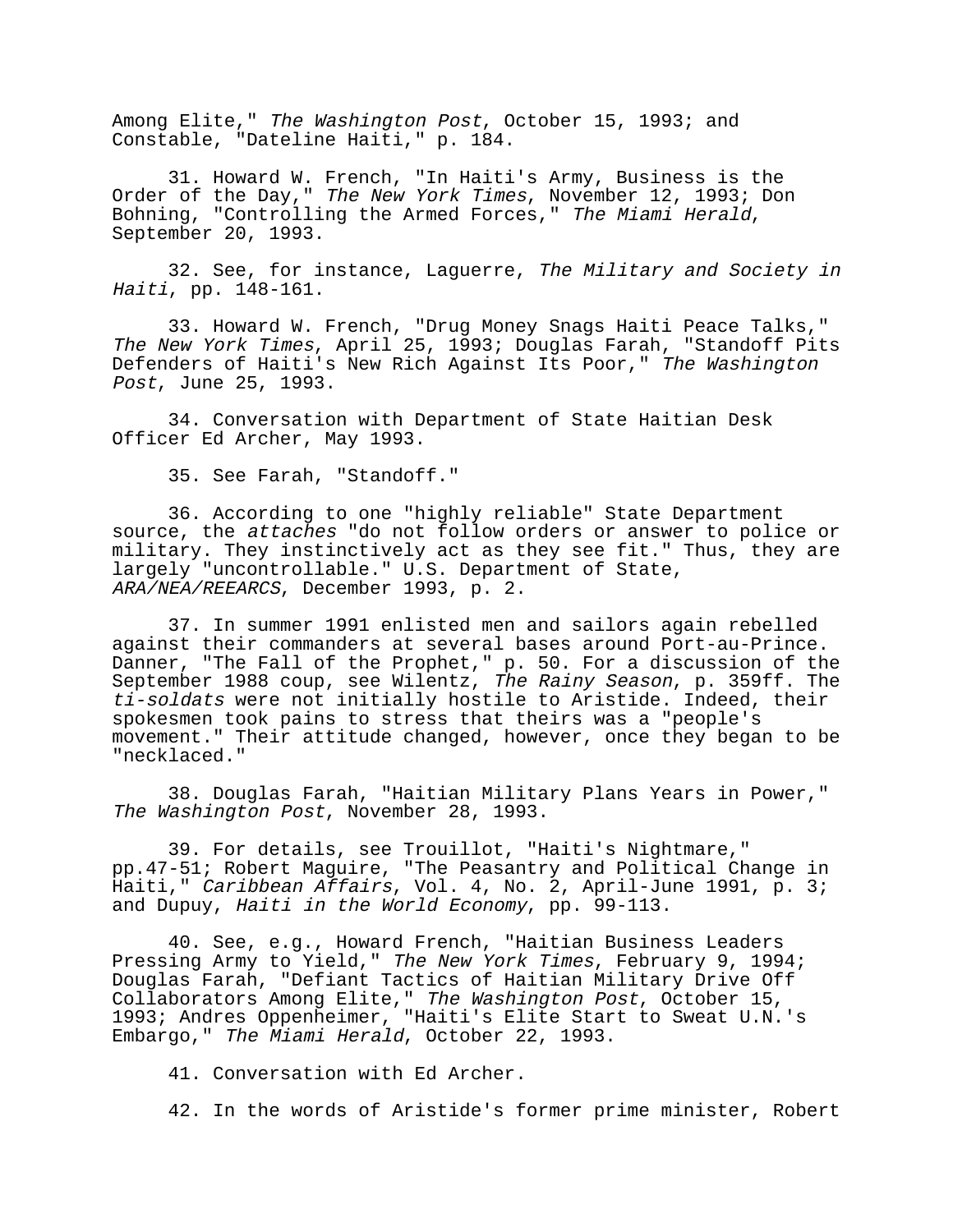Malval, "the principal leaders are invisible." Paris Le Monde, November 3, 1993, in FBIS, Daily Report, November 4, 1993.

43. Trouillot, "Haiti's Nightmare," pp. 48-49.

44. See, e.g., French, "In Haiti's Army, Business is the Order of the Day" and "Drug Money Snags Haiti Peace Talks"; Farah, "Standoff Pits Defenders of Haiti's New Rich Against Its Poor"; and Herbert Gold, "Haiti's New and Old Rich," The New York Times, April 3, 1993. Hard data are, of course, impossible to come by. Estimates of cocaine revenues, for instance, range from \$50 million to \$500 million annually. (Joseph B. Treaster, "Drug Flow Through Haiti Sharply Cut by Embargo," Ibid., November 4, 1993.) But even the lower figures are substantial, especially when they are combined with other opportunities for profit.

45. Stephen A. Horblitt, "Multilateral Policy: The Road Toward Reconciliation," in Fauriol, ed., The Haitian Challenge, p. 67.

46. Werleigh, "Haiti and the Halfhearted," p. 22; Harvard Center for Population and Development Studies, Sanctions in Haiti, pp. 19-20; Constable, "Dateline Haiti," pp. 182-183.

47. Following his ouster, the CIA. prepared a classified psychological profile of Aristide, depicting him as unstable and prone to violence. The study has since been criticized as amateurish and a caricature, but there is no question that it has strongly affected the view of Aristide in U.S. Government circles. On the Bush administration's disenchantment with Aristide, see Clifford Krauss, "In Policy Shift, U.S. Criticizes Haitian on Rights Abuses," The New York Times, October 7, 1991; Thomas L. Friedman, "The White House Refuses to Link Aristide's Return and Democracy," Ibid., October 8, 1991; Howard W. French, "U.S. Presses Ousted Haitian Chief to Negotiate a Return from Exile," Ibid., June 27, 1992; Howard W. French, "U.S. Keeps Eye on Haiti, But Action is Scant," Ibid., October 8, 1992.

48. Werleigh, "Haiti and the Halfhearted," p. 22; Harvard Center for Population and Development Studies, Sanctions in Haiti, p. 20; Constable, "Dateline Haiti," p. 184.

49. French, "U.S. Keeps Eye on Haiti;" Barbara Crossette, "Hamstrung Over Haiti," The New York Times, May 19, 1992.

50. See, especially, Don Bohning and Christopher Marquis, "Powerful Haitian Clan's Ties to Peace Process Criticized," The Miami Herald, March 2, 1993.

51. Radio Metropole, February 25 and 26, 1992, in FBIS, Daily Report, February 26 and 27, 1992.

52. To make matters worse, only the previous week, elections had been held in an attempt to pack the Haitian legislature and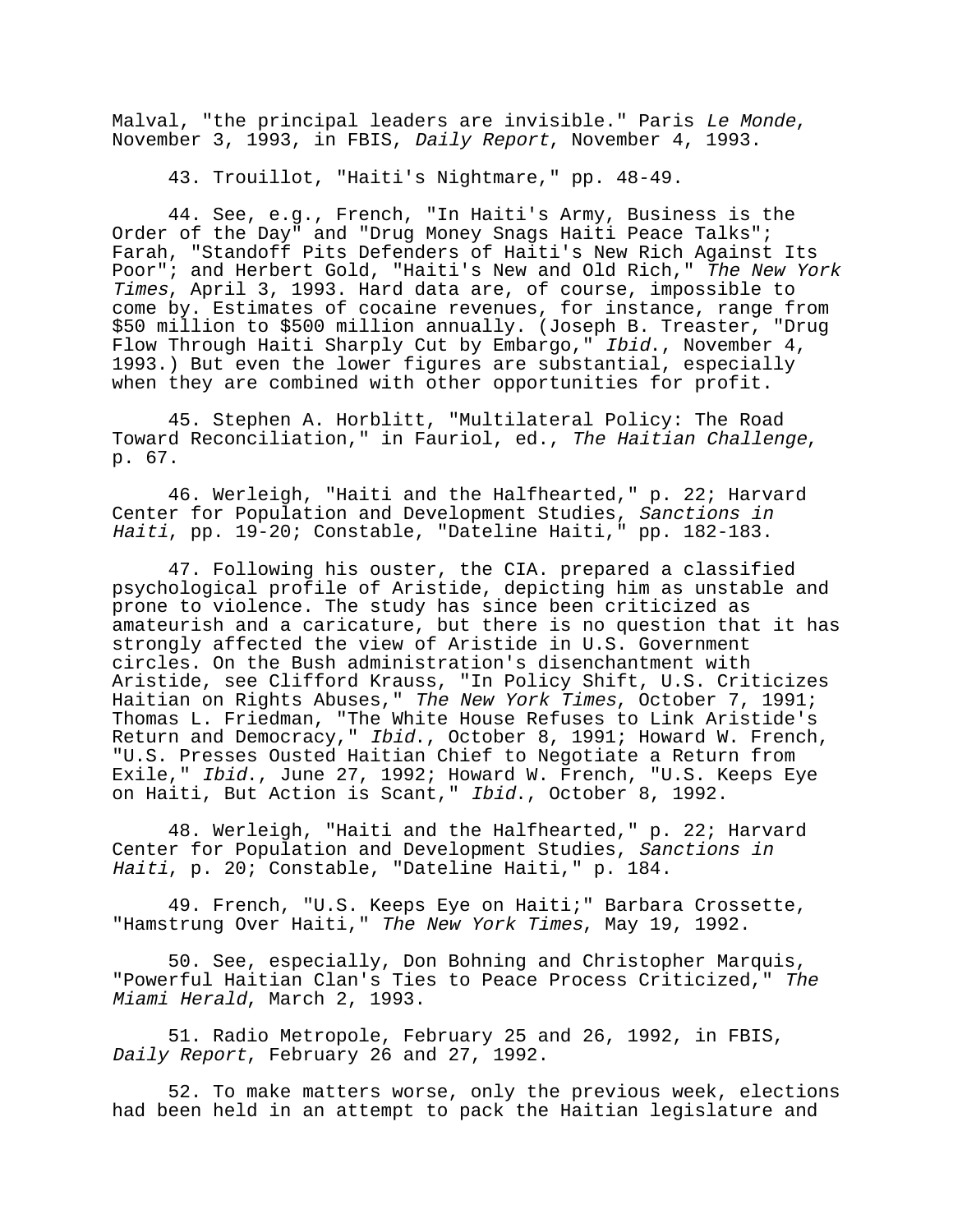bolster the legitimacy of the Bazin government. The vote was rejected as fraudulent by the United States and the United Nations. Howard W. French, "Mediation Effort in Haiti Collapses," The New York Times, February 5, 1993; Steven A. Holmes, "All Sides Get Message: Haiti Is a Top U.S. Priority," Ibid., February 6, 1993.

53. Howard W. French, "Offer of Amnesty Removes Obstacle to Accord in Haiti," Ibid., April 14, 1993.

54. Howard W. French, "Haiti Army Spurns Offer of Amnesty," Ibid., April 17, 1993.

55. Ibid.

56. See, e.g., Howard W. French, "Diplomats, and Aristide, See an End to Haiti Impasse," Ibid., April 30, 1993; and Christopher Marquis, "Haiti's Junta Wants a Deal, Envoys Think," The Miami Herald, April 22, 1993.

57. To one of the authors, May 1993.

58. To one of the authors, May 1993.

59 Madrid EFE, July 3, 1993, in FBIS, Daily Report, July 6, 1993.

60. Kim Ives, "The Unmaking of a President," NACLA Report on the Americas, Vol. 27, No. 4, January/February 1994, pp. 25-26; Elaine Sciolino, "Haiti's Man of Destiny Awaiting His Hour," The New York Times, August 3, 1993; "Necklacing Haiti," The Nation, August 9-16, 1993, pp. 159-160; Cajuste Lexiuste, "Painful Experience Sends a Message: Don't Rush to Lift Haiti Sanctions," The Miami Herald, August 20, 1993.

61. See, especially, "Necklacing Haiti"; and Danner, "Haiti on the Verge," pp. 26-27, and "The Fall of the Prophet," p. 53.

62. Quoted in Steven A. Holmes, "U.N. Force to Rely on Haitians to Keep Order," The New York Times, October 1, 1993.

63. Kenneth Roth, "The Task of Purging Haiti's Army," The Washington Post, September 20, 1993.

64. FBIS, Daily Report, September 27, 1993. See also French, "In Haiti's Army, Business is the Order of the Day."

65. See, e.g., Elaine Sciolino, "Pentagon and State Department at Odds Over Sending of Soldiers to Haiti," The New York Times, October 8, 1993; Christopher Marquis, "Despite<br>Pentagon's Doubts, Advisers Sail for Haiti," The Miami Herald, October 9, 1993; "Haitian Assistance Group, Rules of Engagement," unclassified.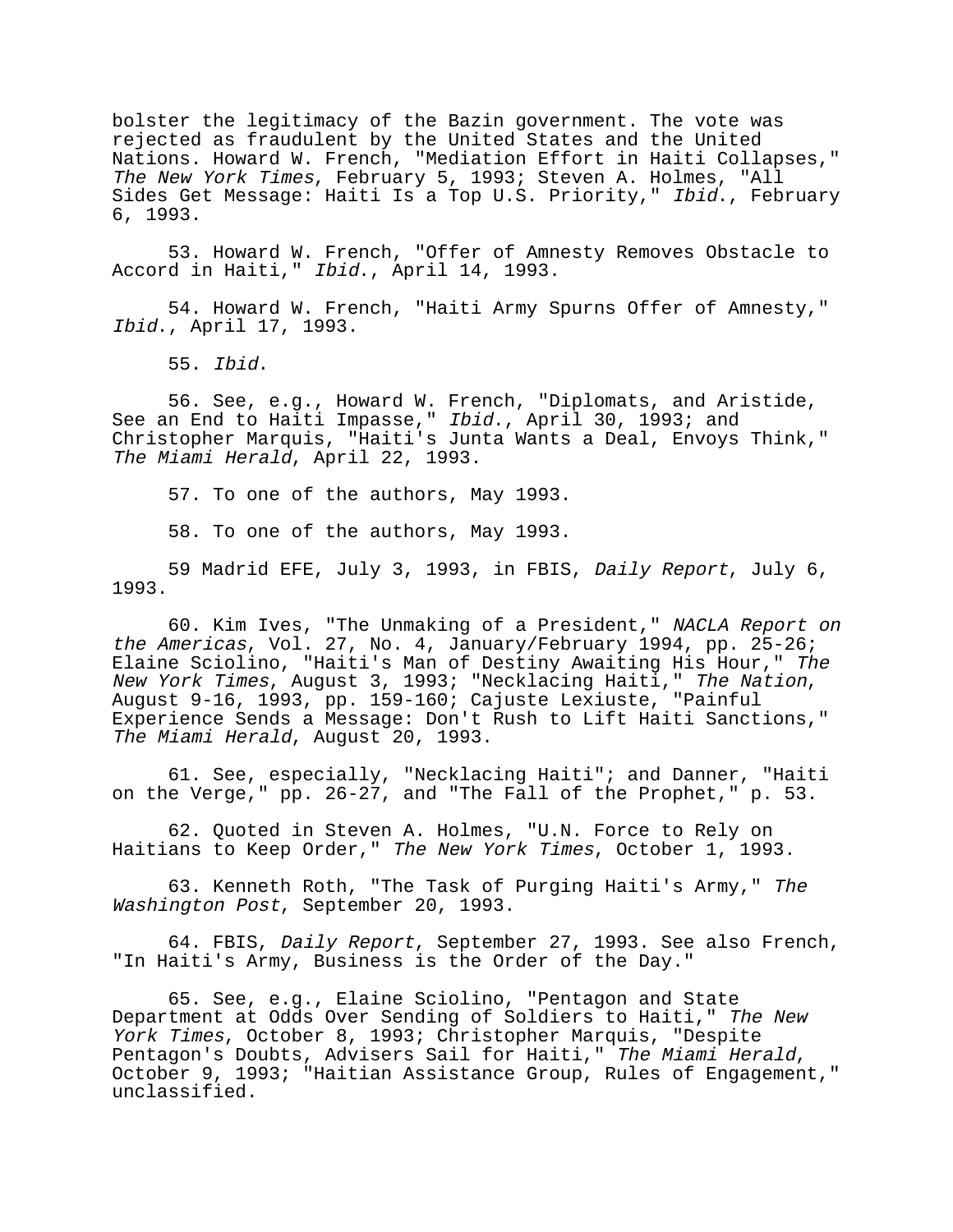66. See, e.g., Julia Preston, "Haiti Embargo Revived," The Washington Post, October 14, 1993; Christopher Marquis, "U.S. Troops Bound for Haiti Told: Don't Fight," The Miami Herald, September 30, 1993; Howard W. French, "Diplomats Flee Port to Escape Protesters," The New York Times, October 12, 1993.

67. Preston, "Haiti Embargo Revived;" Howard W. French, "U.S. Adviser Meets Haitian But Sees No Breakthrough," The New York Times, October 16, 1993; Garry Pierre-Pierre, "Rights Monitors Are Pulled Out of Haiti," Ibid.; Douglas Farah, "U.S. Ships Set for Embargo," The Washington Post, October 17, 1993.

68. Howard W. French, "Haiti Justice Minister Slain in Defiance of U.S. Warning to Military to Keep Peace," The New York Times, October 15, 1993.

69. Farah, "Haitian Military Plans Years in Power"; John M. Goshko, "Clinton Bow to Haitian Mob May Have Sealed Fate of Aristide," The Washington Post, January 2, 1994. This was also Caputo's judgment. See Paul Anderson, "Clinton Orders 2nd Look at Haiti Embargo," The Miami Herald, November 13, 1993.

70. Christopher Marquis, "U.S. Blocks Assets of Aristide Opponents," The Miami Herald, October 23, 1993; "U.S. Seeks Narrower Embargo on Haiti," Ibid., November 2, 1993.

71. Farah, "Haitian Military Plans Years in Power"; Tim Johnson and Harold Maass, "Haiti Keeps Going with Help of Gas Smuggling Across Lake," The Miami Herald, November 11, 1993; U.S. Department of State, ARA/NEA/REARCS.

72. To be sure, Aristide is high-strung and susceptible to debilitating "nervous crises" and depression which have been treated by valium and other drugs. But the CIA briefer reportedly went farther than this. In the words of one administration official familiar with the presentation: "He made it the most simplistic, one-dimensional message he could--murderer, psychopath." Steven A. Holmes, "Administration Is Fighting Itself on Haiti Policy," The New York Times, October 23, 1993.

73. See, especially, Christopher Marquis, "CIA Report on Aristide was False," The Miami Herald, December 2, 1993; and R. Jeffrey Smith, "CIA Profile Debated," The Washington Post, November 5, 1993.

74. Anthony Lewis, "Signals to Haiti," The New York Times, December 13, 1993. See also Weiner, "Haiti Leaders on CIA Payroll"; Tim Weiner, Stephen Engelberg and Howard W. French, "CIA Formed Haitian Unit Later Tied to Narcotics Trade," The New York Times, November 14, 1993; and Douglas Farah, "U.S. Shares Anti-Drug Data with Haiti's Military," The Washington Post, October 24, 1993.

75. Lewis, "Signals to Haiti."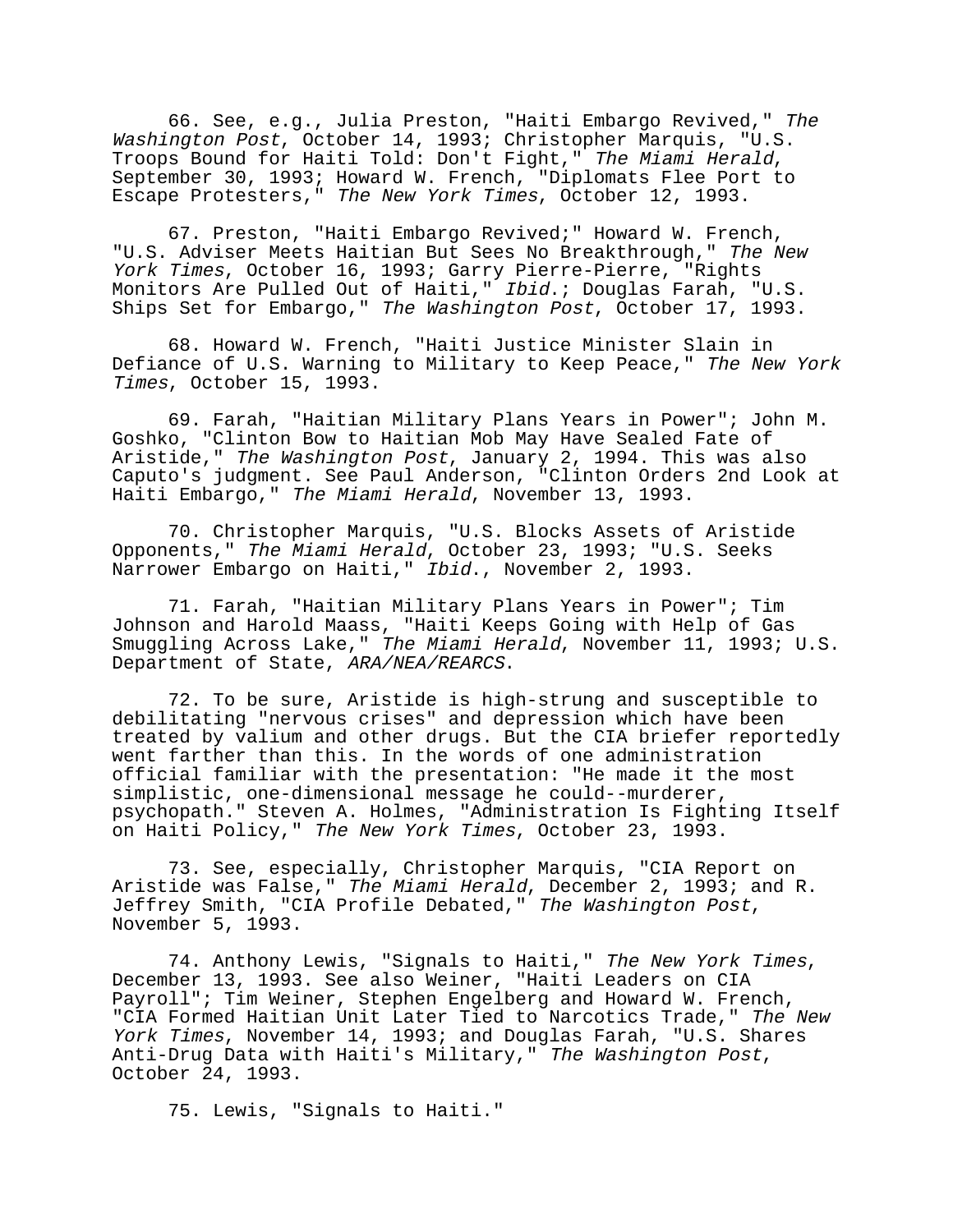76. Christopher Marquis, "Malval Seeks to Launch Dialogue to Restore Aristide," The Miami Herald, December 7, 1993; "Clinton Adviser Urges Sharing Power with Some in Haitian Military," Ibid., December 8, 1993; Daniel Williams and Julia Preston, "U.S. Policy on Haiti Includes Search for Moderates," The Washington Post, December 8, 1993; Howard W. French, "Premier of Haiti Criticizes Aristide," The New York Times, December 20, 1993; Steven A. Holmes, "Exiled Haitian Rebuffs Diplomats," Ibid., December 22, 1993.

77. Indeed, at one point The Los Angeles Times reported, prematurely, that the United States and the international community had given up efforts to restore Aristide. See Kenneth Freed, "U.S. Said to Drop Bid to Reinstate Haiti President," The Los Angeles Times, December 17, 1993; Thomas W. Lippman, "U.S. Relaxes Its Drive for Haitian Democracy," The Washington Post, November 17, 1993; Christopher Marquis, "U.S. Fears Haiti Tactics Backfiring," The Miami Herald, December 22, 1993.

78. Farah, "Haitian Military Plans Years in Power."

79. There are honorable military men in Haiti, but clearly they are not in control.

80. Radio Metropole, October 19, 1993, in FBIS, Daily Report, October 20, 1993.

81. Harvard Center for Population and Development Studies, Sanctions in Haiti. This is a highly controversial study. The authors intended this as an "order of magnitude" estimate rather than as a precise calculation. But even this is questionable. The figure is a projection based heavily on data from a single town, Maissade, where an aid group has been tracking births and deaths for several years. One cannot confidently generalize from such an unrepresentative sample to the entire country.

82. Already, indeed, the oil embargo is seriously hampering humanitarian relief activities. In mid-October when the sanctions were imposed, CARE was providing Haitians with 560,000 meals daily. By mid-January, that number had fallen to under 200,000 daily meals. Signs of malnutrition are becoming increasingly difficult to ignore. See Howard W. French, "U.N. Sanctions<br>Against Haiti Are Hampering Relief Efforts," The New York Times, January 11, 1994; and John Donnelly, "Health Workers: Haiti's `Last Ray of Hope,'" The Miami Herald, December 24, 1993.

83. In the words of one State Department officer, "Governors Island is unimplementable, but we have committed ourselves to it." To one of the authors (not for attribution).

84. Under the 1987 constitution, the president can appoint a commander-in-chief (given Senate approval) only from among those general officers on active duty. Currently, there are only three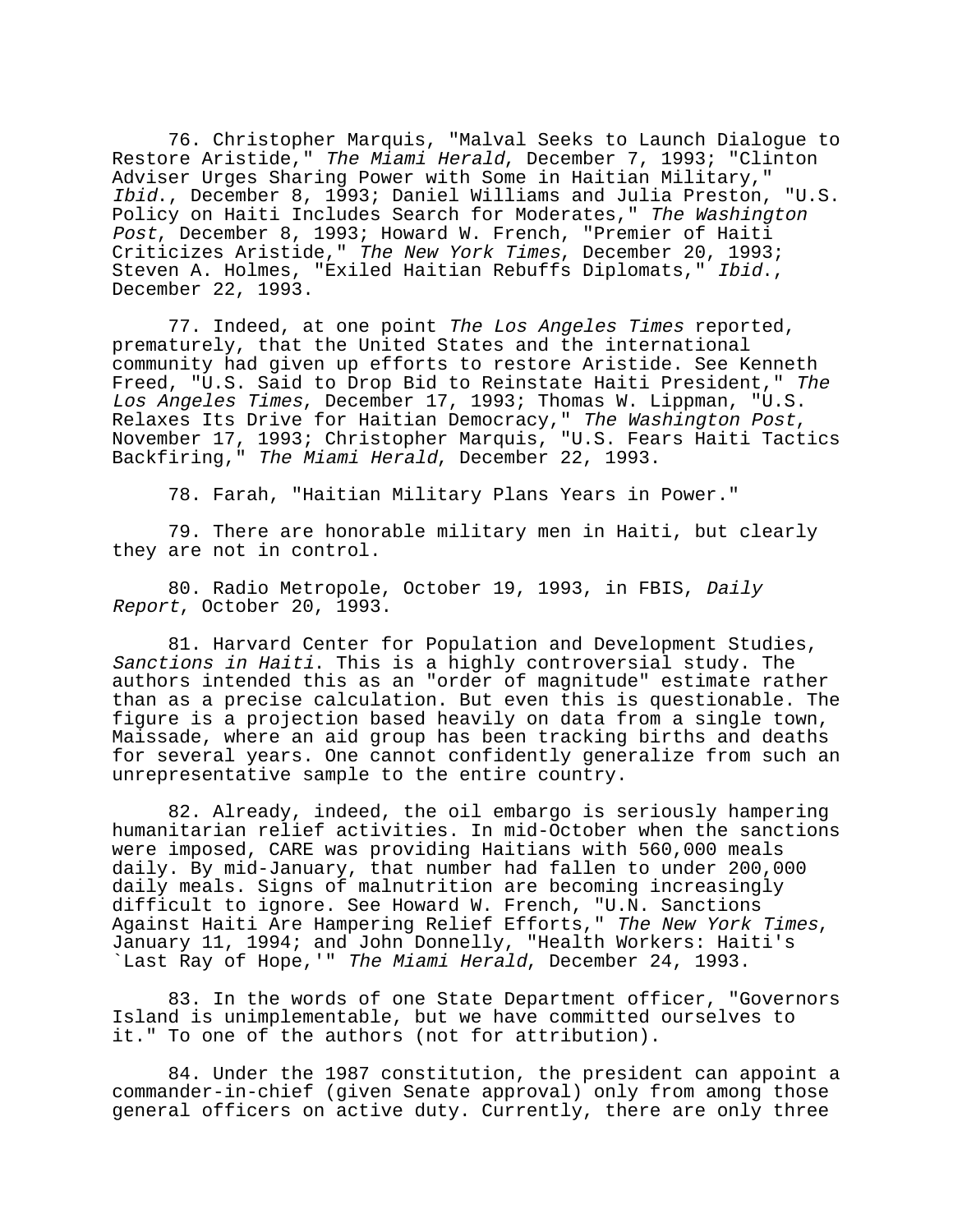such officers besides Cedras, and none of them appears sympathetic to Aristide. While, theoretically, Cedras could promote someone more to the president's liking, under present circumstances this seems improbable.

85. See, e.g., Gerald B. Helman and Steven R. Ratner, "Saving Failed States," Foreign Policy, No. 89, Winter 1991-92, pp. 3-20.

86. See, e.g., French, "U.N. Sanctions."

87. The incentives, however, are growing. In the words of one analyst, there are maybe 100 officers "making out like bandits, with another 100 living pretty comfortably. The rest of them are having an increasingly difficult time scraping  $by...$ ." French, "Cracks in Haiti's Military Widen."

88. See, e.g., Christopher Marquis, "Aristide Hints He'd Back Raid on Haiti," The Miami Herald, January 5, 1994; French, "Haitian Business Leaders Pressing Army to Yield."

89. Extensive documentation of instances in which companies have abused their exemptions has been provided to the U.S. Treasury, but no action has been taken. U.S. Department of State, ARA/NEA REARCS, p. 1; John M. Goshko and Julia Preston, "U.S. to Ask Tougher Sanctions on Haiti," The Washington Post, January 28, 1994; Bob Herbert, "An Embargo in the Dark," The New York Times, January 30, 1994.

90. Harvard Center for Population and Development Studies, Sanctions in Haiti, p. 27.

91. There would be dissenters, of course. In addition to the ultra-right wing supporters of the military, some of the radicals in Lavalas (in the so-called "popular sector") could be expected to denounce the move. The latter, however, are largely unarmed. Lately, moreover, some of Aristide's supporters have hinted at the need for a peace enforcement operation. Even the president himself has indicated that he would welcome a military intervention (though "I cannot ask for it....I would be impeached"). See Marquis, "Aristide Hints He'd Back Raid in Haiti"; Mary McGrory, "The Trouble with Haiti," The Washington Post, January 6, 1994; and "U.S. Insists Plan to Restore Aristide Remains on Track," The Miami Herald, September 22, 1993. On the problems of peacekeeping and peace enforcement in Haiti, as well as noncombatant evacuation and civil-military operations, see Mendel, "The Haiti Contingency," pp. 53-57.

92. Here one of the most important tasks will be to reverse the "brain drain." Haiti's talent is mostly abroad. Incentives will have to be provided so that many of these people will return to their homeland and contribute to national development. Otherwise, Haiti will be dependent on foreign largess for a very long time.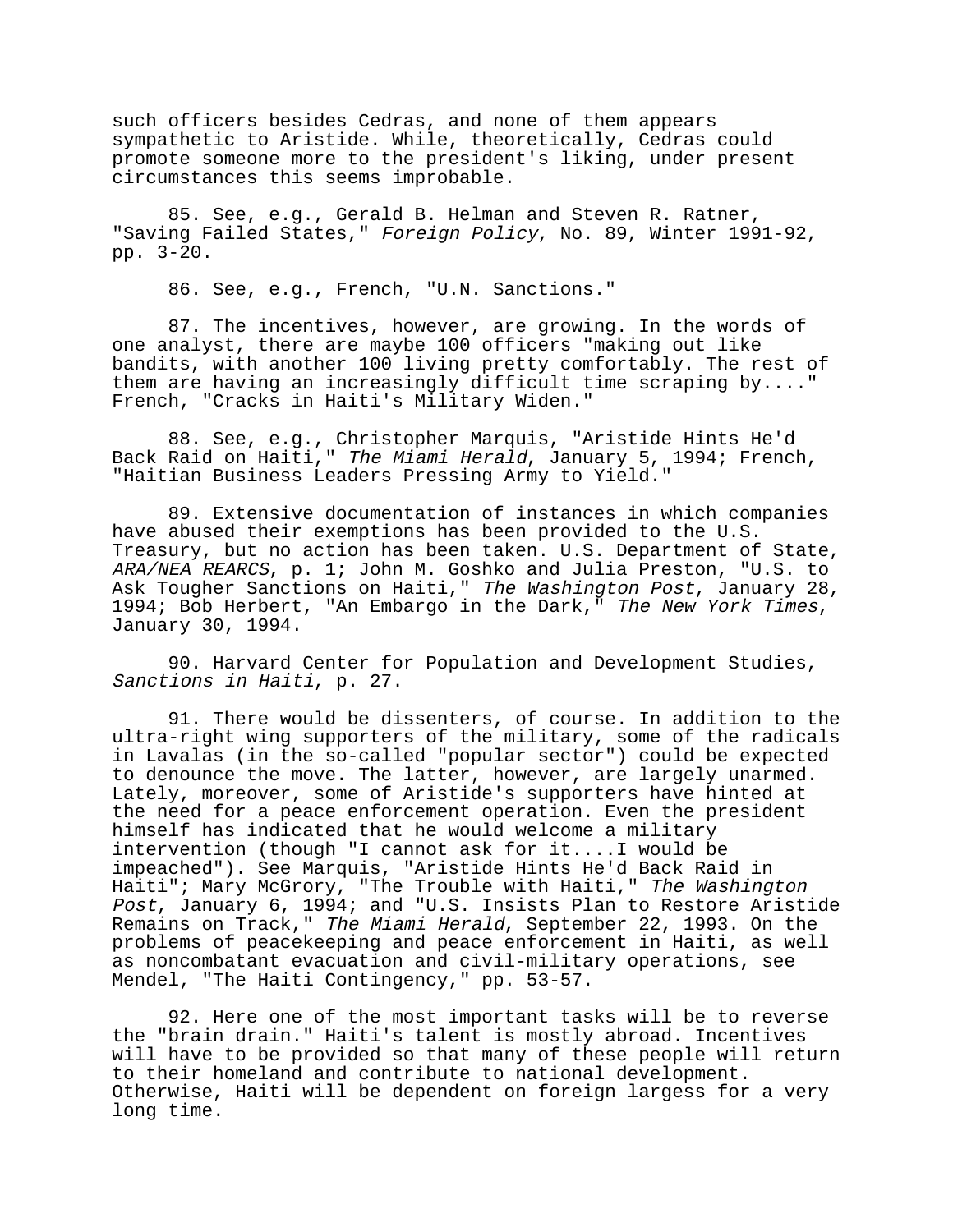93. John M. Goshko and Julia Preston, "U.S. to Ask Tougher Sanctions on Haiti," The Washington Post, January 28, 1994; Goshko and Preston, "Aristide Stance `Mystifying,' U.S. Says," Ibid.; Howard W. French, "U.S. Tells Aristide to Bend on Plan," The New York Times, February 23, 1994.

94. Howard W. French, "Explosion of Black-Market Fuel Exposes Leaks in Haiti Embargo," The New York Times, February 14, 1994.

95. Christopher Marquis, "Aristide Rips Repatriation as `Floating Berlin Wall,'" The Miami Herald, February 9, 1994; Marquis, "Ties Between Aristide and U.S. Are Growing Increasingly Strained," Ibid., February 10, 1994.

96. Christopher Marquis, "A New Try at Haiti Solution," Ibid., February 14, 1994; John M. Goshko, "Rejection of U.S.-Backed Plan Deepens Conflict with Aristide," The Washington Post, February 15, 1994.

97. John Donnelly, "Talk, Signs of Uprising Stir in Troubled Haiti," The Miami Herald, January 17, 1994; Susan Benesch, "Reported Firefight Brings Haiti Reprisal," Ibid., February 16, 1994; Michael Tarr, "Armed Haitian Rebels Said to Battle Soldiers," The Washington Post, February 15, 1994.